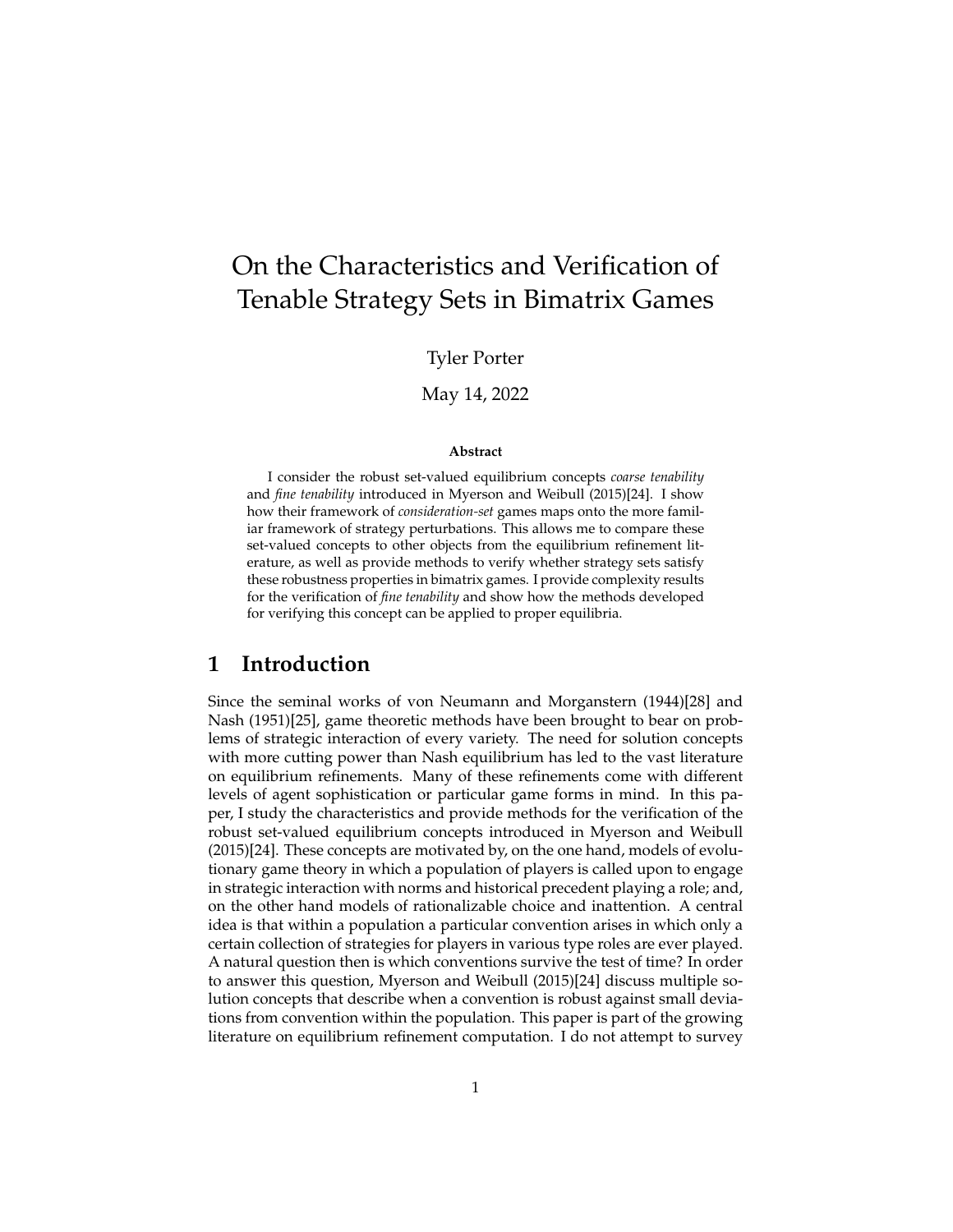the entirety of this literature here, but I will briefly discuss those works which are most related to this one.

Few papers deal with the computation or verification of set-valued equilibrium concepts. Benisch et al. (2010)[5] provide methods to compute the minimal sets which are closed under rational behavior (CURB) of Basu and Weibull (1991)[3] in polynomial time by building such sets upon individual strategies. For finite games of 3 or more players, it was shown in Klimm et al. (2011)[19] that the problem of computing a minimal CURB set as well as the problem of verifying whether a given set is a minimal CURB set are both NP-complete. In this same paper, it is shown that computing strong CURB sets (in which correlated strategies are allowed) can be done in polynomial time by modifying the methods of Benisch et al. (2010)[5]. Brandt and Brill (2016)[7] discuss the computation of several set-valued solution concepts which can be expressed using the dominance structures defined in Duggan and Le Breton (2014)[11]. Jansen and Vermeulen (2001)[18] provide a framework for verifying whether a collection of equilibria satisfy *stability* as defined by Kohlberg and Mertens (1986)[20]. I adapt their framework in Section 4 below for the current problem.

Much of the literature on the computation of equilibria and equilibrium refinements focuses on point-valued concepts. The problem of computing a Nash equilibrium in a bimatrix game is known to be PPAD-complete due to a series of results by Chen and Deng (2006)[8] and Daskalakis et al. (2006)[10]. Connitzer and Sandholm (2008)[9] extend the results of Gilboa and Zemel(1989)[12] to show that many problems such as approximating the maximum social welfare at any Nash equilibrium are hard even for symmetric bimatrix games. For papers discussing the complexity and computation of equilibrium refinements in finite games see Miltersen et al. (2010) [21], Hansen et al. (2010)[15], and Hansen (2017)[13] and references therein.

It is important to note that the complexity and computation of proper equilibria is particularly relevant to the discussion in this paper. The concept of *fine tenability*, formally defined later, is quite similar to proper equilibrium in that it imposes a rationality requirement on trembles. I show that the exact methods I develop for fine tenability can also be applied to the verification of proper equilibria in bimatrix games. Hansen and Lund (2018)[14] show that the complexity of verifying the conditions imposed by proper equilibrium is NP-complete in bimatrix games. I show a similar result for verifying the conditions of fine tenability by providing a nontrivial modification of their reduction. Sørensen (2012)[26] showed that the problem of finding a single proper equilibrium in a bimatrix game can be done by applying Lemke's algorithm to a linear complementarity problem of polynomial size, and hence is PPADcomplete. The discussion in sections 5 and 6 of this paper provide an answer to the question of how small  $\epsilon$  needs to be to guarantee that an  $\epsilon$ -proper equilibrium profile is indeed close to a proper equilibrium, though this bound in general cannot be determined efficiently. This was briefly mentioned as an issue in Sørensen (2012)[26], although the method proposed in that paper did not require this information. Belhaiza et al. (2012)[4] propose ad-hoc methods for computing proper equilibria by first solving a mixed 0-1 quadratic program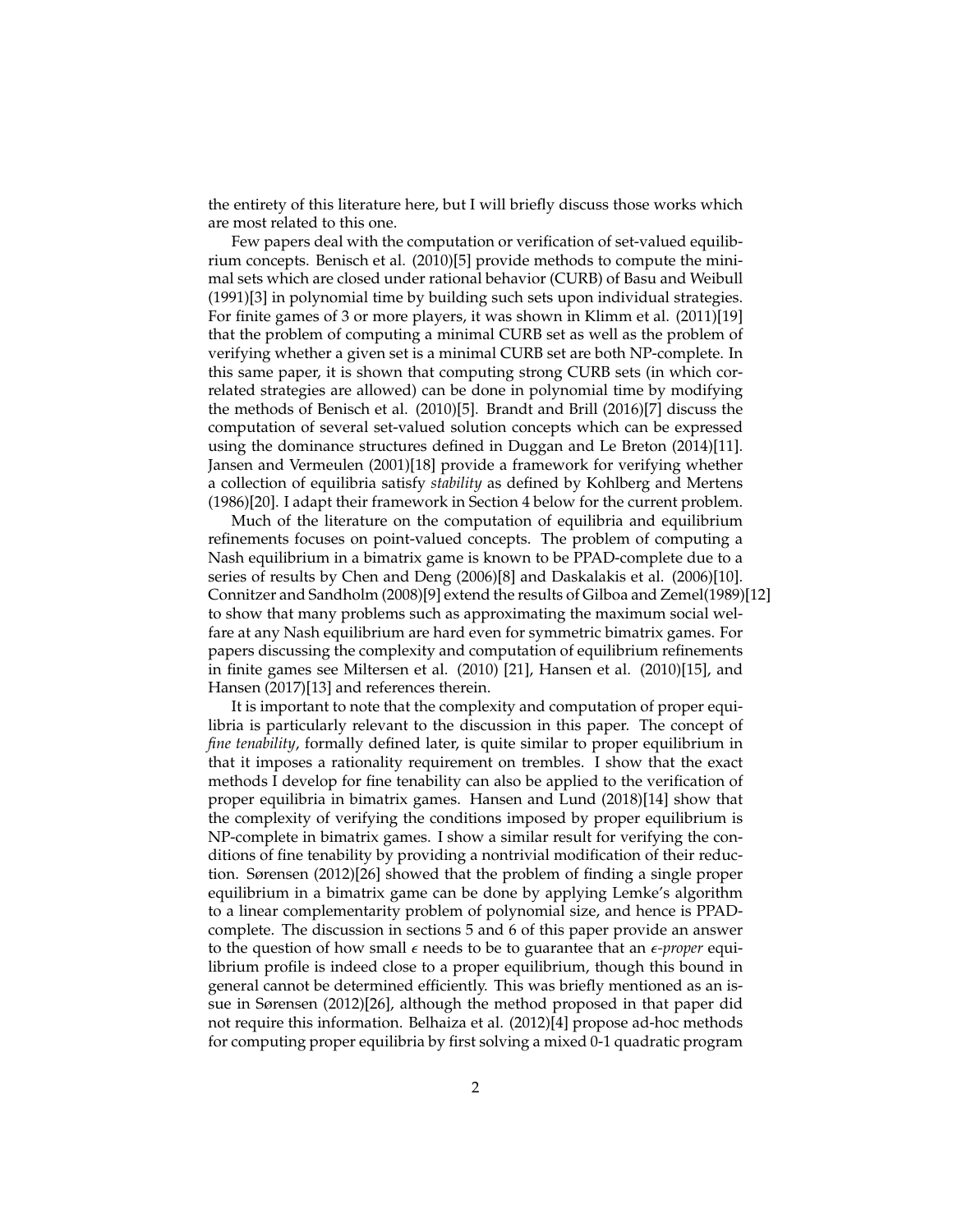and analytically verifying solution candidates. They note that the informal analytical approach of iteratively satisfying the criteria of ϵ*-properness* was introduced by Myerson (1991)[23]. This paper provides a formal generalization of this method using the language of hyperplane arrangements as it applies to the problem of verifying fine tenability. This characterization is, to the best of my knowledge, not fleshed out in any of the previous literature, and sheds light on the geometry of fine tenability and proper equilibria. This characterization allows for a clean discussion of the complexity of verifying fine tenability, and also provides explicit bounds for the  $\bar{\epsilon}$  used in the definition of fine tenability (See definition 3 below) in bimatrix games.

## **2 Preliminaries**

I consider finite games of complete information defined as  $G = (N, S, u)$ . The set *N* denotes the set of players, with  $|N| = n$ . The set  $S = \times_{i=1}^{N} S_i$  denotes the set of pure strategy profiles, with  $S_i$  denoting the set of pure strategies for player *i*. The mapping  $u_i : S \to \mathbb{R}$  assigns to every pure strategy profile *s* a payoff for player *i*. The space of mixed strategies for player *i* is given by ∆*S <sup>i</sup>* , the collection of probability distributions over strategies in *S <sup>i</sup>* , with generic elements given by  $\sigma_i$ . The set of mixed strategy profiles is denoted  $\Sigma = \frac{X_{i-1}^N \Delta S_i}{\Delta t}$ , with generic element  $\sigma$ . For a mixed strategy profile, the payoff to player *i* is given by element  $\sigma$ . For a mixed strategy profile, the payoff to player *i* is given by,

$$
u_i(\sigma) = \sum_{s \in S} \sigma(s) u_i(s)
$$

where  $\sigma(s) = \prod_{i=1}^{N} \sigma_i(s_i)$ . With the usual abuse of notation,  $u_i(s_i, s_{-i})$  denotes the navor of player *i* from playing  $s_i \in S$ , when all other players play according to payoff of player *i* from playing  $s_i \in S_i$  when all other players play according to *s* ∈ *S*. Similarly,  $u_i(s_i, \sigma_{-i})$  is defined as the payoff to player *i* when she plays pure strategy *s*, while all other players randomize according to  $\sigma \in \Sigma$ pure strategy *<sup>s</sup><sup>i</sup>* while all other players randomize according to <sup>σ</sup> <sup>∈</sup> <sup>Σ</sup>.

For a given mixed strategy  $\sigma_i$ , let  $Y_i(\sigma_i) = \{s_i \in S_i : \sigma_i(s_i) > 0\}$  denote the set of  $\sigma_i$ . For a mixed strategy profile  $\sigma_i$  let  $RR_i(\sigma_i) = \{s_i \in S_i : \mu_i(s_i, \sigma_i)\}$ *carrier* of  $\sigma_i$ . For a mixed strategy profile  $\sigma$ , let  $BR_i(\sigma) = \{s_i \in S_i : u_i(s_i, \sigma_{-i}) \ge u_i(s_i, \sigma_{-i}) \ge u_i(s_i, \sigma_{-i}) \le u_i(s_i, \sigma_{-i}) \}$  $u_i(s'_i)$  $\mathbf{v}_i^{\prime}, \sigma_{-i}$ ) ∀*s*<sup>'</sup><sub>*i*</sub>
<sup>*s*</sup>  $\alpha'$ <sub>*i*</sub>  $\in S$ <sub>*i*</sub>} denote the set of best responses for player *i* to the profile  $\sigma$ .<br>s a Nash Equilibrium of  $G - (N, S, u)$  if and only if for each player *i* A profile  $\sigma$  is a *Nash Equilibrium* of  $G = (N, S, u)$  if and only if for each player *i*, *<sup>Y</sup>i*(σ*<sup>i</sup>*) <sup>⊆</sup> *BRi*(σ).

In this paper, I discuss the robust strategy blocks introduced in Myerson and Weibull (2015)[24]. In particular, I am interested in the verification of blocks that are said to be *coarsely tenable* and *finely tenable*. I make no nondegeneracy assumptions about the finite game in question. Before proceeding to the relevant equilibrium concepts, I introduce the framework of *consideration-set games* from Myerson and Weibull (2015)[24].

For a set  $E$ , let  $\mathbb{P}(E)$  denote the power set of  $E$ . Let  $C_i$  denote a generic element of  $\mathbb{P}(S_i)$ . Every set  $C_i$  is referred to as a "type" for player *i*. If a player is of type  $C_i$ , then strategies within  $C_i$  are precisely the strategies that player *i* considers using. All strategies outside of *C<sup>i</sup>* are played with probability 0 if player *i* is of type  $C_i$ . There is a probability distribution  $\mu_i$  over types for each player. That is  $\mu_i(C_i)$  denotes the probability that player *i* is of type  $C_i$ . These player. That is,  $\mu_i(C_i)$  denotes the probability that player *i* is of type  $C_i$ . These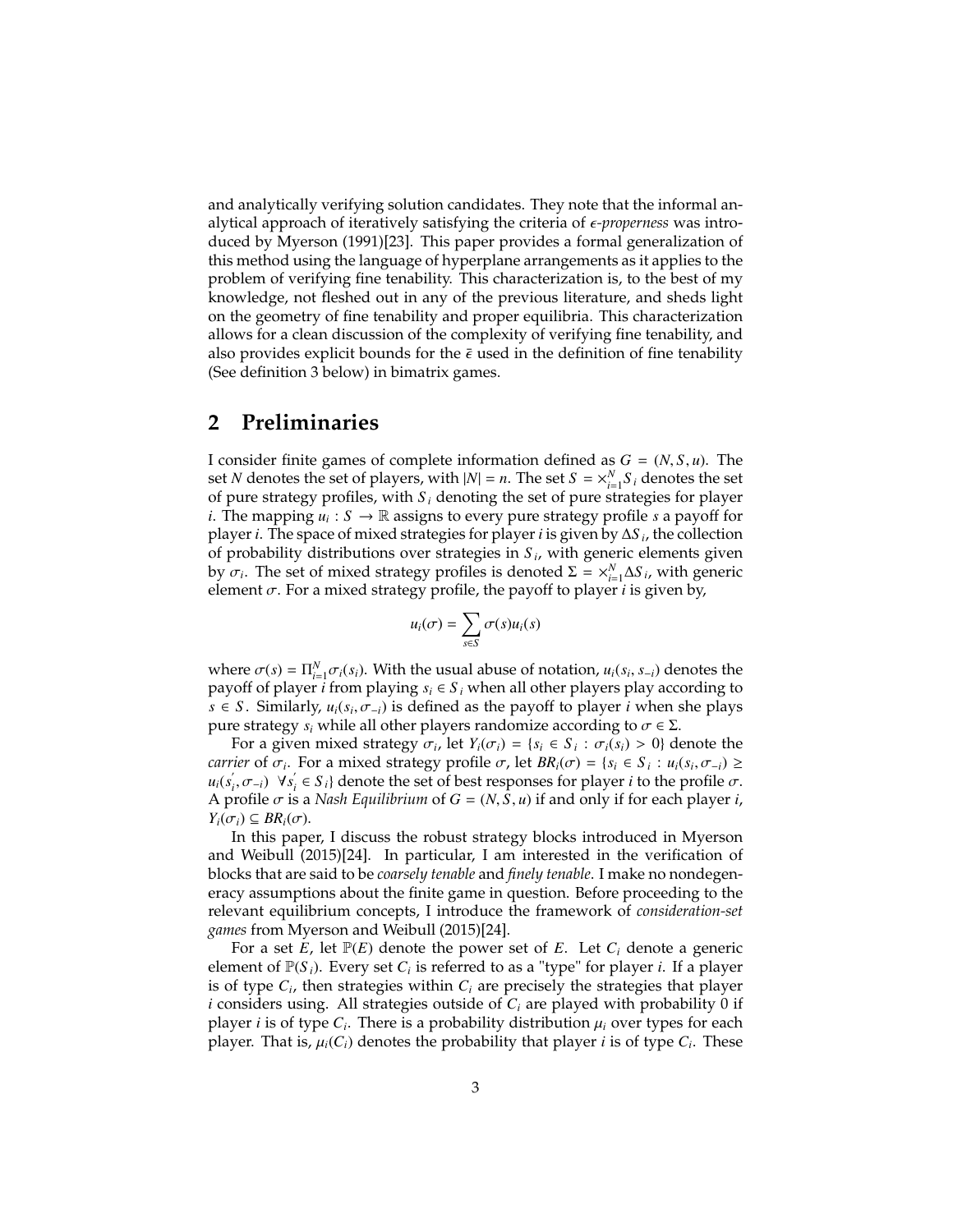distributions are independent for each player. The joint distribution over P(*S* ) is denoted by  $\mu$ . This defines a consideration set game  $G^{\mu} = (N, S, u, \mu)$ .<br>A pure strateoy for player *i* is a mapping  $f : \mathbb{P}(S) \to S$ , with the *r* 

A pure strategy for player *i* is a mapping  $f_i : \mathbb{P}(S_i) \to S_i$  with the property that  $f_i(C_i) \in C_i$ . Denote the space of all pure strategies for player *i* by  $F_i$ . Mixed strategies are defined in the usual way, as randomizations over the pure strategy mappings. The associated space of mixed strategies for player *i* is denoted by  $\Delta F_i$ . A generic element of  $\Delta F_i$  is denoted by  $\tau_i$ , and a strategy profile of the consideration set game is denoted by  $\tau$ . Given  $\tau$ , let  $\tau_{i\alpha}$  denote the conditional consideration set game is denoted by  $\tau$ . Given  $\tau$ , let  $\tau_{i|C_i}$  denote the conditional probability distribution over pure strategies in *C<sup>i</sup>* when player *i* is of type *C<sup>i</sup>* . Each profile τ induces a probability distribution τ<sup>µ</sup> over the pure strategies of<br>each player in the following way each player in the following way

$$
\tau^{\mu}(s_i) = \sum_{\{C_i: s_i \in C_i\}} \tau_{i|C_i}(s_i) \mu_i(C_i)
$$

This projection of  $\tau$  onto the space of mixed strategies allows one to compute the payoffs to each player given a profile  $\tau$ . For a profile  $\tau$ , denote the induced mixed strategy profile by  $\tau^{\mu}$ .<br>A profile  $\tau$  is said to be a

A profile  $\tau$  is said to be an equilibrium of the consideration-set game if for each player *i* and each  $C_i \in \mathbb{P}(S_i)$ ,

$$
u_i(\tau_{i|C_i}, \tau_{-i}^{\mu}) = max_{s_i \in C_i} u_i(s_i, \tau_{-i}^{\mu})
$$

That is to say, if player *i* is of type  $C_i$  then player *i* chooses only best responses (from among those strategies contained in  $C_i$ ) to the probability distribution induced by <sup>τ</sup><sup>−</sup>*<sup>i</sup>* . The equilibria are defined ex-ante. The following definitions will refer to subsets (referred to as "blocks")  $T = \times_{i=1}^{N} T_i$  of the collection of pure strategy profiles. Each  $T_i \subseteq S_i$  is a nonempty collection of pure strategies for each player.

**Definition 1** *(Myerson and Weibull (2015)[24]) A strategy block*  $T \subseteq S$  *is said to be coarsely tenable if*  $\exists \bar{\epsilon} \in (0, 1)$  *such that for all*  $\epsilon \in (0, \bar{\epsilon})$  *and each type distribution*  $\mu$ *such that*  $\mu(T) > 1 - \epsilon$ *,* 

$$
max_{s_i \in S_i} u_i(s_i, \tau_{-i}^{\mu}) = max_{t_i \in T_i} u_i(t_i, \tau_{-i}^{\mu})
$$

*for player <sup>i</sup> and each equilibrium* τ *of the incomplete information game induced by* µ*.*

*Coarse tenability* requires that the block *T* be robust against all sufficiently small deviations from the convention *T*. The notion of *fine tenability* is a weaker concept in that it requires robustness against a specific class of deviations from convention. In particular, the deviations that are said to be  $\epsilon$  – *proper*. The definition of *ε*-properness for strategy blocks is quite similar to the one defined for strategy profiles defined by Myerson in his definition of *proper* equilibria (see Myerson (1978)[22]). Indeed, the definition imposes a requirement on the relative probability of trembles between "more" and "less" rational alternatives of strategy blocks. Here, rationality is used to describe the number of strategic alternatives that a player considers when playing as an unconventional type.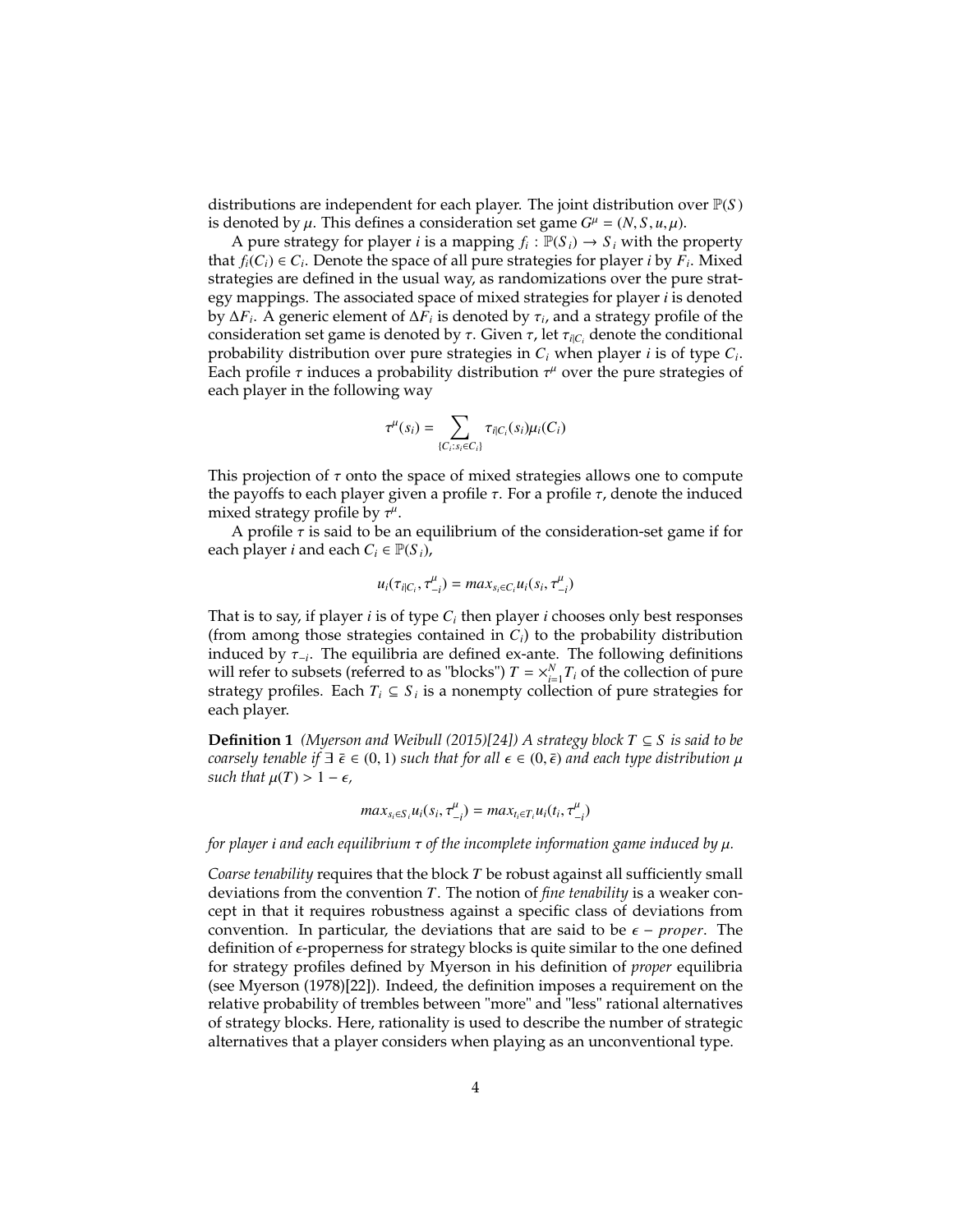**Definition 2** *(Myerson and Weibull (2015)[24]) Given a strategy block T and an*  $\epsilon \in (0, 1)$ , a type distribution  $\mu$  is said to be  $\epsilon$ -proper if, for every player *i*:

- $\mu_i(T_i) > 1 \epsilon$
- $\bullet$   $\mu_i(C_i) > 0$ ,  $\forall C_i \subseteq S_i$
- $T_i \neq C_i \subset D_i \implies \mu_i(C_i) \leq \mu_i(D_i)\epsilon$

*Where*  $C_i$  *and*  $D_i$  *are arbitrary subsets of*  $S_i$ *.* 

The first point in the definition requires that players are sufficiently likely to be of a conventional type. The second imposes a requirement that every possible type has a positive probability under  $\mu$ . The third point reflects the requirement that players place greater probability on more rational deviations from convention.

I now introduce the final set-valued equilibrium concept of fine tenability.

**Definition 3** *(Myerson and Weibull (2015)[24]) A block T is finely tenable if*  $\exists$   $\in$  ∈  $(0, 1)$  *such that for all*  $\epsilon \in (0, \bar{\epsilon})$  *and for any type distribution*  $\mu$  *that is*  $\epsilon$  − *proper*,

$$
max_{t_i \in T_i} u_i(t_i, \tau_{-i}^{\mu}) = max_{s_i \in S_i} u_i(s_i, \tau_{-i}^{\mu})
$$

*for each player <sup>i</sup> and each equilibrium* τ *of the of the incomplete information game induced by* µ*.*

As noted by Myerson and Weibull (2015), if a block *T* is coarsely tenable, then it also satisfies the weaker condition of fine tenability. It is important to note that as  $\mu(T) \to 1$ , the projections of equilibria of the consideration-set games  $G^{\mu}$ <br>converge to equilibria of the support restricted game  $G^{T} = (NT, \mu)$ . This fact is converge to equilibria of the support restricted game  $G^T = (N, T, u)$ . This fact is given in Myerson and Weibull (2015)[24], and is used throughout the analysis given in Myerson and Weibull (2015)[24], and is used throughout the analysis in this paper.

## **3 Characterization Using Perturbations**

In order to obtain a more concrete understanding of the structure of these block concepts and relate them to other solution concepts in the game theory literature, it is helpful to rephrase them in terms of the more familiar language of strategically perturbed games. It is certainly worth noting that Wikman (2020)[29] provides a similar characterization of Coarse and Fine Tenability using strategic perturbations (see his discussion on CES and FES strategy sets). Our characterizations are derived independently and with different goals in mind, but the methods described are quite similar. A perturbation vector  $\delta_i \in \mathbb{R}_+^{|S_i|}$  assigns to every strategy  $s_i \in S_i$  a minimum probability  $\delta_i(s_i)$  that this nure strategy must receive at any mixed strategy profile. These pertur-| this pure strategy must receive at any mixed strategy profile. These perturbation vectors must of course satisfy  $\sum_{s_i \in S_i} \delta_i(s_i) \leq 1$ . Given a tuple of pertur-<br>bations *i*<sub>δ</sub>*i*<sup>*N*</sup> the set of admissible mixed strategies for player *i* is defined as bations  $\{\delta_i\}_{i=1}^N$ , the set of admissible mixed strategies for player *i* is defined as  $\{\sigma_i \in \Delta S_i : \sigma_i(s_i) \ge \delta_i(s_i) \ \forall s_i \in S_i\}$ . Let  $Y_i^{\delta}(\sigma_i) = \{s_i \in S_i : \sigma_i(s_i) > \delta_i(s_i)\}\$  denote the *δ*-*carrier* of the mixed strategy  $σ$ .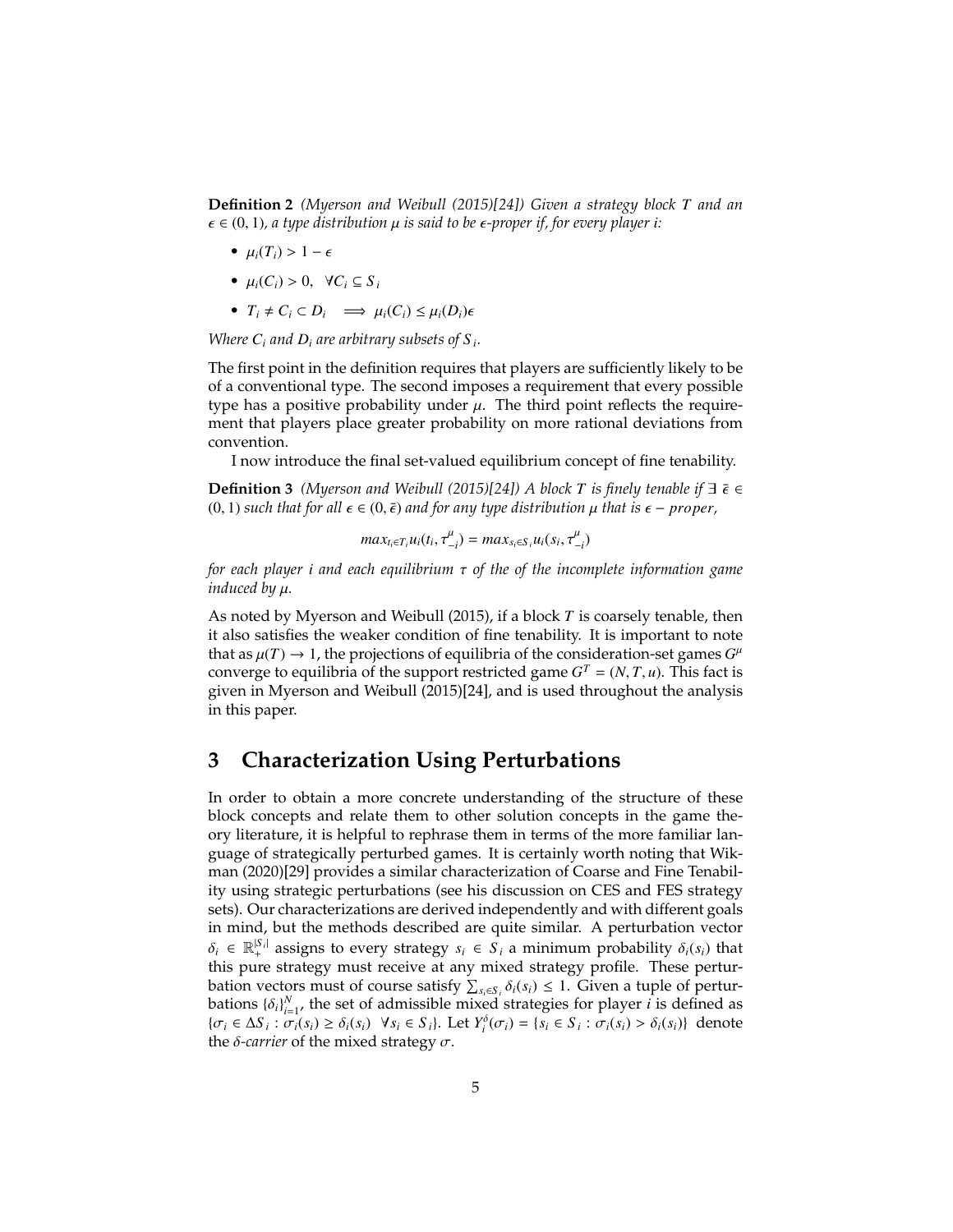**Definition 4** An equilibrium of the perturbed game  $G = (N, S, u, \delta)$  is a mixed strat $e$ *gy profile*  $\sigma$  *such that for each player i,*  $Y_i^{\delta}(\sigma_i) \subseteq BR_i(\sigma)$ *.* 

With the appropriate definitions established, I proceed with relating projections of equilibria of consideration-set games to Nash equilibria of appropriately perturbed games. Keeping in mind that the final goal is to examine the properties of tenable strategy sets, I will suppose throughout this section that the analysis is given with an arbitrary, but fixed, strategy block *T*.

**Lemma 1** *Fix a block <sup>T</sup>, an arbitrary distribution over types* µ*, and an equilibrium of the associated consideration-set game* τ*. Consider the induced probability distribution* over pure strategies τ<sup>μ</sup>.<br>Claim: There is a probe

*Claim: There is a probability distribution* μ' such that the marginal probability distri-<br>butions u' have the property that *butions* µ ′ *i have the property that*

- $\mu'_i(T_i) = \mu_i(T_i)$
- $\mu'_i(C_i) = 0$  *for all*  $C_i$  *such that*  $C_i \neq T_i$  *and*  $|C_i| \neq 1$

 $(\mu'_i$  places positive probability only on  $T_i$  and individual strategies in  $S_i$ ) and there is  $\mu_i$  *an equilibrium*  $\tau'$  of the consideration-set game induced by  $\mu'$  with  $\tau'' = \tau''$ . That is to *an equilibrium* τ' of the consideration-set game induced by μ' with τ<sup>µ</sup> = τ<sup>'μ</sup>. That is to<br>say τ' induces the same probability distribution over nure strategies as τ *say,* τ ′ *induces the same probability distribution over pure strategies as* τ*.*

All proofs are in the appendix. The idea is that for a given equilibrium  $\tau$  with projection  $\tau^{\mu}$ , reconstruct the distribution  $\tau^{\mu}$  directly using type distributions<br>over individual strategies and  $T$ . Distributions of the form  $\mu'$  described in over individual strategies and  $T_i$ . Distributions of the form  $\mu'$  described in the above lemma will be referred to as *simple* distributions throughout the rest the above lemma will be referred to as *simple* distributions throughout the rest of this paper. Note that when discussing *simple* distributions over types one requires the context of a specific *T* in order for the definition to make sense. The correct terminology would be "*simple with respect to T*." I omit this in future mentions of *simple* distributions with the understanding that the distributions are *simple* with respect to the block *T* in question.

Since deviations of the form described in the above lemma must be considered anyway, Lemma 1 says that there is no loss in generality in restricting attention to such simplified probability distributions. These distributions can be viewed in some sense as the familiar strategy perturbations used in describing various equilibrium concepts in the literature (*proper*, *(strictly) perfect*, etc.). The precise connection will soon become clear. For a mixed strategy profile  $\sigma$ , let  $BR_i^T(\sigma) = \{s_i \in T_i : u_i(s_i, \sigma_{-i}) \ge u_i(s'_i, \sigma_{-i}) \mid \forall s'_i \in T_i\}$  denote the set of best<br>responses among strategies in T, for player *i* against profile  $\sigma$ responses among strategies in  $T_i$  for player *i* against profile  $\sigma$ .

**Definition 5** *For a fixed strategy block T and perturbation tuple*  $\delta = {\delta_i}_i^N_{i=1}^N$ *, a profile*<br> $\sigma$  *is a T-equilibrium of the perturbed game* (N S *u*  $\delta$ ) *if for each player i*  $Y^{\delta}(\sigma) \subseteq$ *σ* is a T-equilibrium of the perturbed game (N, S, *u*, δ) if for each player *i*,  $Y_i^{\delta}(\sigma_i)$  ⊆  $BB^T(\sigma)$  $BR_i^T(\sigma)$ *.* 

Note that *T-equilibria* need not coincide with Nash equilibria of the perturbed game. However, these are precisely the profiles which correspond to projections of equilibria of consideration-set games as  $\mu(T) \rightarrow 1$  in a strong sense.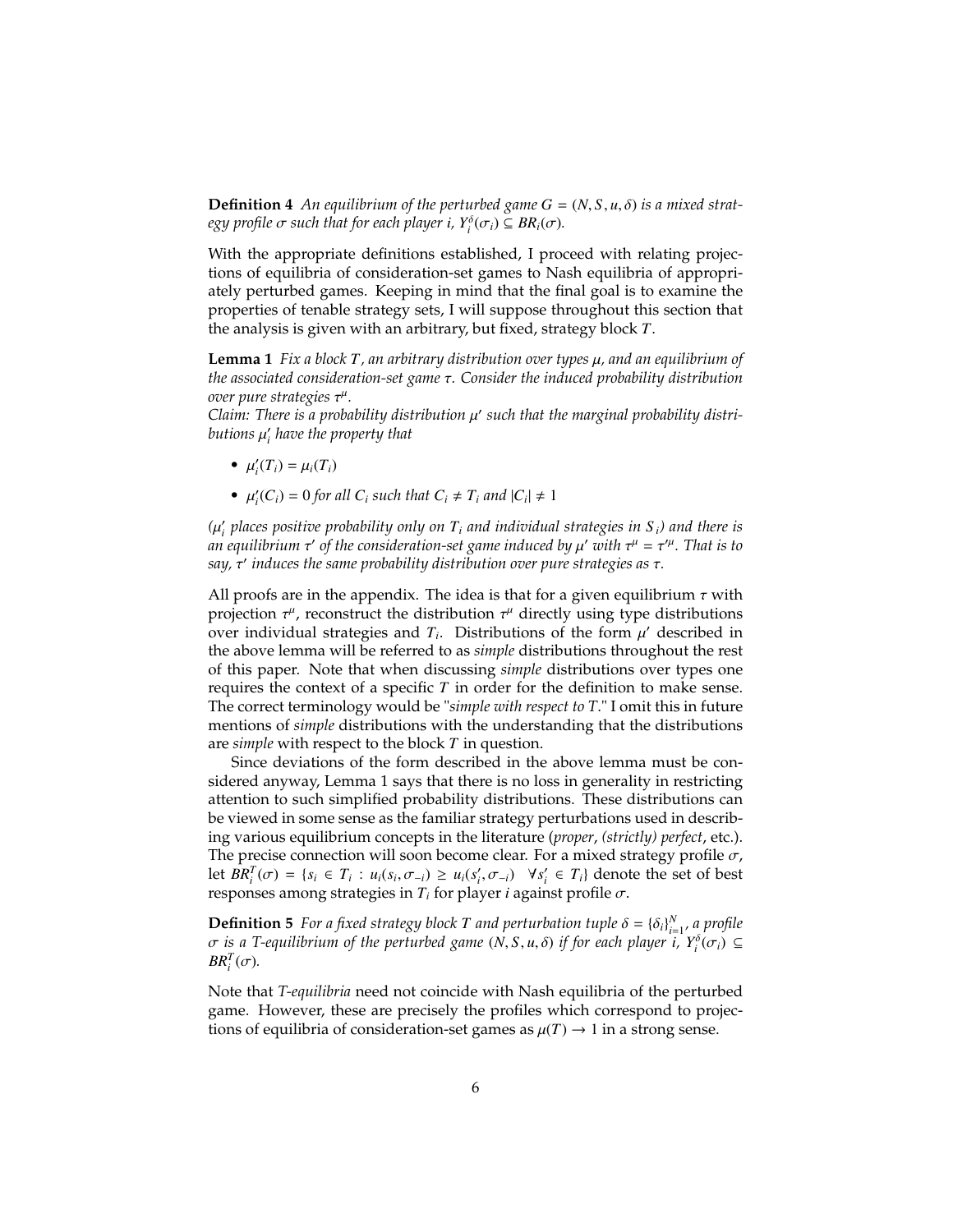**Lemma 2** For a fixed block T in the game  $G = (N, S, u)$  and for every simple type dis*tribution*  $\mu$  *with*  $\mu(T) > 0$ , there is a perturbation tuple  $\delta = {\delta_i}\big|_{i=1}^N$  *with*  $\sum_{s_i \in S_i} {\delta_i}(s_i) = 1 - \mu(T_i)$  for each player i and such that for every equilibrium  $\tau$  of the consideration-set <sup>1</sup>−µ*i*(*Ti*) *for each player <sup>i</sup> and such that for every equilibrium* τ *of the consideration-set*  $g$ ame  $G^{\mu}$ , there is a T-equilibrium  $\sigma$  of the perturbed game  $(N, S, u, \delta)$  such that  $\tau^{\mu} = \sigma$ .

A variant of the reverse direction of Lemma 2 is also true.

**Lemma 3** For a fixed strategy block *T*, each perturbation tuple  $\delta = {\delta_i}_i_{i=1}^N$  and every *T*-<br>equilibrium  $\sigma$  of the perturbed game  $G = (N, S, u, \delta)$ , there is a simple tupe distribution *equilibrium*  $\sigma$  *of the perturbed game*  $G = (N, S, u, \delta)$ *, there is a simple type distribution*  $\mu$  such that  $\mu_i(T_i) \geq 1 - \sum_{s_i \in S_i} \delta_i(s_i)$  and such that there is an equilibrium  $\tau$  of the consideration-set game  $G^{\mu}$  in which  $\tau = \tau^{\mu}$  $consideration\text{-}set\ game\ G^{\mu}\ in\ which\ \sigma=\tau^{\mu}$ 

Lemmas 2 and 3 provide a simple way to express the relationship between consideration-set games and strategically perturbed games. This correspondence allows for the comparison of the set-valued equilibrium concepts found in Myerson and Weibull (2015)[24] to other solution concepts found in the game theory literature. In particular, I show that every *coarsely tenable* strategy block *T* contains a set that is *stable* in the sense of Kohlberg and Mertens (1986)[20] (henceforth *KM-stable*). Before proceeding, I provide a definition of *KM-stability* used in Jansen and Vermeulen (2001)[18] for the verification of KM-stable sets in bimatrix games.

**Definition 6** *(Jansen and Vermeulen (2001)[18]) A closed set E of strategy pairs is called a KM-set if for each neighborhood V of E, there is*  $\eta > 0$  *such that if the strategy perturbations satisfy* ||δ|| < η*, then there is an equilibrium of the perturbed game lying in V. A set E that is minimal with respect to this property is referred to as (KM-)stable.* 1

Note here that ||δ|| refers to the Euclidean norm of the full tuple of perturbations  ${\{\delta_i\}}_{i=1}^N$  in  ${\times}_{i=1}^N \mathbb{R}^{|S_i|}$ .

**Proposition 1** *In a finite game*  $G = (N, S, u)$ *, if a strategy block*  $T$  *is coarsely tenable, then T contains a set that is KM-stable.*

I will return to the relationship between consideration-set games and perturbed games when discussing the verification of coarse tenability in the next section. I now move on to characterizing the relationship between projections of equilibria of consideration-set games with ϵ*-proper* type distributions and tuples  $(\sigma, \delta)$  with specific structure.

**Definition 7** *Consider a fixed strategy block T and*  $\epsilon > 0$ *. A tuple*  $(\sigma, \delta)$  *consisting of a mixed strategy profile* σ *and a strategy perturbation* δ *is said to be <sup>T</sup>*(ϵ)*-proper if the following conditions hold:*

- $\bullet$  *s<sub>i</sub>*∈ *argmax*<sub>{*t<sub>i</sub>*∈*T<sub>i</sub>*</sub>}*u*<sub>*i*</sub>(*t<sub>i</sub>*,  $\sigma$ <sub>−*i*</sub>) ⇒  $\sigma$ <sub>*i*</sub>(*s<sub>i</sub>*) ≥  $\delta$ <sub>*i*</sub>(*s<sub>i</sub>*)
- $s_i \notin argmax_{\{t_i \in T_i\}} u_i(t_i, \sigma_{-i}) \Rightarrow \sigma_i(s_i) = \delta_i(s_i)$

<sup>&</sup>lt;sup>1</sup>Note that Kohlberg and Mertens (1986)[20] required that the set *E* be composed only of Nash equilibria. Imposing minimality on *E* ensures that the sets considered in Jansen and Vermeulen (2001)[18] are indeed the sets defined as *stable* under the definition of Kohlberg and Mertens.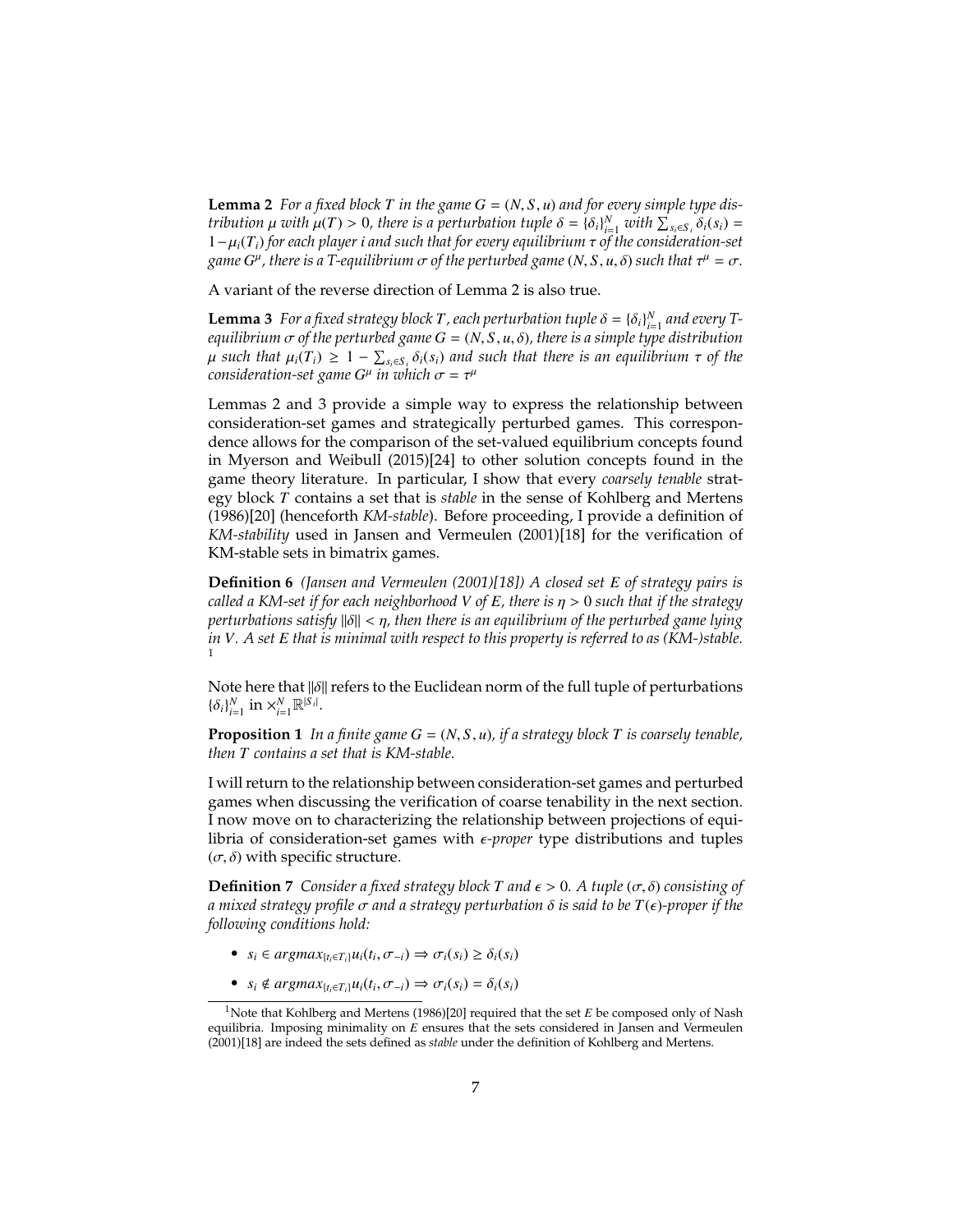- $\delta_i(s_i) > 0$
- $u_i(s_i, \sigma_{-i}) > u_i(s_j, \sigma_{-i}) \Rightarrow \delta_i(s_i) \in \geq \delta_i(s_j)$
- $\sum_{\{s_i \in S_i\}} \delta_i(s_i) \leq \epsilon$

Note that the profile  $\sigma$  need not be  $\epsilon$  – *proper*, however the perturbations  $\delta$ satisfy a properness criterion under the ordering over strategies induced by  $\sigma$ . The idea behind much of the work in the rest of this section is once again to consider all probability that arises from deviations from convention *T* as perturbations. The proof that for a fixed *T* the equilibria of consideration-set games with ϵ−*proper* type distributions admit tuples which are *<sup>T</sup>*(ϵ)−*proper* is almost exactly the same proof as Proposition 2 of Myerson and Weibull (2015)[24]. A proof is provided here for purposes of completeness and to note some subtle differences.

**Lemma 4** *Fix a strategy block T*. Suppose that  $\mu$  is an  $\epsilon^3$ -proper type distribution and that  $\tau$  is an equilibrium of the consideration-set game  $G^\mu$ . Then there is a tuple ( $\sigma$   $\delta$ ) *that* τ *is an equilibrium of the consideration-set game <sup>G</sup>* µ *. Then there is a tuple* (σ, δ) *that is*  $T(\epsilon)$ -proper and such that  $\tau^{\mu} = \sigma$ .

Now, I would like to show that any tuple that is  $T(\epsilon)$ *-proper* corresponds to an equilibrium of a consideration-set game with an  $\epsilon$ -proper type distribution. Unfortunately, this in general requires type distributions which are proper according to  $\epsilon^{\frac{1}{2}} > \epsilon$  for a given  $T(\epsilon)$ *-proper* tuple  $(\sigma, \delta)$  and  $z \in \mathbb{N}$ . I will need to introduce some notation before continuing. Consider a mixed strategy proto introduce some notation before continuing. Consider a mixed strategy profile  $\sigma$ . This profile induces a total preorder over the strategies of each player according to expected payoffs. Let  $\succsim_i$  denote the total preorder of the form  $s_i \succsim_i s_j$  if and only if  $u_i(s_i, \sigma_{-i}) \ge u_i(s_j, \sigma_{-i})$  with ∼ denoting indifference. This total preorder partitions the strategy space of player *i* into indifference classes. Denote these indifference classes by  $\zeta_1^i, \zeta_2^i, ..., \zeta_n^i$  with  $r_i \leq |S_i|$ . The classes are ordered such that  $s \in \zeta^i$  and  $s' \in \zeta^i$  implies  $u(s \subset \zeta) \leq u(s' \subset \zeta)$ . ordered such that  $s \in \zeta_k^i$  and  $s' \in \zeta_{k+1}^i$  implies  $u_i(s, \sigma_{-i}) < u_i(s', \sigma_{-i})$ .

**Proposition 2** *For a fixed strategy block T, there exists*  $\epsilon^* > 0$  *and*  $z \in \mathbb{N}$  *such that*  $\epsilon_{\text{max}} = 0$   $\epsilon^*$  and  $\epsilon^*$   $\epsilon^*$   $\epsilon^*$   $\epsilon^*$   $\epsilon^*$   $\epsilon^*$   $\epsilon^*$   $\epsilon^*$   $\epsilon^*$   $\epsilon^*$   $\epsilon^*$   $\epsilon^*$   $\epsilon^*$  *for all*  $\epsilon \in (0, \epsilon^*)$  *and any tuple*  $(\sigma, \delta)$  *that is*  $T(\epsilon)$ *-proper, there is an*  $\epsilon^{\frac{1}{2}}$ *-proper type*<br>*distribution and an equilibrium*  $\tau$  of the associated consideration-set game such that *distribution and an equilibrium* τ *of the associated consideration-set game such that*  $\tau^{\mu} = \sigma.$ 

**Remark 1** *The proof of this proposition is essentially an application of the following observation.* Fix  $k \in \mathbb{N}$  and  $M > 0$ . There is an  $\bar{\epsilon} \in (0, 1)$  and  $z \in \mathbb{N}$  such that for any *collection*  $\alpha_0, \alpha_1, ..., \alpha_k \in [0, M]$  *and*  $\epsilon \in (0, \bar{\epsilon})$ *,* 

$$
\sum_{i=0}^k \frac{\alpha_i}{\epsilon^{\frac{1}{z}}} \leq \frac{1}{\epsilon}
$$

Note that precisely how small  $\epsilon^*$  in Proposition 2 needs to be is unimportant.<br>Since tipe tenshility only considers behavior under small perturbations, it suf-Since fine tenability only considers behavior under small perturbations, it suffices to show that there is an equivalence between the two concepts in a neighborhood of the game where *T* is played with probability 1.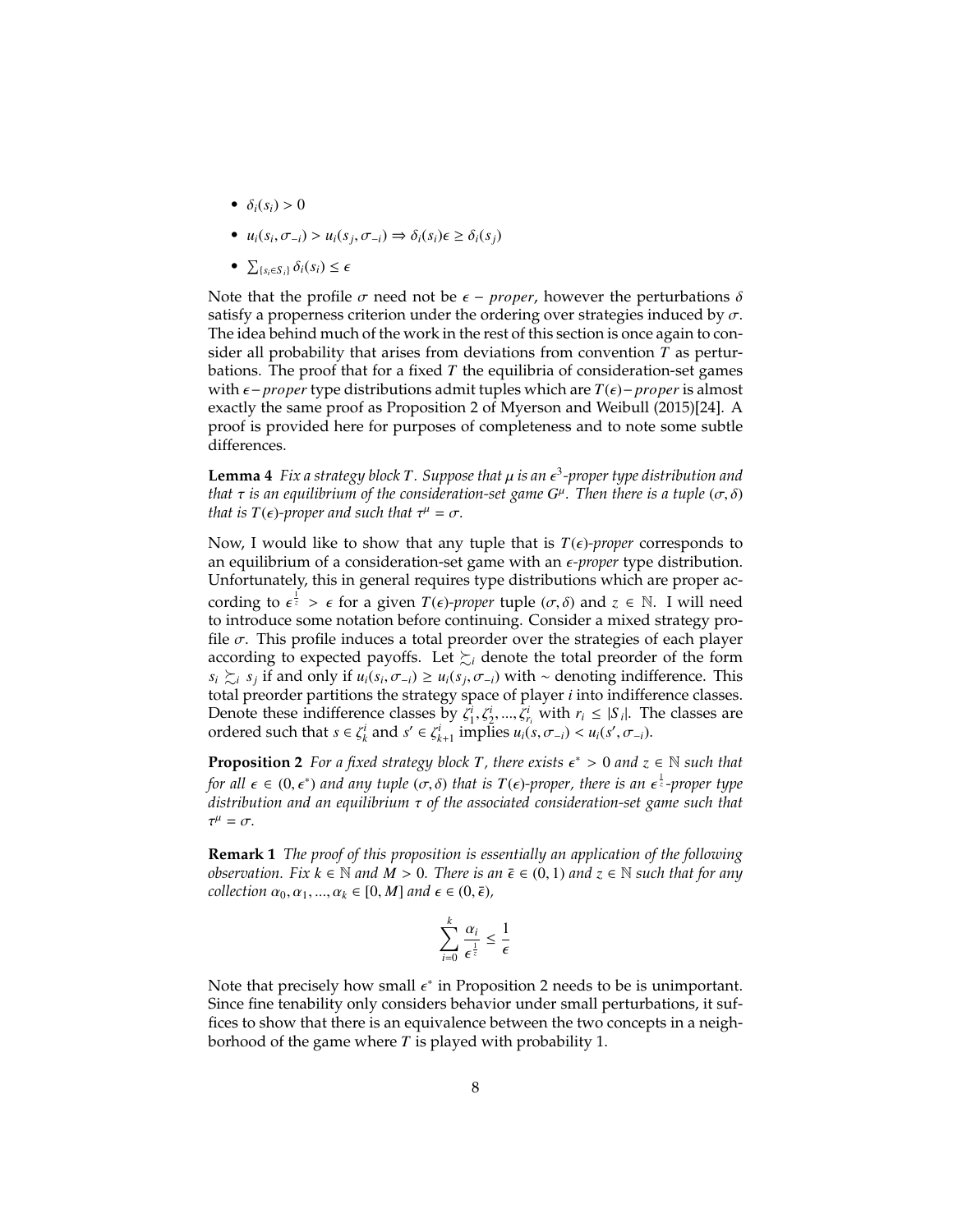## **4 Verification of Coarsely Tenable Blocks**

Given a strategy block *T*, a natural question is how to determine whether it is *coarsely tenable*. This section is devoted to determining how to answer this question in the case of two players. Throughout the remainder of this paper, I consider a bimatrix game in which player 1 has pure strategy set  $S_1$  and player 2 has pure strategy set *S*<sub>2</sub>. I suppose that  $|S_1| = m$  and  $|S_2| = n$ . The associated mixed strategy sets are given by ∆*S* <sup>1</sup> and ∆*S* <sup>2</sup>. The set of mixed strategy profiles is denoted by  $\Sigma = \Delta S_1 \times \Delta S_2$ . A generic element of  $\Delta S_1$  is denoted by *p*, while a generic element of <sup>∆</sup>*<sup>S</sup>* <sup>2</sup> is denoted by *<sup>q</sup>*. Given a profile (*p*, *<sup>q</sup>*), payoffs are determined by the matrices *Amxn* and *Bmxn* in the following way:

$$
u_1(p,q) = pAq
$$

$$
u_2(p,q) = pBq
$$

Nash equilibria of this game are the strategy pairs (*p*, *<sup>q</sup>*) such that

$$
pAq \ge p'Aq \ \forall p' \in \Delta S^1
$$
  

$$
pBq \ge pBq' \ \forall q' \in \Delta S^2
$$

Throughout this section, I assume that I am armed with a concise description of the Nash equilibria of the full bimatrix game. The set of all Nash equilibria in a bimatrix game is a finite union of convex polytopes using results of Jansen (1981)[16]. Furthermore, there exist methods of computing all Nash equilibria of a bimatrix game in finite time, regardless of assumptions on nondegeneracy (see Avis et al. (2010)[2]).

I now move on to the discussion of verifying whether a given block *T* satisfies the requirements imposed by *coarse tenability*. Much of this discussion is based on the work of Jansen and Vermeulen (2001)[18] who described a method of verifying whether a set is *stable* under the definition of Kohlberg and Mertens (1986)[20].

Consider a block *T* with the property that all equilibria of the block game *G <sup>T</sup>* are also equilibria of the entire bimatrix game *G*. I am interested in determining whether it is coarsely tenable. This entails determining how the equilibria with support contained in the block *T* change as the distribution over types  $\mu$  places small probability on blocks other than  $T$ . Lemma 1 implies that is suffices to consider deviations from convention *T* in which players consider individual pure strategies rather than larger strategy blocks. Lemmas 2 and 3 show that this problem can, with some care, be phrased as a problem about profiles in strategically perturbed games. Using the methodology of Jansen and Vermeulen (2001)[18], sub-blocks of *T* can be used to determine precisely how the equilibria of the perturbed game change, and thus how the equilibria of the consideration set game change as a result of altering the distribution over type. In what follows in Lemma 5 as well as throughout the rest of this paper, *I* refers to an indexed set of strategies in  $S_1$ . I sometimes use  $i \in I$  to refer to a strategy  $s_i \in I$  within this indexed set. I let  $p_i = \sigma_i(s_i)$  for a strategy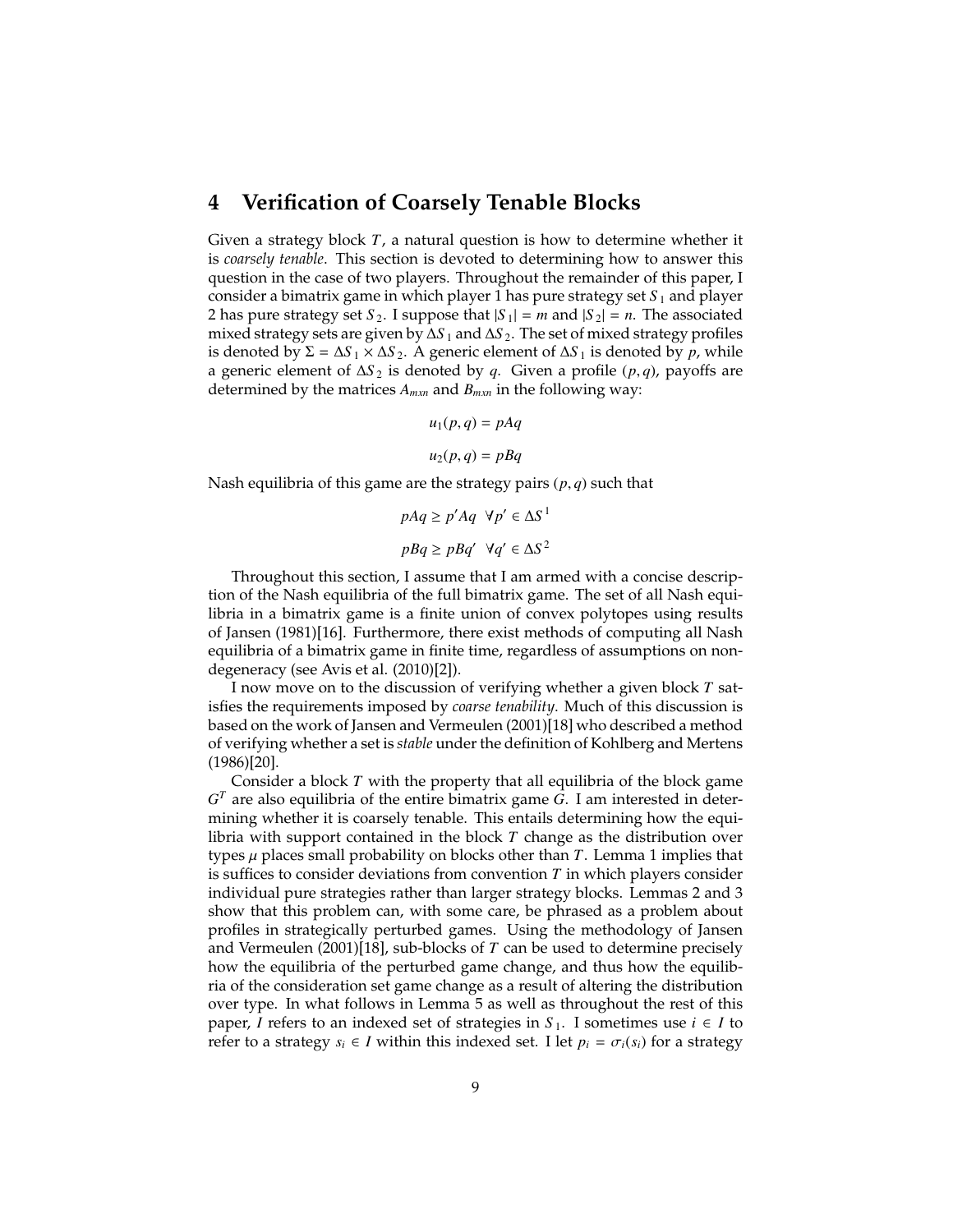$s_i \in S_i$  and  $e_i$  denotes a basis vector corresponding to playing strategy  $s_i$  with probability 1. Similar notation is used for an indexed set  $J \subseteq S_2$  and strategies for player 2.

**Lemma 5** *Consider a fixed strategy block <sup>T</sup>. A profile* (*p*, *<sup>q</sup>*) *is a T-equilibrium for the perturbed (bimatrix game)*  $G = (N, S, u, \delta)$  *if and only if there is a nonempty sub-block*  $I \times J$  *with*  $I \subseteq T_1$  *and*  $J \subseteq T_2$  *such that*  $(p, \delta_1) \in S^1_{IJ}$  *and*  $(q, \delta_2) \in S^2_{IJ}$ *, where* 

$$
S_{IJ}^1 = \begin{cases} pBe_j - pBe_k \ge 0 & j \in J, k \in T_2 \\ p_i \ge \delta_1(s_i) & \forall i \in I \\ p_i = \delta_1(s_i) & \forall i \notin I \\ 0 \ge -\delta_1(s_i) & \forall i \\ \sum_i p_i = 1 \end{cases}
$$
  

$$
S_{IJ}^2 = \begin{cases} e_i Aq - e_k Aq \ge 0 & i \in I, k \in T_1 \\ q_j \ge \delta_2(s_j) & \forall j \in J \\ q_j = \delta_2(s_j) & \forall j \notin J \\ 0 \ge -\delta_2(s_j) & \forall j \notin J \\ \sum_j q_j = 1 \end{cases}
$$

Since Lemmas 1-3 established a correspondence between *T-equilibria* and projections of equilibria of consideration-set games, every solution  $(p, q)$  to the above system given  $\delta$  yields an equilibrium of a consideration-set game in which  $\mu_i(T_i) \geq 1 - \sum_{s_i \in S_i} \delta_i(s_i)$  for each player *i*. For the case in which  $|T_i| \geq 2$  for each player the solutions vield equilibria in which  $\mu(T_i) = 1 - \sum_{s_i} \delta_i(s_i)$ each player, the solutions yield equilibria in which  $\mu_i(T_i) = 1 - \sum_{s_i \in S_i} \delta_i(s_i)$ .<br>For a fixed sub-block  $I \times I$ ,  $S^1$  describes a convex polytone in  $\mathbb{R}^{2m}$ .

For a fixed sub-block  $I \times J$ ,  $S^1_{IJ}$  describes a convex polytope in  $\mathbb{R}^{2m}$ , and  $S_{IJ}^2$  describes a convex polytope in  $\mathbb{R}^{2n}$ . To determine whether a given strategy block *T* is coarsely tenable, it suffices to enumerate only those sub-block  $I \times J$ which possess a solution at  $\delta = 0$ . Indeed, the fact that equilibria of the incomplete information game induced by a type distribution  $\mu$  converge to equilibria of the block game  $G^T$  as  $\mu(T) \to 1$  implies that these are the only sub-blocks<br>that are relevant to the problem. Any pair  $I \times I$  which does not possess a sothat are relevant to the problem. Any pair  $I \times J$  which does not possess a solution tuple at  $\delta = 0$  is such that there is no equilibrium of the block game in which each of the strategies in *I* and *J* are best responses. Then at least one of the associated polytopes is bounded away from the zero perturbation (full information) region. Since coarse tenability imposes restrictions only on perturbations sufficiently close to 0, such pairs  $I \times J$  can safely be ignored.

Given a concise description of the equilibria of the full game and that *T* is such that each equilibria of the block game  $G<sup>T</sup>$  are also equilibria of the full game, it is not difficult to enumerate the pairs  $I \times J \subseteq T$  for which there are solutions at  $\delta = 0$ . Fix such a pair  $I \times J$ . In order to verify whether coarse tenability is violated, it suffices to determine whether there is a sequence of solutions  $\{(p_k, q_k, \delta_k)\}_{k=1}^{\infty}$  with  $\delta_k \to 0$  and such that for each  $(p_k, q_k)$ , there is some player *i* and strategy  $s_k \in S_i \backslash T_i$  such that  $s_k$  does strictly better than all strategies in *T<sup>i</sup>* . The Bolzano-Weierstrass theorem implies that there exists a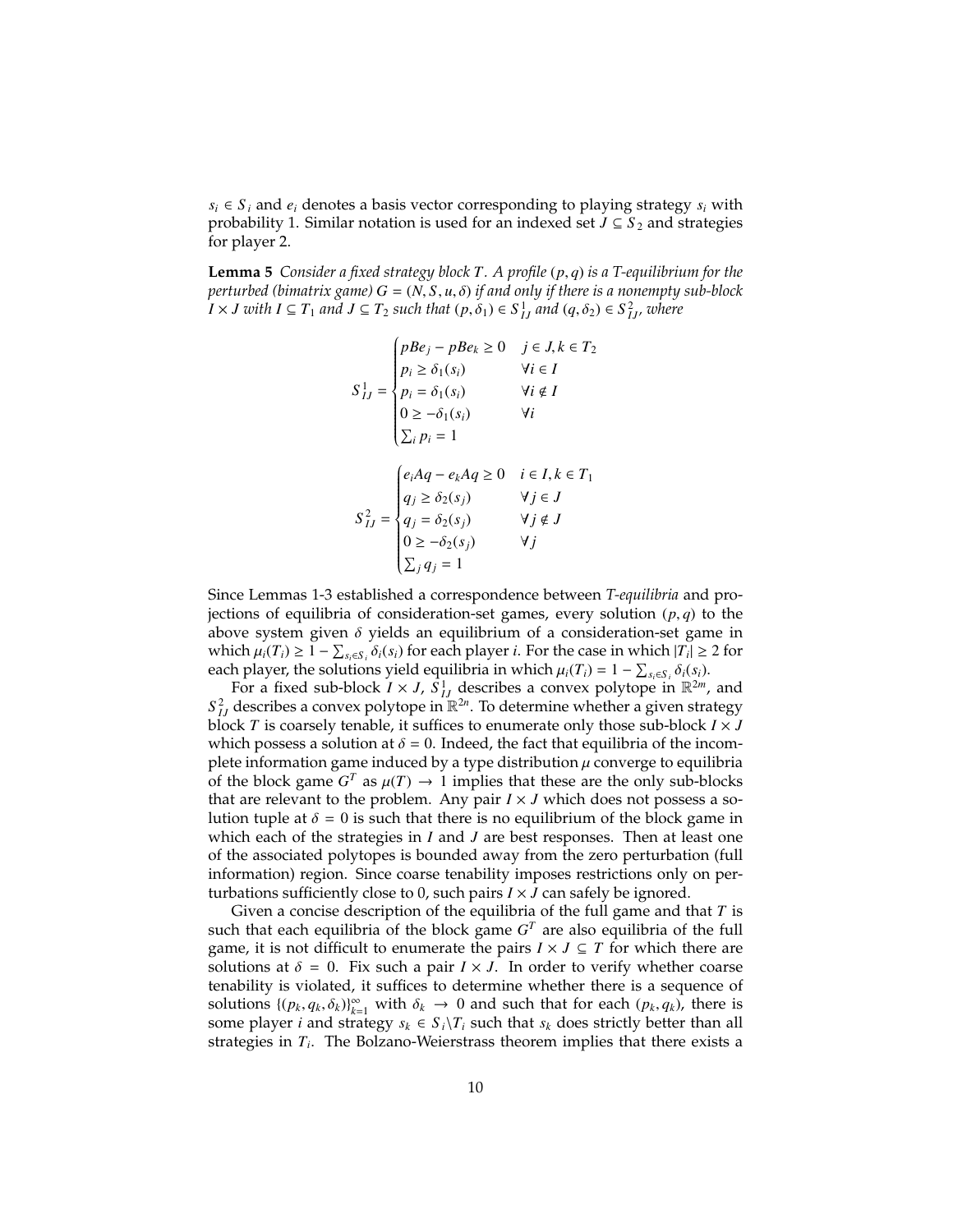sequence in which the same strategy  $s_k = s^*$  plays this role. Such a strategy, if it exists, must then be a (weak) best reply to a solution of the system when  $\delta$  = 0. Let us suppose for the moment that such a strategy  $s^*$  exists and without loss of generality that it belongs to player 2, and denote its index in S<sub>e</sub> by  $\omega$ loss of generality that it belongs to player 2, and denote its index in  $S_2$  by  $\omega$ . Fix some strategy  $s_i \in J$ . Evidently the above sequence must lie entirely within the half-space  $\{(p,\delta) : pBe_{\omega} - pBe_j > 0\}$ . <sup>2</sup> Using the fact that the hyperplane  $\{(p, \delta) : p\overline{Be}_\omega - pBe_j = 0\}$  intersects  $S^1_{IJ}$  at  $\delta = 0$  and the fact that a sequence of solutions in which  $s^*$  does strictly better than subjects it must be that  $S^1$ of solutions in which  $s^*$  does strictly better than  $s_j$  exists, it must be that  $S^1_{IJ}$ possesses a vertex that lies in the half space *pBe*ω <sup>−</sup> *pBe<sup>j</sup>* <sup>&</sup>gt; <sup>0</sup>. In fact, this is the only instance in which such a sequence may exist. If all vertices lie in the half space  $pBe_{\omega} - pBe_j \leq 0$ , then the hyperplane  $pBe_{\omega} - pBe_j = 0$  is either tangent to  $S_{1J}^1$  at  $\delta = 0$ , or aligns with one of its faces. In either case, *s*<sup>\*</sup> does not constitute a violation of coarse tenability.

**Proposition 3** *Fix a strategy block T with the property that all equilibria of the block game G T are equilibria of the entire game G. Enumerate all sub-blocks I* × *J of T for which*  $S_{IJ}^1$  and  $S_{IJ}^2$  possess solutions when  $\delta = 0$ . For each such sub-block and for<br>each player enumerate all strategies outside of T that are (weak) best responses to an *each player, enumerate all strategies outside of T that are (weak) best responses to an equilibrium with support contained within I* × *J, denote the set of such strategies as*  $\{\Omega^1_{IJ}, \Omega^2_{IJ}\}.$ <br>*Claim*  $T$ 

*Claim: T is coarsely tenable if and only if for each such sub-block*  $I \times J$ *:* 

- 1. For each strategy  $s_{\omega} \in \Omega_{IJ}^2$ ,  $S_{IJ}^1$  does not possess a vertex that lies in the half-<br>
cross  $(n, \delta)$ :  $nR_2 \geq 0$ ,  $nR_3 \geq 0$ , where  $\omega$  denotes the index of  $s$ , in  $S$ , and i *space*  $\{(p, \delta) : pBe_{\omega} - pBe_j > 0\}$ , where  $\omega$  denotes the index of  $s_{\omega}$  in  $S_2$  and j *denotes the index of an arbitrary strategy in J.*
- 2. For each strategy  $s_{\omega} \in \Omega_{IJ}^1$ ,  $S_{IJ}^2$  does not possess a vertex that lies in the half-<br> *z z i s a d s o l s o l s i d s i d i d i d i d i d s i i s s space*  $\{(q, \eta) : e_\omega Aq - e_iAq > 0\}$ *, where*  $\omega$  *denotes the index of*  $s_\omega$  *in*  $S_1$  *and i denotes the index of an arbitrary strategy in I.*

This characterization of coarse tenability resembles the *undominated* characterization of perfect equilibria in bimatrix games due to van Damme (see Theorem 3.2.2 of van Damme (1983)[27]).

## **5 Verification of Finely Tenable Blocks**

Recall the definition of fine tenability introduced in Section 2 before continuing. In order to determine whether a given block *T* is finely tenable, it often suffices to show that it is coarsely tenable. Indeed, Myerson and Weibull (2015)[24] show that the concepts of coarse and fine tenability agree for generic normalform games. While this is a useful result, much of the usefulness of fine tenability as a solution concept stems from its bite in normal form representations of extensive form games. Furthermore, determining whether or not a game is of a given generic form, for instance the class of *nondegenerate* games or the

<sup>&</sup>lt;sup>2</sup>Note that implicitly this uses the fact that each player must be indifferent between all elements of *I* and *J* at any solution of the system.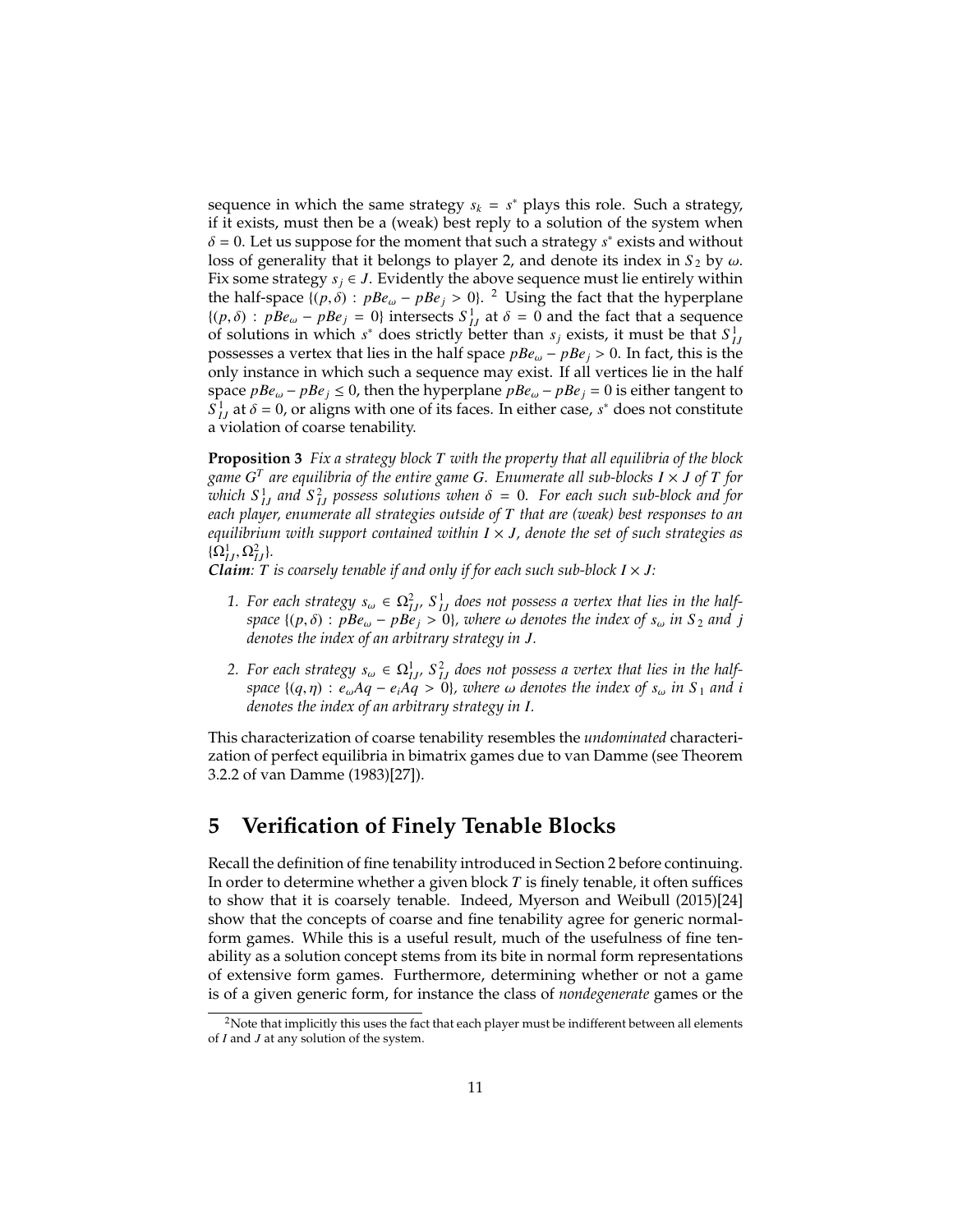class of *hyper-regular* games introduced in Myerson and Weibull (2015)[24], can be computationally expensive. With this in mind, a discussion on fine tenability seems appropriate. Fortunately, Proposition 2 has already supplied a useful characterization for checking the conditions of fine tenability. In order to verify whether a given block *T* is finely tenable, it is helpful to return to the sets  $S^1_{IJ}$ and  $S_{IJ}^2$ . It once again suffices to consider only those sub-blocks  $I \times J$  of  $T$  that possess solutions when perturbations are set to zero. <sup>3</sup>

Fix such a sub-block  $I \times J$ . I am interested in determining whether there exists a sequence  $\epsilon_k$  → 0 and a sequence of *T*( $\epsilon_k$ ) – *proper* tuples ( $\sigma_k$ ,  $\delta_k$ ) which solve the systems  $S_{IJ}^1$  and  $S_{IJ}^2$  and are such that there is some player *i* and  $s_{\omega} \in S_i \backslash T_i$  with  $u_i(s_{\omega}, \sigma_{-i,k}) > max_{i_i \in T_i} u_i(t_i, \sigma_{-i,k})$  for all k. Such a sequence  ${\{\epsilon_k, \sigma_k, \delta_k, s_\omega\}_{k=1}^\infty}$  will be called an *I* × *J-refutation*. If no such sub-block possesses a refutation then *T* is finaly tanable a refutation, then *T* is finely tenable.

**Proposition 4** *A strategy block T is finely tenable if and only if every sub-block*  $I \times J$ *of T does not possess an I* × *J-refutation.*

Proposition 4 implies that the problem of verifying whether a block *T* is finely tenable reduces to the problem of finding *I*×*J-refutations* among particular subblocks of *T*. However, this does not provide any indication of how to determine whether such refutations exist for a fixed *T*. Evidently, if an  $I \times J$  refutation exists, then it is possible to construct a refutation with the desirable property that the total preorders  $\succsim_{i,k}$  induced by  $\sigma_k$  are constant for all *k*. This suggests that a geometric approach to the problem of searching for refutations could be fruitful.

Fix a sub-block *I* × *J* of the strategy block *T*. For a given total preorder  $\succsim_2$ for player 2, the set of strategies of player 1 that induce this preorder is given by  $p(\succeq_2)$ . Note that in general  $p(\succeq_2)$  is not closed, however the closure of this set is a polytope. Under the terminology of Jansen (1993)[17], the strategies in *p*(≿<sub>2</sub>) are said to be *order equivalent*. Indeed, the space of mixed strategies for each player can be partitioned into equivalence classes using *order equivalence* as an equivalence relation.

Now, suppose there is an  $I \times J$ *-refutation* { $\epsilon_k$ ,  $\sigma_k$ ,  $\delta_k$ ,  $s_\omega$ } $_{k=1}^\infty$  with constant total orders  $\succeq_k \succeq_k \succeq_k \succeq_k \tau_k \succeq_k \tau_k \succeq_k \tau_k \succeq_k \tau_k \succeq_k \tau_k \succeq_k \tau_k \succeq_k \tau_k \succeq_k \tau_k \succeq_k \tau_k \succeq_k \tau_k \s$ preorders  $\succsim_1, \succsim_2$ . Then  $\sigma_{1,k} \in p(\succsim_2)$  and  $\sigma_{2,k} \in q(\succsim_1)$  for all *k*. Furthermore,  $\delta_{1,k}$ **is**  $\epsilon_k$  − *proper* according to  $\succsim$ <sub>1</sub> for all *k*. Then it must be that  $S^1_{IJ} \cap p(\succsim_2)$  and  $S^2 \cap q(\succsim_1)$  are nonempty and contain the perturbations  $\{S_{i,j}\}^{\infty}$  and  $\{S_{i,j}\}^{\infty}$  $S_{1J}^2 \cap q(\Sigma_1)$  are nonempty and contain the perturbations  $\{\delta_{1,k}\}_{k=1}^{\infty}$  and  $\{\delta_{2,k}\}_{k=1}^{\infty}$ <br>respectively<sup>4</sup>. The question is then: given a set  $S^1 \cap n(\Sigma_2)$  according to what respectively.<sup>4</sup> The question is then: given a set  $S^1_{IJ} \cap p(\succsim_2)$ , according to what total preorders  $\succsim_1$  does this set contain  $\epsilon$  – *proper* perturbations  $\delta_1$  for all  $\epsilon$  > 0? Indeed, an answer to this question would provide a brute force method to the problem of verifying fine tenability. Namely, check all possible pairings of total preorders and determine whether the corresponding perturbations exist within  $S_{IJ}^1$  and  $S_{IJ}^2$  for all  $\epsilon > 0$ . The following results characterize necessary and

 $3$ Note that while coarse tenability imposes the restriction that block equilibria are also equilibria of the entire game, fine tenability does not require this. See for instance Example 2 of Myerson and Weibull (2015)[24]

<sup>&</sup>lt;sup>4</sup>Here,  $p(\succsim_2)$  and  $q(\succsim_1)$  are taken to be those elements  $(p, \delta_1)$  and  $(q, \delta_2)$  in which  $p$  induces  $\succsim_2$ over *S*<sub>2</sub> and *q* induces  $\succsim_1$  over *S*<sub>1</sub>.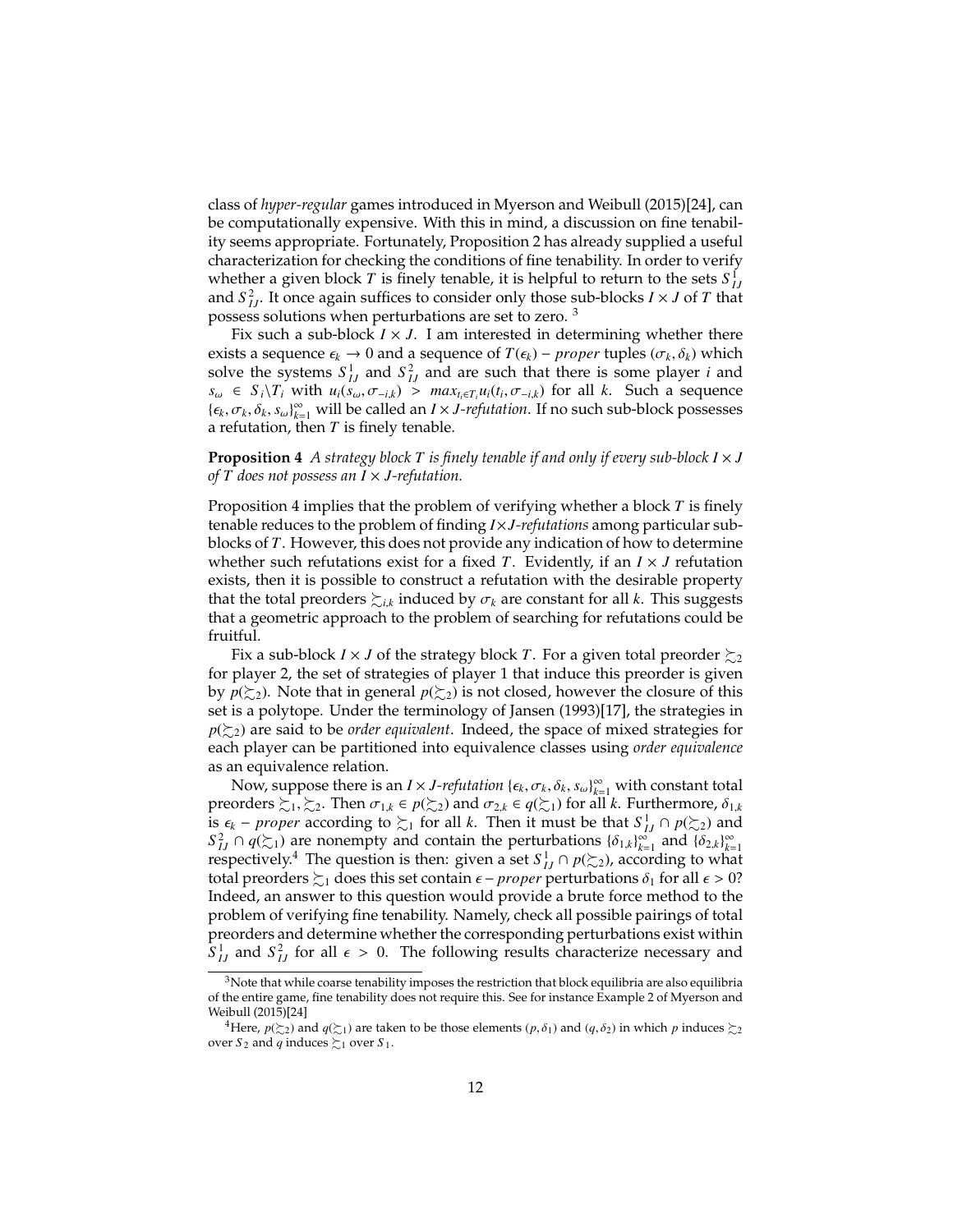sufficient conditions on  $S^1_{IJ} \cap p(\Sigma_2)$  to guarantee that it supports  $\epsilon$  – *proper*<br>perturbations of a given total preorder  $\succeq$ , for all  $\epsilon > 0$ . In what follows, the perturbations of a given total preorder  $\succsim$ 1 for all  $\epsilon > 0$ . In what follows, the expression  $v(\delta_1(s))$  denotes the value of  $\delta_1(s)$  at a vertex  $v$  of a polytope.

**Lemma 6** *Fix a sub-block*  $I \times J$  *of a block*  $T$ *,*  $\succsim$ <sub>1</sub> *and*  $\succsim$ <sub>2</sub>*. The set*  $S$ <sup>1</sup><sub>*IJ*</sub>  $\cap$   $p(\succsim$ <sub>2</sub> $)$  *contains T*( $\epsilon$ )−*proper tuples* ( $\sigma_1$ , $\delta_1$ ) *according to the order*  $\succeq$ <sub>1</sub> *for all*  $\epsilon$  > 0 *only if the following conditions hold*

- *There is a vertex of*  $cl(S^1_{IJ} \cap p(\succeq_2))$  *that lies on the zero perturbation region (i.e.*  $v(\delta_1(s)) = 0$  *for all*  $s \in S_1$ *)*.
- *For each strategy*  $s \in S_1$ , there is a vertex of  $cl(S_{IJ}^1 \cap p(\succeq_2))$  in which  $v(\delta_1(s')) = 0$ <br>and  $v(\delta_1(s)) > 0$  for all  $s' > s$ . *and*  $v(\delta_1(s)) > 0$  *for all*  $s' <_1 s$ *.*

Before proving sufficiency, I will require the following lemma.

**Lemma** 7 *For a fixed sub-block*  $I \times J$  *of a block T and total preorders* { $\succsim 1$ *,*  $\succsim 2$ *},* 

*relint*(*cl*( $S$ <sup>1</sup> $I$ </sup>*J* ∩ *p*( $\succsim$ 2))) ⊆  $S$ <sup>1</sup> $I$ <sub>*J*</sub> ∩ *p*( $\succsim$ 2)

*where relint*(·) *denotes the relative interior of a set (under the usual topology).*

**Lemma 8** *The conditions of Lemma 6 are sufficient to guarantee that for*  $\epsilon > 0$ *, there exists a tuple* ( $\sigma_1$ ,  $\delta_1$ ) *that is*  $T(\epsilon)$  – *proper according to*  $\succsim_1$  *and that lies in the relative interior of cl*( $S$ <sup>1</sup> $I$ *J*  $\cap$  *p*( $\succsim$ 2)).

With these results about the geometry of  $T(\epsilon)$  – *proper* tuples, I am able to provide an exact method for determining the presence of  $I \times J$ *-refutations* for any sub-block of *T*. Before describing the algorithm, I provide some basic definitions of the relevant objects used in the procedure.

**Definition 8** The hyperplane arrangements, in  $\mathbb{R}^{2|S^1|}$  and  $\mathbb{R}^{2|S^2|}$  respectively, associ-| *ated with the block I* × *J are defined as*

$$
H_{IJ}^1 = \left\{ \sum_i p_i = 1 \right\} \cup \left\{ \bigcup_{\{i,j \in S^2, i < j\}} \{pBe_i - pBe_j = 0\} \right\} \cup \left\{ \bigcup_{i \in S^1} \{\delta_i = 0\} \cup \{p_i = \delta_i\} \right\}
$$
\n
$$
H_{IJ}^2 = \left\{ \sum_j p_j = 1 \right\} \cup \left\{ \bigcup_{\{i,j \in S^1, i < j\}} \{e_i Aq - e_j Aq = 0\} \right\} \cup \left\{ \bigcup_{j \in S^2} \{\eta_j = 0\} \cup \{q_j = \eta_j\} \right\}
$$

The vertices of these hyperplane arrangements will be useful when computing vertices of the polytopes used in the procedure. Since it is unknown whether vertex enumeration can be done in polynomial time, it seems sensible to compute the vertices of this arrangement once and use them to quickly compute the vertices of one of the (possibly exponentially many) polytopes that are used in the procedure, rather than perform vertex enumeration at each step. Indeed, given a total preorder  $\succsim_2$ , the vertices of  $\textit{cl}(S^1_{IJ} \cap p(\succeq_2))$  will be a subset of the vertices of  $H^1_{IJ}$ .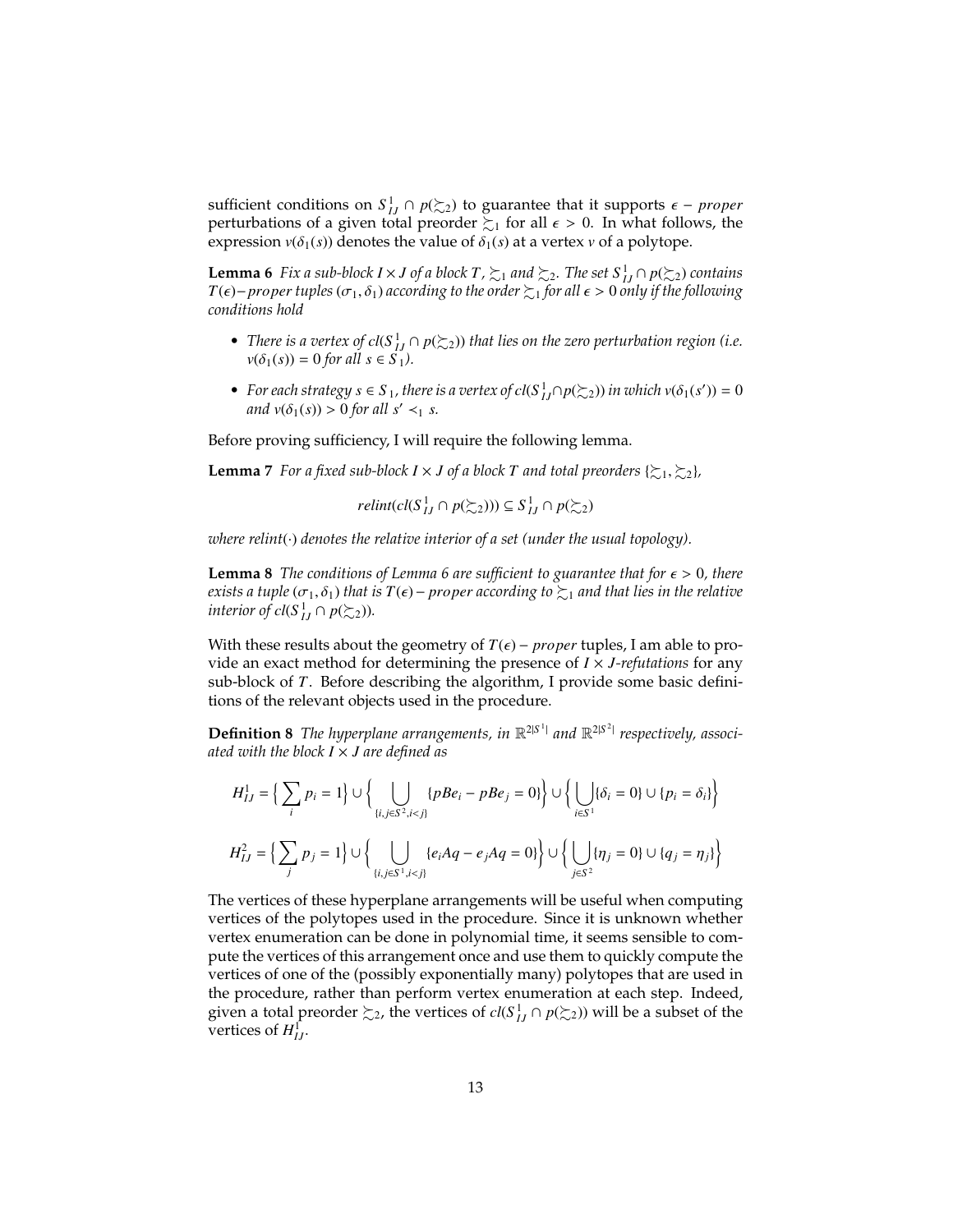**Definition 9** The zero perturbation regions of  $S<sup>1</sup><sub>IJ</sub>$  and  $S<sup>2</sup><sub>IJ</sub>$  projected onto the space of *mixed strategies for each player are given by*

$$
Z_{IJ}^1 = \begin{cases} pBe_j - pBe_k \ge 0 & j \in J, k \in T^2 \\ p_i \ge 0 & \forall i \in I \\ p_i = 0 & \forall i \in S^1 \setminus I \\ \sum_i p_i = 1 & \\ Z_{IJ}^2 = \begin{cases} e_iAq - e_kAq \ge 0 & i \in I, k \in T^1 \\ q_j \ge 0 & \forall j \in J \\ q_j = 0 & \forall j \in S^2 \setminus J \\ \sum_j q_j = 1 & \end{cases}
$$

These sets are used to prune the number of total preorders used in the procedure. In particular, it suffices to only focus on those total preorders which are locally possible given  $Z_{IJ}^1$  and  $Z_{IJ}^2$ . For instance, if  $Z_{IJ}^1$  is a singleton then any strict preferences in the total preorder  $\succsim$ 2 induced at this point will be preserved as  $\epsilon \to 0$ . The algorithm is outlined on the next page.

**Remark 2** *It is important to note what is meant by "associated inequalities" in step* 6(*a*) *below. The associated inequalities are those found by relaxing all strict inequalities imposed by the total preorders into weak inequalities. These result in the appropriate closures provided*  $S_{IJ}^1 \cap p(\succeq_2)$  *and*  $S_{IJ}^2 \cap q(\succeq_1)$  *are nonempty.*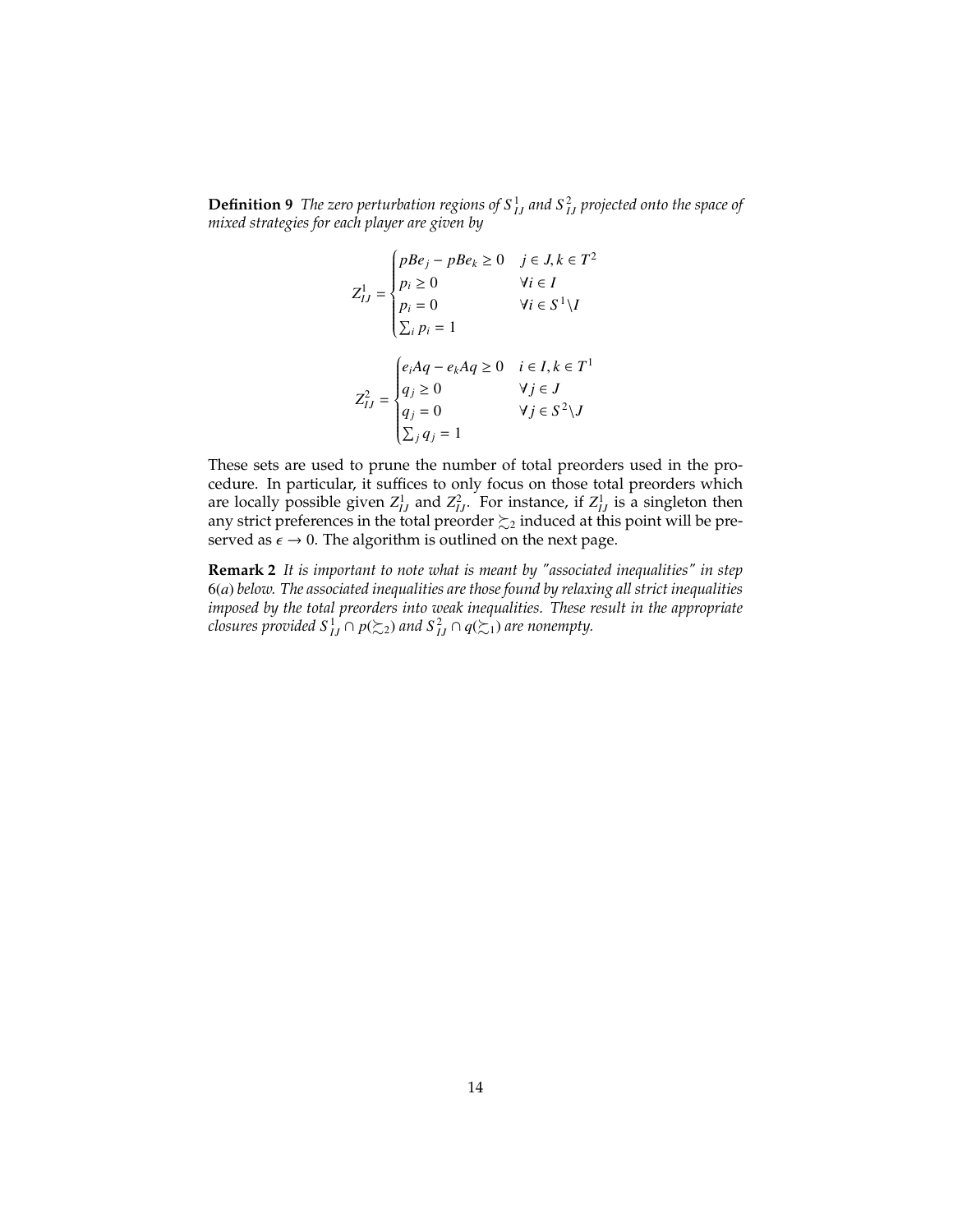#### **Algorithm 1: Search for IJ-refutations**

- 1. Compute the vertices  $V_H^i$  of  $H_{IJ}^i$  and  $V_Z^i$  of  $Z_{IJ}^i$  using a vertex enumeration algorithm for hyperplane arrangements, e.g. [1].
- 2. Set *<sup>j</sup>*<sup>1</sup> <sup>∼</sup><sup>2</sup> *<sup>j</sup>*<sup>2</sup> <sup>∀</sup> *<sup>j</sup>*1, *<sup>j</sup>*<sup>2</sup> <sup>∈</sup> *<sup>J</sup>* and *<sup>i</sup>*<sup>1</sup> <sup>∼</sup><sup>1</sup> *<sup>i</sup>*<sup>2</sup> <sup>∀</sup>*i*1, *<sup>i</sup>*<sup>2</sup> <sup>∈</sup> *<sup>I</sup>*
- 3. For each  $k_1, k_2 \in S_2 \setminus J, k_1 \neq k_2$ :
	- (a) If  $V_Z^1 \subset pBe_{k_1} pBe_{k_2} > 0$ , set  $k_1 >_2 k_2$
	- (b) Else if  $V_Z^1 \subset pBe_{k_1} pBe_{k_2} < 0$ , set  $k_2 >_2 k_1$
	- (c) Else place no restriction on  $k_1$  and  $k_2$  regarding  $\succsim 2$
- 4. Repeat steps 3 4 for restrictions on  $\succsim_1$
- 5. For each pair  $\succsim_1$  and  $\succsim_2$  satisfying the restrictions from steps 2 − 4 and such that there is some player *i* and strategy  $s_{\omega} \in S_1(S_2)$  with  $s_{\omega} > i$  *s* for some  $s \in I(J)$ 
	- (a) Enumerate the vertices of  $cl(S^1_{IJ} \cap p(\succeq_2))$  and  $cl(S^2_{IJ} \cap q(\succeq_1))$  by checking which vertices of  $H_{IJ}^1$  and  $H_{IJ}^2$  satisfy the associated inequalities.
	- (b) Check whether the vertices of  $cl(S^1_{IJ} \cap p(\succsim_2))$  satisfy the conditions of Lemma 6 with respect to <sup>≿</sup><sup>1</sup> to determine existence of *<sup>T</sup>*(ϵ)<sup>−</sup> *proper* perturbations for  $\epsilon$  near zero. Repeat for  $\textit{cl}(S^2_{IJ} \cap q(\succsim_1))$  with respect to  $\succsim_2$ .
	- (c) If the requisite conditions are satisfied for both  $cl(S_{IJ}^1 \cap p(\succeq_2))$  and  $cl(S_{IJ}^2 \cap p(\succeq_2))$  $q(\succsim_1)$ ) then a refutation has been found, and the procedure halts after printing the pairing of total preorders { $\succsim_1$ ,  $\succsim_2$ }.
	- (d) Else there is no refutation for the total preorder pairing
- 6. If no total preorder pair yields a refutation, then the block  $I \times J$  has no refutations.

**Proposition 5** *Algorithm 1 correctly determines in finite time whether the sub-block I* × *J of T possesses a refutation.*

A number of comments on the method are in order. It is in principle possible to verify whether a pair of total preorders  $\{\xi_1, \xi_2\}$  constitute a refutation by solving a pair of linear programs (see lemma 13). On the other hand, enumerating all total preorder pairs and performing this procedure very quickly becomes infeasible. The first 5 steps of the procedure will in general (at least in nondegenerate games) drastically reduce the number of pairs to check. It is of course possible to refine and improve upon this pruning of the total preorders by using the structure of the face lattice of the associated hyperplane arrangements alongside the restrictions imposed by properness. These improvements deserve some attention, and are a subject of ongoing research.

Algorithm 1 here is in some sense a formal generalization of the informal method of analytically determining whether a given equilibrium is proper given in Myerson (2001)[23] and fleshed out a bit more in Belhaiza (2012)[4]. The method here is adapted to a different solution concept, but the logic behind lemmas 6-8 and the procedure defined above are applicable to the problem of verifying proper equilibria. The formalization given here does provide a number of insights into the geometry of the problem, however.

The algorithm described here is exponential in the worst case, requiring the comparison of an exponential number of total preorder pairings. The next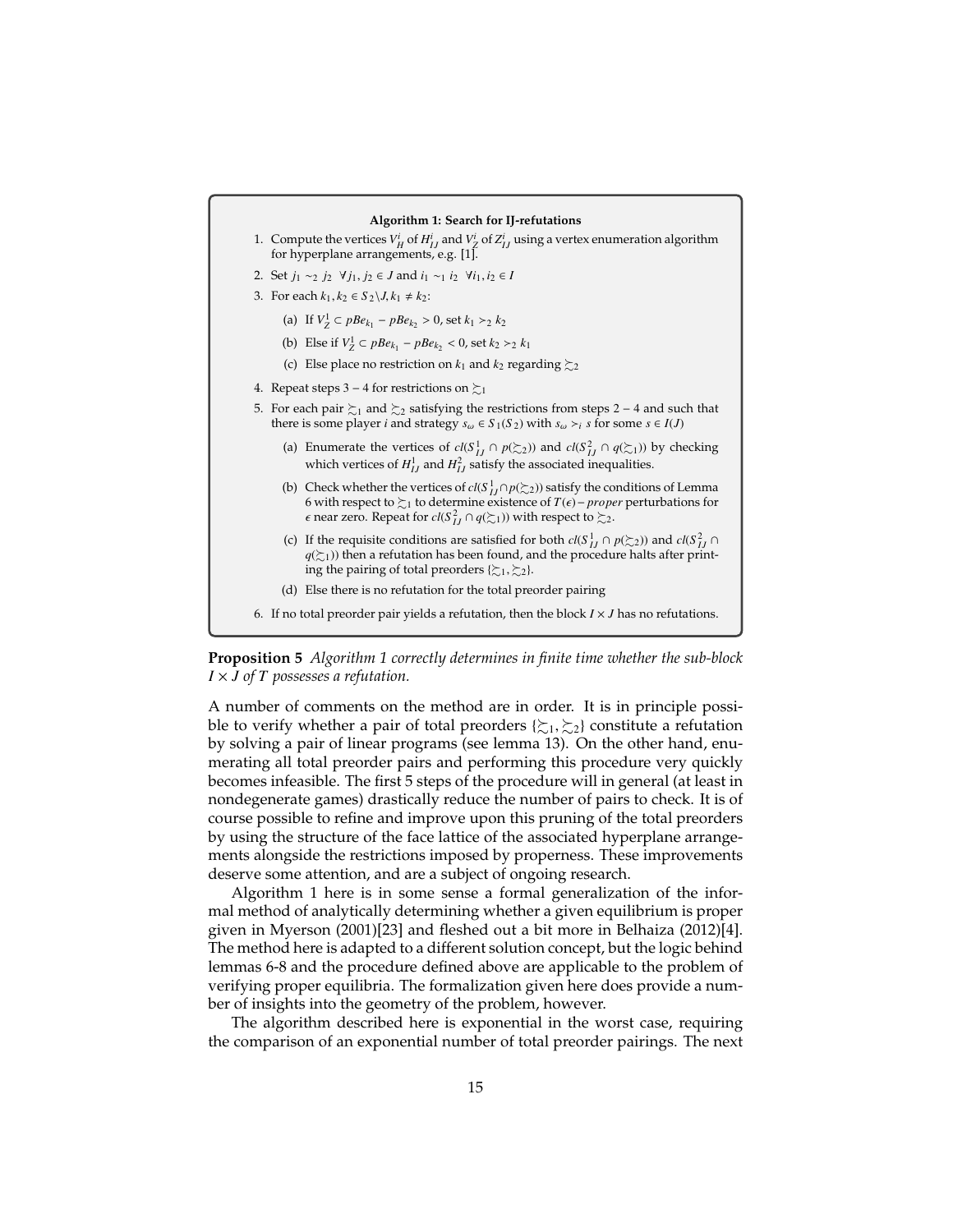result shows that it is NP-hard to determine whether a block possesses a refutation, even when it consists of single strategies. The following reduction modifies the one provided by Hansen and Lund (2018)[14], who in turn modify a reduction given by Connitzer and Sandholm (2008)[9]. I construct a game in which a given block possesses a refutation if and only if an instance of a Boolean satisfiability problem in conjunctive normal form with exactly three literals per clause possesses a satisfying assignment.

**Definition 10** *Let* φ *be a Boolean formula in conjunctive normal form with exactly three literals per clause. Let V denote the set of variables, with* |*V*| = *n. Let L denote the set of literals, with* +*l<sup>i</sup> and* −*l<sup>i</sup> denoting the positive and negative literals corresponding to variable*  $x_i$ *. Let the mapping*  $v$  *∶ L* → *V be defined by*  $v$ (+*l*<sub>*i*</sub>) =  $v$ (−*l*<sub>*i*</sub>) =  $x_i$ *, assigning to any literal its corresponding variable. Denote the set of clauses by C. Finally, each player will have three additional pure strategies denoted by f , g, and h. The symmetric, normal form game G*( $φ$ ) *that I consider is defined, with payoffs to the row player, in Table 1 below. The block to be considered is*  $T = \{g\} \times \{g\}$ *. In what follows, I will show that*  $T$  *is finely tenable if and only if the formula*  $\phi$  *does not have a satisfying assignment.*

|                  | ľ                                                                                      | x'                  |       |                  | $h'$ $c'$ $f'$                                        | g'    |
|------------------|----------------------------------------------------------------------------------------|---------------------|-------|------------------|-------------------------------------------------------|-------|
|                  | $n-1$ if $l \neq -l'$ $n-1$ if $v(l) \neq v$<br>$n-4$ if $l = -l'$ $n-4$ if $v(l) = v$ |                     |       |                  | $\left  n-1 \right $ $n-1$ $\left  n-1 \right $ $n-3$ |       |
|                  |                                                                                        | $n-4$ if $v(l) = v$ |       |                  |                                                       |       |
| $\boldsymbol{x}$ | $n-1$ if $v(l) \neq v$                                                                 | $n-1$               |       |                  | $n-1$ $n-1$ $n-1$ $n-2$                               |       |
|                  | <i>n</i> if $v(l) = v$                                                                 |                     |       |                  |                                                       |       |
| $\boldsymbol{h}$ | $n-1-\frac{1}{2n}$                                                                     | $(n-1)^2 + (n-4)$   | $n-1$ | $n-1$            | $n-1$                                                 | $n-3$ |
| $\mathcal{C}$    | 1 if $l \notin c$                                                                      | $n-1$               |       |                  | $n \mid n-1 \mid n-1 \mid n-1$                        |       |
|                  | 0 if $l \in c$                                                                         |                     |       |                  |                                                       |       |
| $\int$           | $n - \frac{1}{2}$                                                                      | $n-1$               | $n-1$ | $n-1$            | $n-1$                                                 | $n-1$ |
| g                | $n-1$                                                                                  | $n-1$               | $n-1$ | $\boldsymbol{n}$ | $\theta$                                              | $n-1$ |

Table 1: The game  $G(\phi)$ 

**Lemma 9** *Let*  $(\sigma_1, \sigma_2)$  *denote any*  $T(\epsilon)$  – *proper profile for*  $\epsilon$  *small. Then for each player i and each pair of variables*  $x_i$  *and*  $x_k$ *,* 

$$
\sigma_i(+l_j) + \sigma_i(-l_j) = \sigma_i(+l_k) + \sigma_i(-l_k)
$$

*and*

$$
\sigma_i(x_j)=\sigma_i(x_k)
$$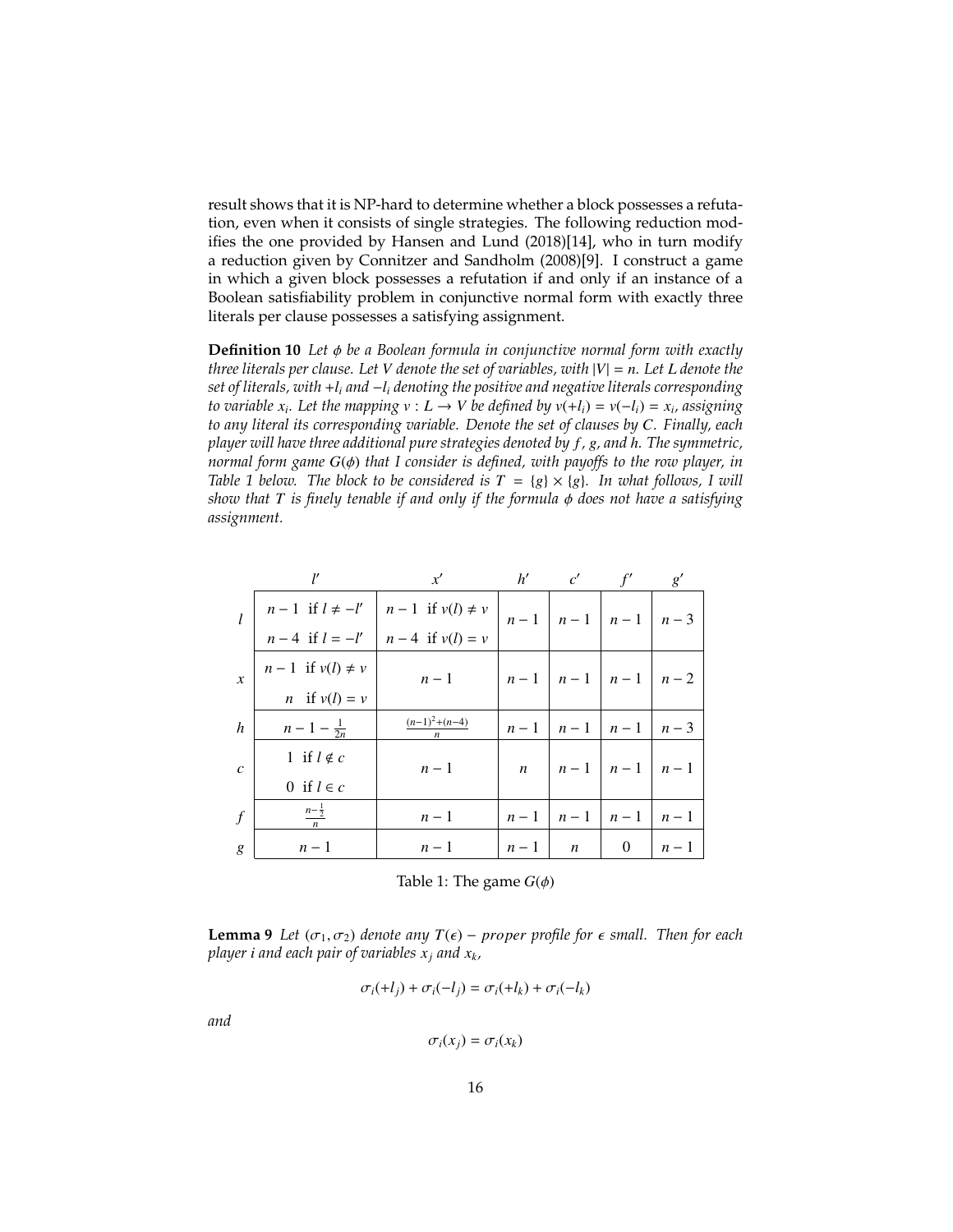**Lemma 10** *If* ( $\sigma_1, \sigma_2$ ) *is a*  $T(\epsilon)$  – *proper profile with*  $\epsilon$  *small, then there is a partition of the set of literals L into two sets L*<sup>1</sup> *and L*<sup>2</sup> *such that for each player*

$$
\sigma_i(l_1) = \sigma_i(l'_1) \ \forall \ l_1, l'_1 \in L_1
$$

$$
\sigma_i(l_2) = \sigma_i(l'_2) \ \forall \ l_2, l'_2 \in L_2
$$

$$
l_j \in L_1 \implies -l_j \in L_2
$$

$$
l_1 \succsim_i l_2 \ \forall l_1 \in L_1, \ l_2 \in L_2
$$

**Lemma 11** If  $\phi$  has a satisfying assignment then  $T = \{g\} \times \{g\}$  possesses a refutation.

**Lemma 12** *If*  $T = \{g\} \times \{g\}$  possesses a refutation, then  $\phi$  has a satisfying assignment.

**Proposition 6** It is NP-hard to verify whether a given sub-block  $I \times J$  of a block  $T$ *possesses an I* × *J-refutation.*

Note that proposition 4 alongside lemmas 6-8 show that one can in fact view *I* × *J-refutations* as a pair of total preorders over the pure strategies of each player. If one is provided with a pair of total preorders, one for each player, it is not difficult to determine whether it serves as an *I* × *J* refutation. This provides a proof for NP-completeness of finding refutations.

**Lemma 13** *Given a block T, a sub-block*  $I \times J$ *, and a pair of total preorders*  $\succsim_1$ ,  $\succsim_2$ , *one can determine whether* {≿1, <sup>≿</sup>2} *serves as an <sup>I</sup>* <sup>×</sup> *<sup>J</sup> refutation for <sup>T</sup> by solving a polynomial number of linear programs, each of which contains only a polynomial number of contraints.*

**Proposition 7** *The problem of verifying whether a given sub-block I*×*J of T possesses an I* × *J-refutation is NP-complete.*

## **6 Application to Proper Equilibria**

The results of Lemmas 6-8, used here to analyze fine tenability, can also be applied to proper equilibria. As I will soon show, it gives rise to an exact method of verifying whether a given equilibrium constitutes a proper equilibrium of a bimatrix game. Before proceeding, I introduce some basic definitions for the section.

**Definition 11** *(Myerson (1978)[22])* A mixed strategy profile  $\sigma$  is said to be an  $\epsilon$ *proper equilibrium if for each player i the following conditions hold:*

- $\sigma_i(s) > 0 \ \forall s \in S_i$
- $\bullet$  *u<sub>i</sub>*(*s*,  $\sigma$ <sub>−*i*</sub>) ⇒  $u_i$ (*s*',  $\sigma$ <sub>−*i*</sub>) ⇒  $\sigma$ <sub>*i*</sub>(*s*) $\in$   $\sigma$ <sup>*i*</sup>(*s*<sup>'</sup>) ∀*s*, *s*<sup>'</sup> ∈ *S*<sup>*i*</sup>

A Nash equilibrium  $\sigma$  is said to be a *proper equilibrium* if there exists a sequence  ${(\epsilon_k, \sigma^k)}_{k=1}^{\infty}$  such that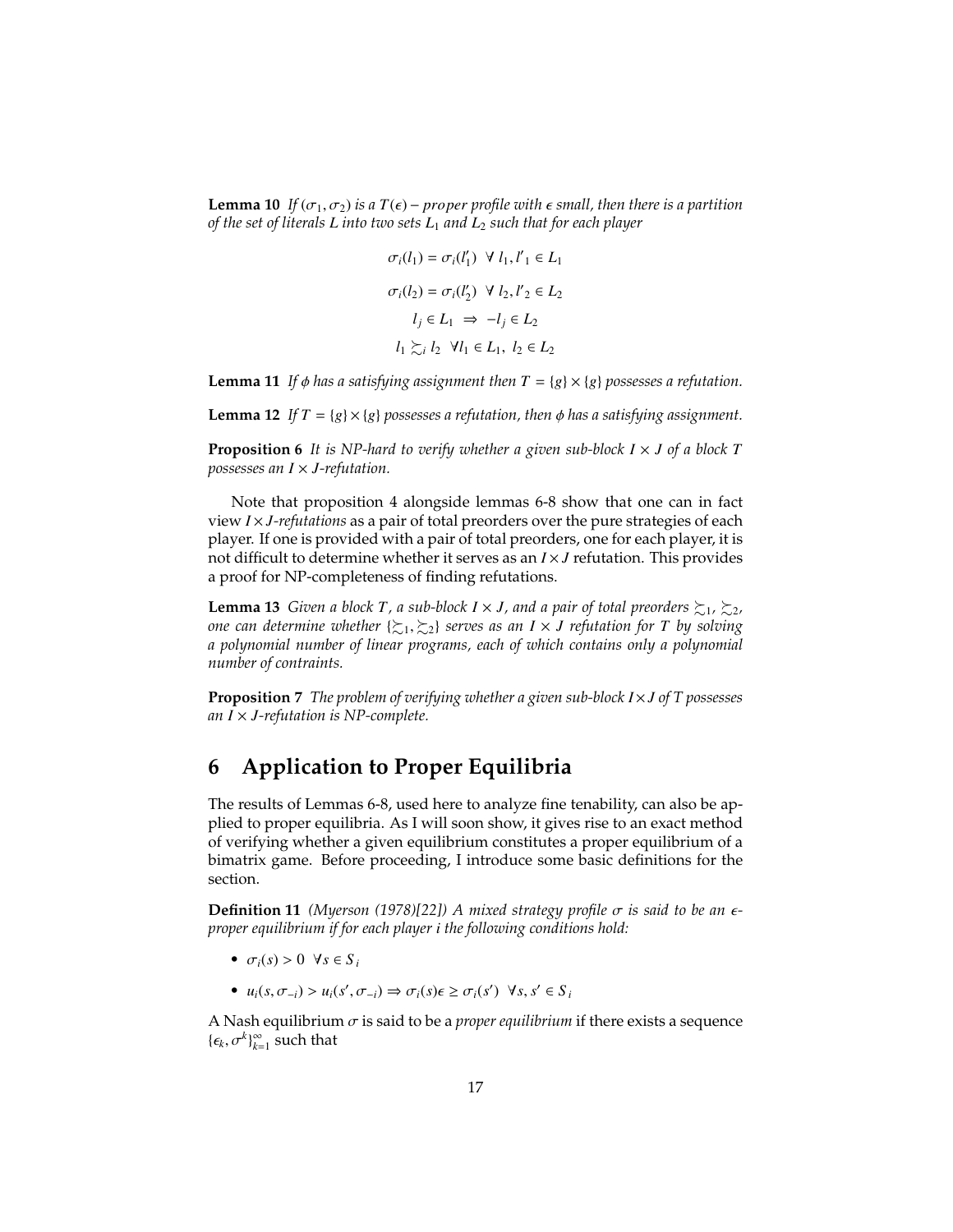- $\epsilon_k > 0$  and  $\lim_{k \to \infty} \epsilon_k = 0$
- $\sigma^k$  is an  $\epsilon_k$ -proper equilibrium
- $\lim_{k \to \infty} \sigma^k = \sigma$

The procedure below determines whether a given input Nash equilibrium  $\sigma$  =  $(p^*, q^*)$  is a proper equilibrium. It is based on the logic of Lemmas 6-8 above<br>that it is possible to determine whether a convergent sequence of  $\epsilon$ -proper equithat it is possible to determine whether a convergent sequence of ϵ-*proper* equilibria exists by analyzing the faces of a pair of hyperplane arrangements. Define the hyperplane arrangements:

$$
\tilde{H}^1 = \left\{ \sum_i p_i = 1 \right\} \cup \left\{ \bigcup_{\{j,k \in S^2 : j < k\}} \{pBe_j - pBe_k = 0\} \right\} \cup \left\{ \bigcup_i \{p_i = 0\} \right\}
$$
\n
$$
\tilde{H}^2 = \left\{ \sum_j q_j = 1 \right\} \cup \left\{ \bigcup_{\{i,k \in S^1 : i < k\}} \{e_i Aq - e_k Aq = 0\} \right\} \cup \left\{ \bigcup_j \{q_j = 0\} \right\}
$$

Consider the following sets:

$$
P^{1}(p^{*}, q^{*}) = \begin{cases} pBe_j - pBe_k \ge 0 & j \in Y(q^{*}), k \in S_2 \\ p_i \ge 0 & \forall i \in S^1 \\ \sum_i p_i = 1 & \\ P^{2}(p^{*}, q^{*}) = \begin{cases} e_i Aq - e_k Aq \ge 0 & i \in Y(p^{*}), k \in S_1 \\ q_j \ge 0 & \forall j \in S^2 \\ \sum_j q_j = 1 & \end{cases}
$$

where *Y*(·) denotes the carrier of a mixed strategy. Each closed face (of positive dimension) *f*<sub>1</sub> of  $\tilde{H}^1$  such that  $p^* \in f_1$  and  $f_1 \subseteq P^1(p^*, q^*)$  is associated with a total preorder  $\succeq_2$ , the preference ordering of player 2 over strategies in  $S^2$ a total preorder  $\succsim_{2}$ , the preference ordering of player 2 over strategies in  $S^2$ induced by mixed strategies that lie in the relative interior of  $f_1$ . A similar statement holds for faces  $f_2$  of  $\tilde{H}^2$ . To determine whether  $(p^*, q^*)$  is a proper<br>equilibrium it suffices to check all pairings of such faces f, and f, for a set equilibrium, it suffices to check all pairings of such faces  $f_1$  and  $f_2$  for a set of conditions similar to those given in Lemma 6. In what follows, let  $\succsim_{i,f-*i*}$ denote the total preorder over strategies for player *i* induced by strategies on the relative interior of  $f_{-i}$ . For a given total preorder  $\succsim_{i,f_{-i}}$ , let  $\zeta_i^i$  denote the *k<sup>th</sup>* indifference class, with  $\zeta_i^i$  denoting the hest strategies for player *i*. Let *r*, denote indifference class, with  $\zeta_1^i$  denoting the best strategies for player *i*. Let  $r_i$  denote the total number of indifference classes in  $S$ , according to the total preorder  $\succ$ . the total number of indifference classes in  $S_i$  according to the total preorder  $\succsim_i$ .

**Lemma 14** *A Nash equilibrium*  $\sigma = (p^*, q^*)$  *is a proper equilibrium if and only if* there is a pair of faces *f.* (of  $\tilde{H}^1$ ) and *f.* (of  $\tilde{H}^2$ ) such that *there is a pair of faces*  $f_1$  *(of*  $\tilde{H}^1$ *) and*  $f_2$  *(of*  $\tilde{H}^2$ *) such that* 

- $p^* \in f_1$  *and*  $q^* \in f_2$
- $f_1 \subseteq P^1(p^*, q^*)$  and  $f_2 \subseteq P^2(p^*, q^*)$
- *For each player i, each indifference class*  $\zeta_k^i$  *and each strategy*  $s \in \zeta_{k'}^i$  *there is a restex of f, in zuhich*  $n > 0$  *and*  $n' = 0$  *for all*  $s' \in \zeta^i$  *zuith l*  $> k$ *vertex of*  $f_i$  *in which*  $p_s > 0$  *and*  $p'_s = 0$  *for all*  $s' \in \zeta_i^i$  *with*  $l > k$ *.*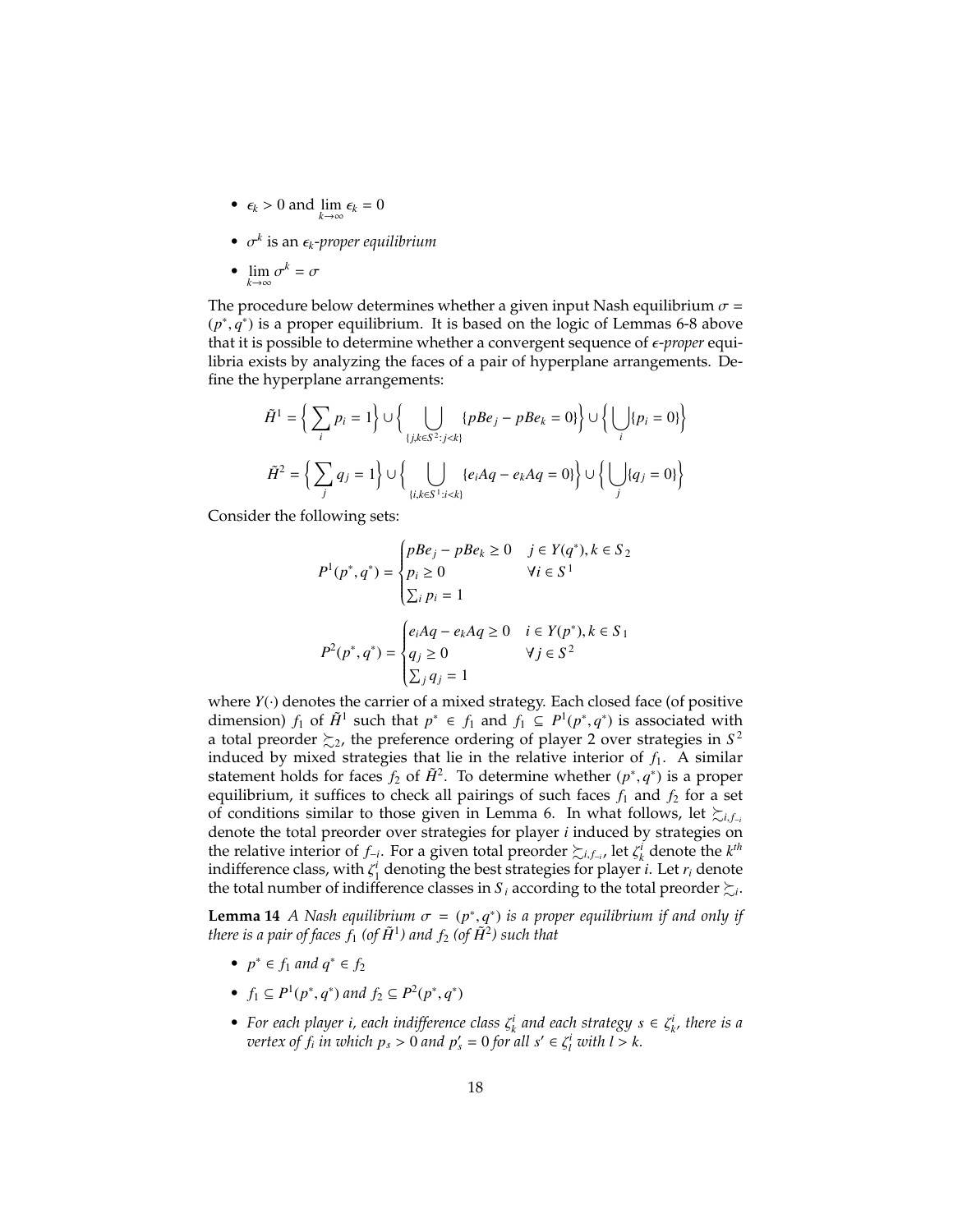## **7 Discussion**

The characterization in Section 3 provides a straightforward method of verifying coarse tenability of a given block *T* regardless of degeneracy assumptions on the game. A natural method of finding coarsely tenable blocks is then to determine all strategy blocks of the game which possess the property that all block equilibria are also equilibria of the full game, and then determining whether the block satisfies the additional conditions imposed by coarse tenability. Enumerating such blocks for nondegenerate games is straightforward, albeit computationally expensive. The relationship between projections of equilibria of consideration-set games and the usual notion of strategic perturbations has allowed me to relate coarse tenability to KM-stable sets. It would be interesting to explore the relationship between tenable strategy sets and other familiar solution concepts in the game theory literature.

The methods developed in Section 4 are based on simple geometric arguments about *proper* strategy profiles. Note that the procedures for verifying the conditions of fine tenability and proper equilibria, while exact, may require calculations involving extremely small numbers, and bounds for these values can be articulated using the geometry of bimatrix games; although, it be may computationally expensive to do so. This is the main drawback of the methods proposed here. On the other hand, it is quite useful to have bounds on the level of precision required for verifying these concepts. For instance, the results of this paper can be applied to the mixed 0-1 quadratic programming problem proposed in Belhaiza et al. (2012)[4] for the verification of proper equilibria.

There are a number of avenues in which the current paper can be improved. First, it would be very interesting to have a procedure which computes minimal strategy sets that satisfy the criteria of the two solution concepts discussed in this paper, even for bimatrix games. In particular, a procedure that is motivated by a population of agents collectively steering toward a stable convention seems the most promising. Note that, unlike sets which are closed under rational belief (CURB), the intersection of two coarsely (finely) tenable blocks need not be coarsely (finely) tenable in bimatrix games. This appears to preclude a procedure along the lines of Benisch et al. (2010)[5] in which a minimal block can be constructed by iteratively including additional strategies, as now the final product may not minimal under set-inclusion (this is due to the fact that the ordering of the addition of new strategies to the block is now important).

It is worth noting that complexity results for coarse tenability are also available, and NP-hardness of the problem of verifying coarse tenability can be proved by a straightforward modification of the reduction given in Connitzer and Sandholm (2008)[9]. A formal procedure for verifying coarse tenability is also a natural next step in the analysis. The procedure given here for fine tenability can also be improved upon a great deal. As mentioned in section 5, it is possible to use the properties of the face semi-lattice of the associated hyperplane arrangement to reduce the number of total preorders enumerated. The exact nature of this improvement is a subject of ongoing research.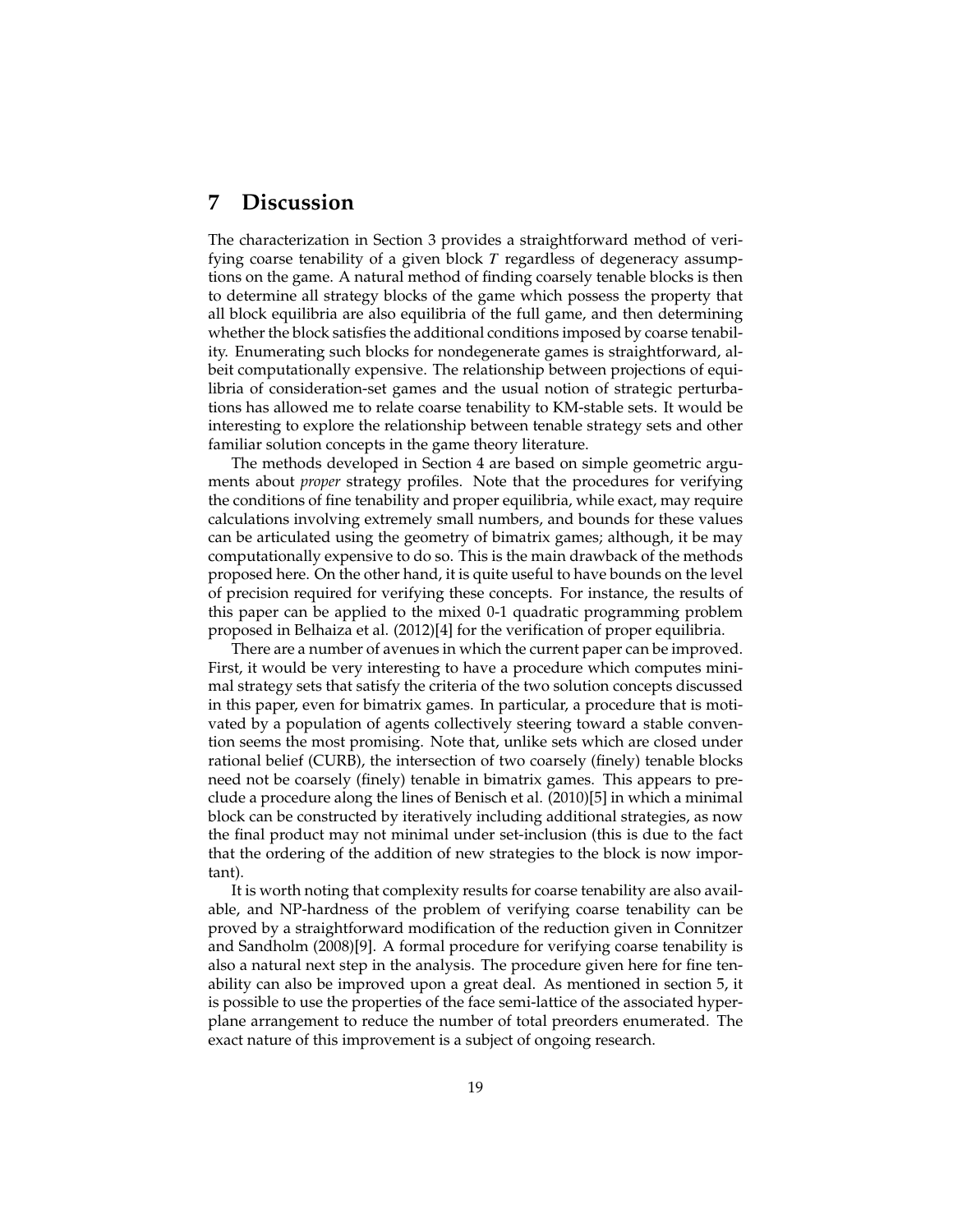## **References**

- [1] David Avis and Komei Fukuda. A pivoting algorithm for convex hulls and vertex enumeration of arrangements and polyhedra. *Discrete and Computational Geometry*, 8(3):295–313, September 1992.
- [2] Davis Avis, Gabriel Rosenberg, Rahul Savani, and Bernhard von Stengel. Enumeration of nash equilibria for two-player games. *Economic Theory*, 42(1):9–37, January 2010.
- [3] Kaushik Basu and Jörgen Weibull. Strategy subsets closed under rational behavior. *Economics Letters*, 36(2):141–146, June 1991.
- [4] Slim Belhaiza, Charles Audet, and Pierre Hansen. On proper refinement of nash equilibria for bimatrix games. *Automatica*, 48(2):297–303, February 2012.
- [5] Michael Benisch, George David, and Tuomas Sandholm. Algorithms for closed under rational behavior (curb) sets. *Journal of Artificial Intelligence Research*, 38:513–534, August 2010.
- [6] Dimitri Bertsekas, Angelia Nedic, and Asuman Ozdaglar. *Convex Analysis and Optimization*. Athena Scientific, Belmont, MA, 2003.
- [7] Felix Brandt and Markus Brill. Computing dominance-based solution concepts. *ACM Transactions on Economics and Computation*, 5(2), October 2016.
- [8] Xi Chen and Xiaotie Deng. Settling the complexity of two-player nash equilibrium. In *Proceedings of the Annual Symposium on Foundations of Computer Science*, FOCS '06, Berkeley, CA, 2006. ACM.
- [9] Vincent Conitzer and Tuomas Sandholm. New complexity results about nash equilibria. *Games and Economic Behavior*, 63(2):621–641, July 2008.
- [10] Constantinos Daskalakis, Paul Goldberg, and Christos Papadimitrou. The complexity of computing a nash equilibrium. In *Proceedings of the Annual Symposium on Theory of Computing*, STOC '06, Seattle, WA, 2006. ACM.
- [11] John Duggan and Michel Le Breton. Choice-theoretic solutions for strategic form games, 2014.
- [12] Itzhak Gilboa and Eitan Zemel. Nash and correlated equilibria: Some complexity considerations. *Games and Economic Behavior*, 1(1):80–93, March 1989.
- [13] Kristoffer Hansen. The real computational complexity of minmax value and equilibrium refinements in multi-player games. In *Algorithmic Game Theory (LNCS)*, SAGT '17. Springer, Cham, 2017.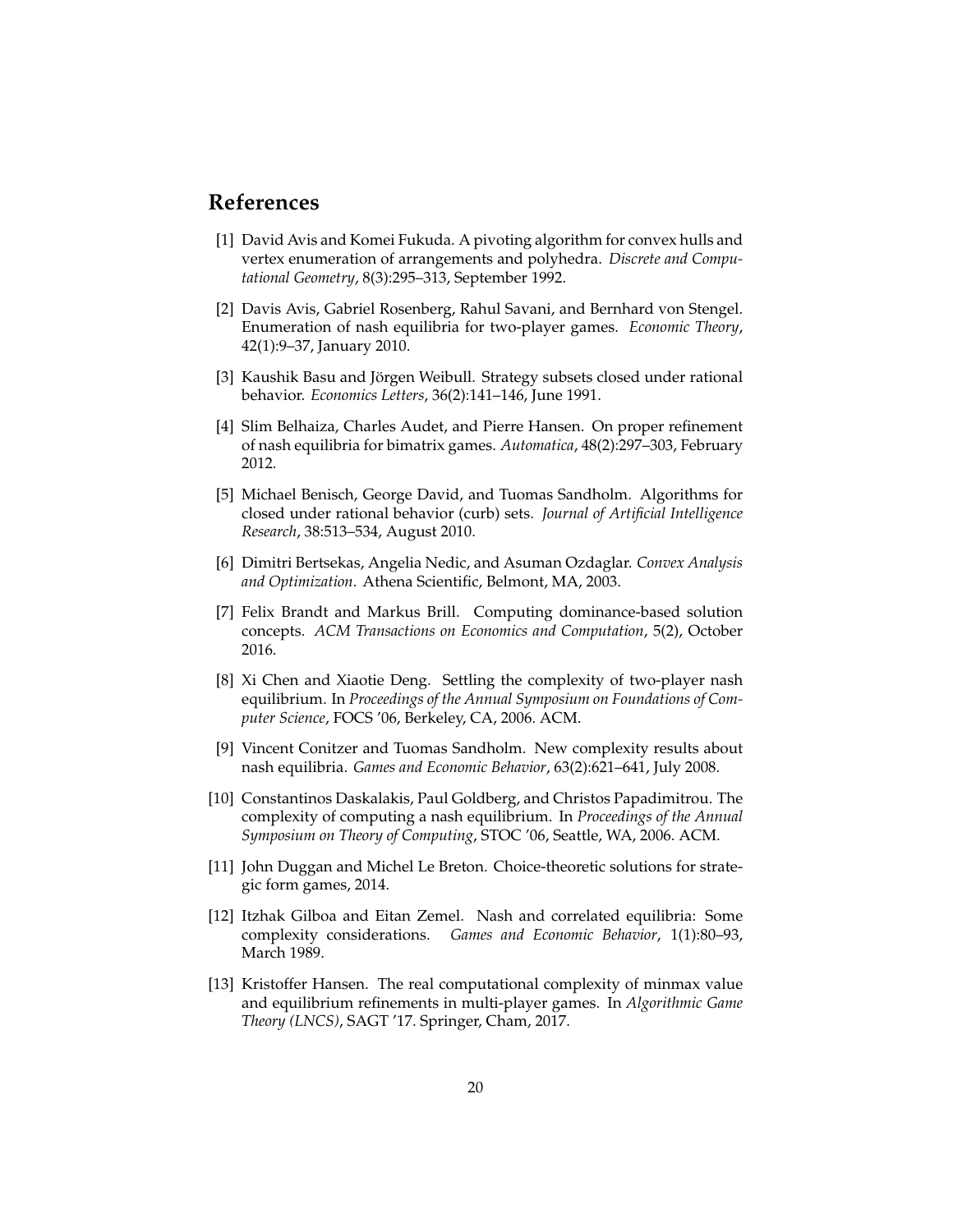- [14] Kristoffer Hansen and Troels Lund. Computational complexity of proper equilibrium. In *Proceedings of the 2018 ACM Conference on Economics and Computation*, EC '18, New York, NY, 2018. ACM.
- [15] Kristoffer Hansen, Peter Miltersen, and Troels Sørensen. The computational complexity of trembling hand perfection and other equilibrium refinements. In *Proceedings of the third international conference on Algorithmic Game Theory*, SAGT '10, Athens, Greece, 2010. ACM.
- [16] Mathijs Jansen. Maximal nash subsets for bimatrix games. *Naval Research Logistics Quarterly*, 28(1), March 1981.
- [17] Mathijs Jansen. On the set of proper equilibria of a bimatrix game. *International Journal of Game Theory*, 22(2):97–106, June 1993.
- [18] Mathijs Jansen and Dries Vermeulen. On the computation of stable sets and strictly perfect equilibria. *Economic Theory*, 17(2):325–344, March 2001.
- [19] Max Klimm, Tuomas Sandholm, and Jörgen Weibull. Computational aspects of closure under rational behavior in games, 2011.
- [20] Elon Kohlberg and Jean-Francois Mertens. On the strategic stability of equilibria. *Econometrica*, 54(5):1003–1037, September 1986.
- [21] Peter Bro Miltersen and Troels Bjerre Sørensen. Computing a quasi-perfect equilibrium of a two-player game. *Economic Theory*, 42(1):175–192, 2010.
- [22] Roger Myerson. Refinements of the nash equilibrium concept. *International Journal of Game Theory*, 7(2):73–80, June 1978.
- [23] Roger Myerson. *Game Theory: Analysis of Conflict*. Harvard University Press, Cambridge, MA, 1991.
- [24] Roger Myerson and Jörgen Weibull. Tenable strategy blocks and settled equilibria. *Econometrica*, 83(3):943–976, May 2015.
- [25] John Nash. Non-cooperative games. *Annals of Mathematics*, 54(2):286–295, September 1951.
- [26] Troels Sørensen. Computing a proper equilibrium of a bimatrix game. In *In ACM Conference on Electronic Commerce*, EC '12, Valencia Spain, 2012. ACM.
- [27] Eric van Damme. *Refinements of the Nash Equilibrium Concept*. Springer, New York, New York, 1983.
- [28] John von Neumann and Oskar Morgenstern. *Theory of Games and Economic Behavior*. Princeton University Press, Princeton, New Jersey, 1944.
- [29] Peter Wikman. Evolutionary stability and tenable strategy blocks, 2020.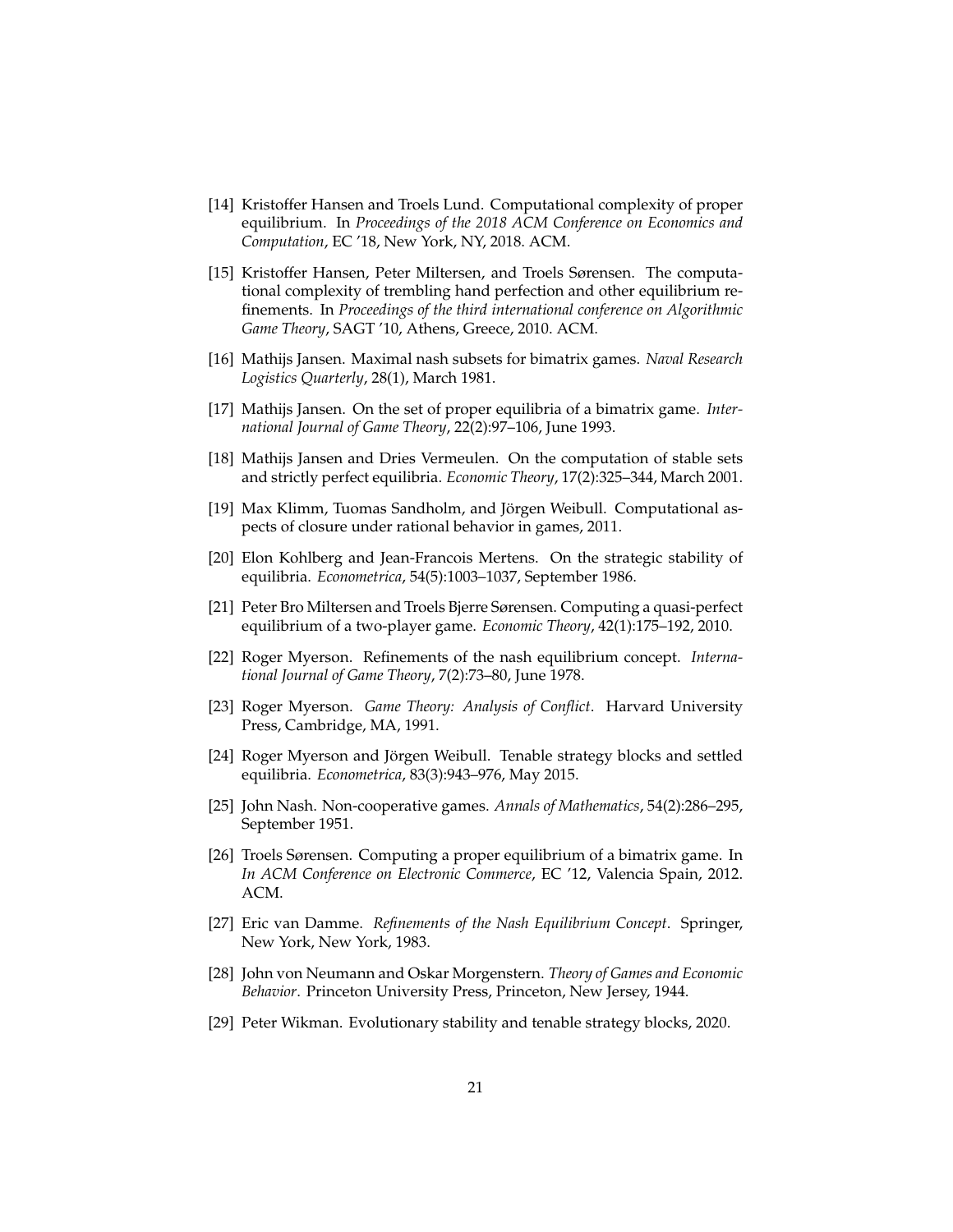## **8 Appendix of Proofs**

#### **Proof of Lemma 1**

**Proof** Suppose that  $|T_i| \ge 2$  for each player *i*. Construct  $\mu'$  using the projection  $\tau^{\mu}$  as follows :  $\tau^{\mu}$  as follows :

$$
\mu'_i(T_i) = \mu_i(T_i) \ \forall i
$$
  

$$
\mu'_i(s_i) = \sum_{\{C_i: s_i \in C_i, C_i \neq T_i\}} \tau_{i|C_i}(s_i)\mu_i(C_i) \ \forall s_i \in S_i \text{ and } \forall i
$$
  

$$
|C_i| \neq 1 \ \land \ C_i \neq T_i \Rightarrow \mu'_i(C_i) = 0
$$

Now  $\tau'$  has essentially been constructed for us. Given the restrictions imposed<br>by  $u'$   $\tau'$  is pinned down for all sets other than  $T$  for each player i. Finally, set by  $\mu'$ ,  $\tau'_i$  is pinned down for all sets other than  $T_i$  for each player *i*. Finally, set  $\tau' = \tau_{xx}$ . To see that the proof is complete, note that by construction  $\tau'' = \tau''$ .  $t_1$  $\vec{r}_{i|T_i} = \tau_{i|T_i}$ . To see that the proof is complete, note that by construction  $\tau^{\mu} = \tau^{\prime \mu}$ ,  $\vec{r}_{i|T_i}$  is equilibrial induce the same distribution over pure strategies for each player. Therefore since  $\tau_{i|T_i}$  was part of an equilibrium, it must also be that  $\tau'_{i|T_i}$  is as well well.

For the case in which  $T_i = s_i$  for some player *i*, define  $\mu'_i$  $i(T_i) = \tau^{\mu}(s_i).$ 

#### **Proof of Lemma 2**

**Proof** Fix a *simple* type distribution  $\mu$  and suppose for now that  $|T_i| \geq 2$  for each player  $i$ . Let  $\tau$  be an equilibrium of the consideration-set game  $G^{\mu}$  with each player *i*. Let  $\tau$  be an equilibrium of the consideration-set game  $G^{\mu}$  with associated projection  $\tau^{\mu}$ . Define  $\delta(s_0) = \mu(s_0)$  for each strategy  $s_0 \in S$ , and each associated projection  $\tau^{\mu}$ . Define  $\delta_i(s_i) = \mu_i(s_i)$  for each strategy  $s_i \in S_i$  and each player *i* Define  $\sigma_i(s_i) = \tau^{\mu}(s_i)$ . To see that  $\sigma$  is a *T-equilibrium*, note that if player *i*. Define  $\sigma_i(s_i) = \tau^\mu(s_i)$ . To see that  $\sigma$  is a *T-equilibrium*, note that if  $s_i \notin BR^T(\sigma)$  then the fact that  $\tau$  is an equilibrium implies that  $\tau_{\text{max}}(s_i) = 0$  and  $s_i \notin BR_i^T(\sigma)$  then the fact that  $\tau$  is an equilibrium implies that  $\tau_{i|T_i}(s_i) = 0$  and thence  $\sigma_i(s_i) = u_i(s_i) - \delta_i(s_i)$  which implies that  $s_i \notin V_0^T(\sigma_i)$ hence  $\sigma_i(s_i) = \mu_i(s_i) = \delta_i(s_i)$  which implies that  $s_i \notin Y_i^{\delta}(\sigma_i)$ .<br>For the case in which  $|T_i| = 1$  for some player *i*, defined

For the case in which  $|T_i| = 1$  for some player *i*, define  $\delta_i(s_i) = 0$  for such players.

#### **Proof of Lemma 3**

**Proof** Suppose that  $|T_i| \ge 2$  for each player *i*. Given  $\delta$ , set  $\mu_i(s_i) = \delta_i(s_i)$  for each player *i*. Define *s*<sup>*i*</sup> ∈ *Si*</sub> and each player *i*. Set  $\mu$ <sup>*i*</sup>(*T*<sup>*i*</sup>) = 1 −  $\sum$ <sub>*si*</sub>∈*S*<sub>*i*</sub></sub>  $\delta$ *i*(*s*<sup>*i*</sup>) for each player *i*. Define

$$
\tau_{i|T_i}(s_i) = \frac{\sigma_i(s_i) - \delta_i(s_i)}{\mu_i(T_i)} \ \forall s_i \in T_i
$$

for each player *i*. The fact that  $\mu$  is assumed to be a *simple* type distribution implies that  $\tau$  is pinned down for all blocks aside from  $T$ . Thus by construction

$$
\tau_i^{\mu}(s_i)=\sigma_i(s_i)
$$

and furthermore the fact that  $\sigma$  is a *T-equilibrium* implies that all strategies  $s_i \in$ *T<sub>i</sub>* such that  $\tau_{i|T_i}(s_i) > 0$  are an element of  $BR_i^T(\tau^{\mu})$ .<br>For the case in which  $|T_i| = 1$  for some player

For the case in which  $|T_i| = 1$  for some player *i*, set  $\mu_i(T_i) = 1 - \sum_{s_i \notin T_i} \delta_i(s_i)$ . Note that  $\tau_i$  is automatically constructed for these players since  $\mu$  is *simple*.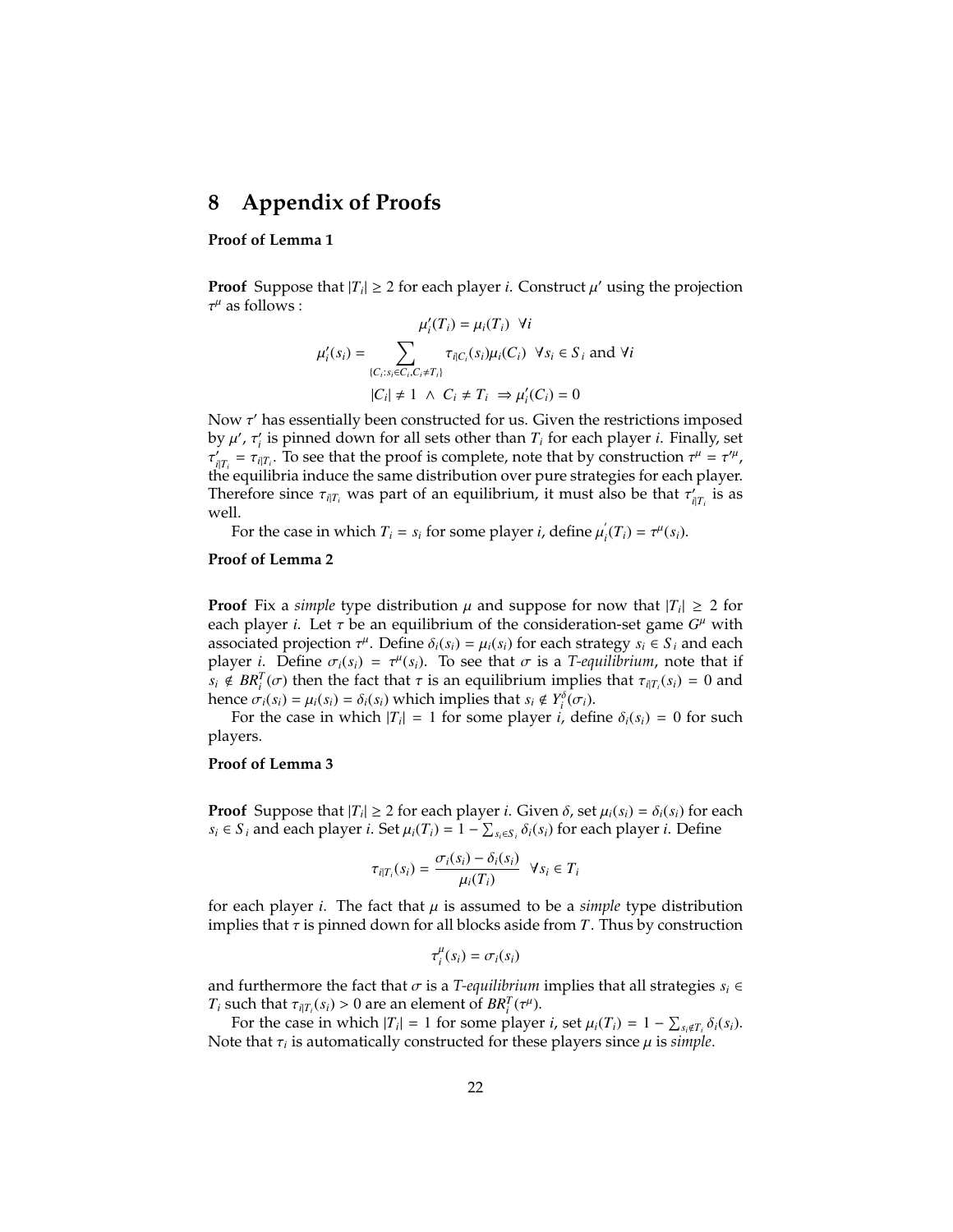#### **Proof of Proposition 1**

**Proof** I will show that *T* contains a KM-set, and hence must contain a minimal KM-set. Let  $E$  denote the set of equilibria of the block game  $G<sup>T</sup>$  (which are also equilibria of the entire game under the assumption of coarse tenability). Since *E* is the entire set of equilibria of a block game, it is closed.

Suppose, seeking contradiction, that this set *E* is not a KM-set. Then there is a neighborhood *V* of *E* in the space of mixed strategies such that for any  $\eta > 0$ , there is a perturbation  $\delta$  with  $\|\delta\| < \eta$  and such that all equilibria of the game perturbed under  $\delta$  lie outside of  $V$ . Thus there exists a sequence of  $\{\delta_k\}_{k=1}^{\infty}$  such that  $\|\delta_k\| > 0$  for each *k* and  $\|\delta_k\| \to 0$ , and such that for each *k* the perturbed game game  $(N, S, \mu, \delta)$  possesses no equilibria within for each  $k$ , the perturbed game game  $(N, S, u, \delta)$  possesses no equilibria within *V*.

Suppose that  $|T_i| \geq 2$  for each player *i*. Interpret the perturbations  $\{\delta_{i,k}\}_{i=1}^N$ as a *simple* type distribution  $\mu_k$  with respect to *T* for a moment, with  $\mu_{i,k}(T_i)$  = 1 −  $\sum_{s_i \in S_i} \delta_{i,k}(s_i)$  and  $\mu_{i,k}(s_i) = \delta_{i,k}(s_i)$ . Recall that the projections of equilibria of the block of the associated consideration-set games converge to equilibria of the block game  $G^T$  as  $\mu(T) \to 1$  (i.e.  $k \to \infty$ ). Hence there is a  $K_1 > 0$  such that for all  $k > K$ , there is an equilibrium of the consideration-set game induced by the  $k \geq K_1$ , there is an equilibrium of the consideration-set game induced by the *simple* distribution  $\mu_k$  that lies in the neighborhood of *V*. Now, if I can show that the projections of these equilibria of the consideration-set game induced by  $\mu_k$  are (eventually) also equilibria of the perturbed game  $(N, S, u, \delta)$ , the proof will be complete. This is precisely where the assumption of coarse tenability has bite. Indeed, there is  $\bar{\epsilon} > 0$  such that if  $\mu(T) > 1 - \bar{\epsilon}$ , then all projections of equilibria of the consideration-set game are also equilibria of the associated perturbed game. To see why, recall that the profile  $\sigma$  is an equilibrium of the perturbed game  $(N, S, u, \delta)$  if and only if  $\sigma$  satisfies the minimum probability constraints imposed by δ and for each player *<sup>i</sup>*:

$$
Y_i^{\delta}(\sigma_i) \subseteq BR_i(\sigma)
$$

Let  $K_2 > 0$  be such that for all  $k \ge K_2$ ,  $\mu_k(T) > 1 - \bar{\epsilon}$ , and let  $K^* = \max\{K_1, K_2\}$ .<br>Consider any equilibrium  $\tau$  of a consideration-set game  $\mu_k$  for  $k > K^*$ . Then Consider any equilibrium  $\tau$  of a consideration-set game  $\mu_k$  for  $k \geq K^*$ . Then

$$
\tau_{i|T_i}(s_i) > 0 \Rightarrow s_i \in BR_i(\tau^{\mu_k})
$$

since *T* is coarsely tenable. This then implies that

$$
\tau_i^{\mu_k}(s_i) > \mu_k(s_i) = \delta_{i,k}(s_i) \Rightarrow s_i \in BR_i(\tau^{\mu_k})
$$

Thus  $\tau^{\mu_k} = \sigma$  constitutes an equilibrium of the perturbed game  $(N, S, u, \delta)$  that lies within the set *V* a contradiction lies within the set *V*, a contradiction.

For the case in which  $|T_i| = 1$  for some player *i*, define  $\mu_{i,k}(T_i) = 1 - \sum_{s_i \notin T_i} \delta_{i,k}(s_i)$ for such players. The rest of the argument is the same.

#### **Proof of Lemma 4**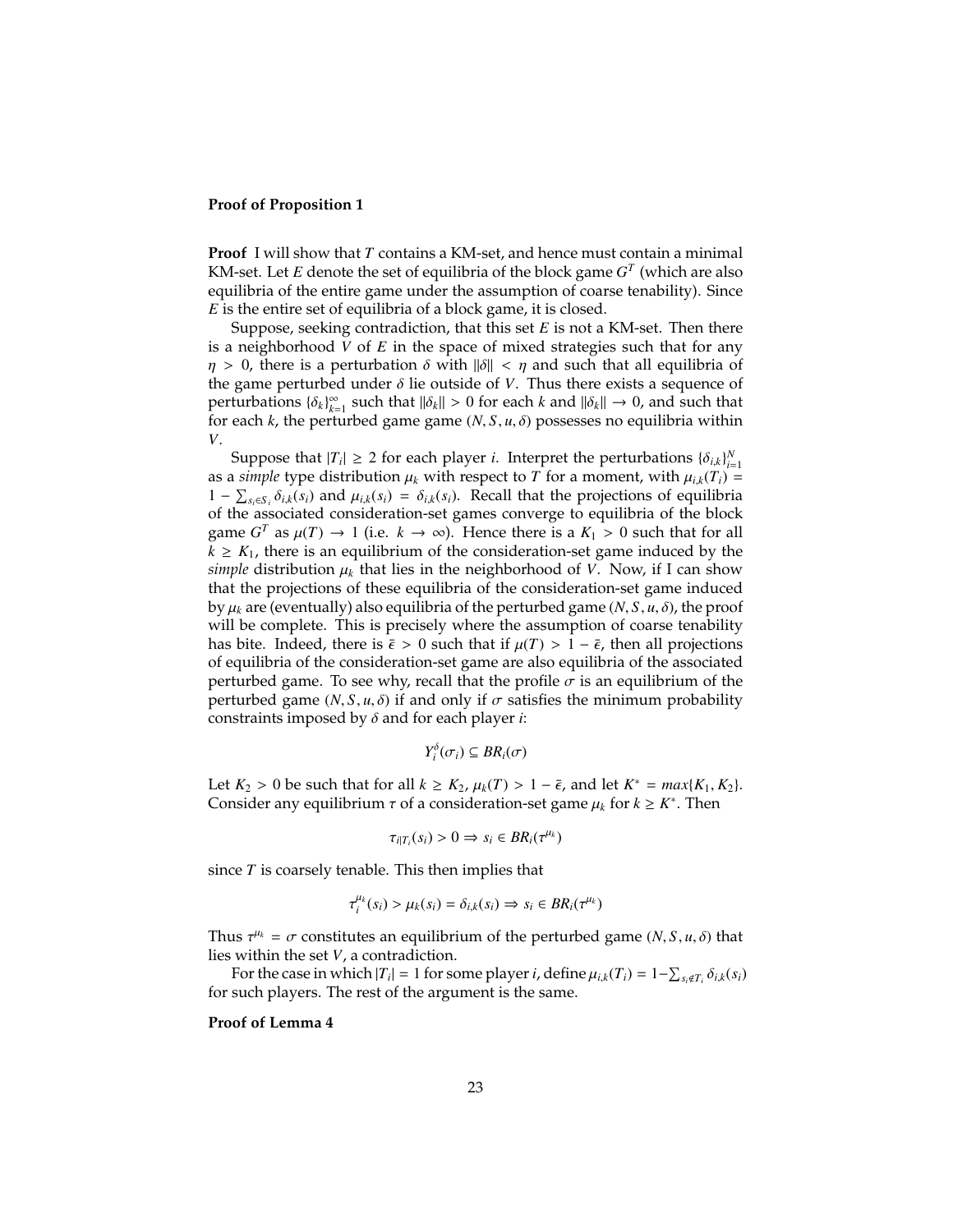**Proof** Let  $|T_i| \geq 2$  for each player. For a player *i* and given strategy  $s_i \in S_i$ , let  $\beta_i(s_i) \subseteq \mathbb{P}(S_i)$  denote the collection of sets  $C_i \in \mathbb{P}(S_i)$  such that

$$
s_i \in argmax_{t_i \in C_i} u_i(t_i, \tau_{-i}^{\mu})
$$

It is important to distinguish between two cases:

**•** Case 1: There exist two strategies  $r_i$ ,  $t_i \in S_i$  such that  $u_i(r_i, \tau_{-i}^{\mu}) < u_i(t_i, \tau_{-i}^{\mu})$ <br>and such that there is  $C^* \in B_i(r_i)$  with  $T_i - C^* + |f_i|$ and such that there is  $C_i^* \in \beta_i(r_i)$  with  $T_i = C_i^* \cup \{t_i\}$ .<br>In this case, note that *t*, is the unique best response In this case, note that  $t_i$  is the unique best response in  $T_i$ . Define

$$
\delta_i(s_i) = \sum_{C_i \neq T_i} \tau_{i|C_i}(s_i) \mu_i(C_i)
$$

for all  $s_i \neq t_i$ . Define

$$
\delta_i(t_i) = \sum_{C_i \neq T_i} \tau_{i|C_i}(t_i) \mu_i(C_i) + \frac{1}{\epsilon} \mu_i(C_i^*)
$$

Define  $\sigma_i = \tau_i^{\mu}$ . Then

$$
\delta_i(r_i) \leq \sum_{\{C_i \in \beta_i(r_i)\}} \mu_i(C_i) \leq \epsilon^3 \sum_{\{C_i \in \beta_i(r_i), C_i \neq C_i^*\}} \mu_i(C_i \cup \{t_i\}) + \mu_i(C_i^*) \leq \epsilon \delta_i(t_i)
$$

Now let *s*<sup>*i*</sup> be such that  $u_i(s_i, \tau^{\mu}_{-i}) > u_i(t_i, \tau^{\mu}_{-i})$ . Then

$$
\delta_i(t_i) \leq \sum_{\{C_i \in \beta_i(t_i), C_i \neq T_i\}} \mu_i(C_i) + \frac{1}{\epsilon} \mu_i(C_i^*) \leq \epsilon^3 \sum_{\{C_i \in \beta_i(t_i), C_i \neq T_i\}} \mu_i(C_i \cup \{s_i\}) + \epsilon \mu_i(T_i \cup s_i) \leq \epsilon \delta_i(s_i)
$$

Verifying all other pairings uses the same logic, and is more simple due to the fact that  $T_i$  does not appear in the calculations. See case 2 for how this is done explicitly. Note that

$$
\sum_{s_i \in S_i} \delta_i(s_i) = \sum_{C_i \neq T_i} \mu_i(C_i) + \frac{1}{\epsilon} \mu_i(C_i^*) \le \epsilon^3 + \epsilon^2 \mu_i(T_i) \le \epsilon
$$

• Case 2: There do not exist two strategies  $r_i, t_i \in S_i$  such that  $u_i(r_i, \tau_{-i}^{\mu}) < u_i(t, \tau_i^{\mu})$  and such that there is  $C^* \in \mathcal{B}(r_i)$  with  $T_i - C^* \cup \{t_i\}$  $u_i(t_i, \tau_{-i}^{\mu})$  and such that there is  $C_i^* \in \beta_i(\tilde{r}_i)$  with  $T_i = C_i^* \cup \{t_i\}$ .<br>In this case, it suffices to set , τ In this case, it suffices to set

$$
\delta_i(s_i) = \sum_{C_i \neq T_i} \tau_{i|C_i}(s_i) \mu_i(C_i)
$$

Then let  $r_i, t_i \in S_i$  such that  $u_i(r_i, \tau_{-i}^{\mu}) < u_i(t_i, \tau_{-i}^{\mu})$ . Then

$$
\delta_i(r_i) \leq \sum_{\{C_i \in \beta_i(r_i), C_i \neq T_i\}} \mu_i(C_i) \leq \epsilon^3 \sum_{\{C_i \in \beta_i(r_i), C_i \neq T_i\}} \mu_i(C_i \cup \{t_i\}) \leq \epsilon \delta_i(t_i)
$$

The case in which  $|T_i| = 1$  for some player *i* only requires slight modifications, and only in the case in which the strategy  $s_i = T_i$  is among the *worst* strategies in  $S_i$ . In such a case, choose  $\delta_i(s_i)$  to be a sufficiently small positive number, and construct  $\delta_i$  the same way as above for all small positive number, and construct  $\delta_i$  the same way as above for all other strategies.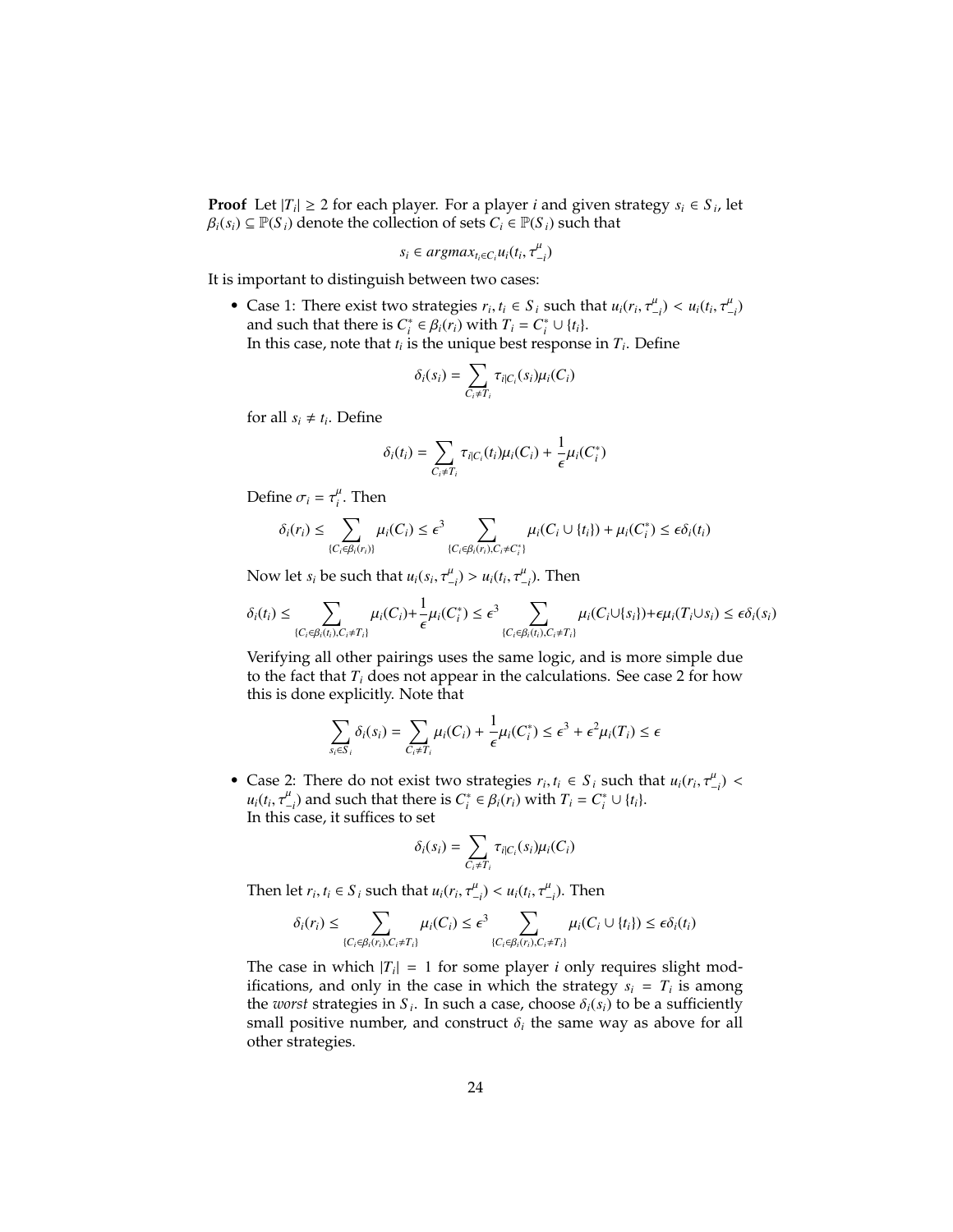#### **Proof of Proposition 2**

**Proof** Suppose without loss of generality that  $m = |S_1| = max_i \{|S_i|\}$ . Fix  $\epsilon^* = \frac{1}{n}$  and  $\tau = 2m$ . Let  $(\tau, \delta)$  be a  $T(\epsilon) =$  proper tuple for  $\epsilon \leq \epsilon^*$ . Lwill construct  $\frac{1}{m^2 2^{2m}}$  and *z* = 2*m*. Let (*σ*, *δ*) be a *T*(*∈*) − *proper* tuple for *∈* <  $\epsilon^*$ . I will construct a type distribution  $\mu$  that is  $\epsilon^{\frac{1}{2}}$  – *proper* as well as an equilibrium  $\tau$  of the as-<br>sociated consideration-set game directly. Enumerate the indifference classes sociated consideration-set game directly. Enumerate the indifference classes the indifference class that strategy *s* is an element of. The construction below  $i^i$ ,  $\xi^i$ , ...,  $\zeta^i$ <sub>*i*</sub> induced by *σ* for each player *i*. For a given strategy *s*, let ζ(*s*) denote<br>he indifference class that strategy *s* is an element of The construction below is for player 1, without any loss of generality.

I will distinguish between two cases.

• Case 1:  $T_1 \neq \begin{bmatrix} \end{bmatrix}$ *l*≤*k* ζ  $\int_l^1$  for any *k*.

Define the term:

$$
R(s) = \sum_{\{C \subset \bigcup_{\{s' \preceq s\}} s', \ C \neq T_1 \ : \ s \in C\}} \frac{1}{\epsilon^{\frac{|C|-1}{z}} |C \cap \zeta(s)|}
$$

Note that for strategies in the same indifference class, *R* can differ only if one is an element of *T* and the other is not. If  $|\zeta_1^1| = 1$ , let  $s_1$  denote its element and define  $u_1(s) = \delta_1(s) = x^1$  for all  $s \in S^1$ . Otherwise let element and define  $\mu_1(s) = \delta_1(s) := \gamma_1^1$  for all  $s \in S^1$ . Otherwise let

$$
\mu_1(s) = min \left[ \frac{min_{\{s \in \zeta_1^1\}} \delta_1(s)}{max_{\{s \in \zeta_1^1\}} R(s)}, \frac{\sum_{s \in \zeta_1^1} \delta_1(s)}{\sum_{s \in \zeta_1^1} R(s) + \frac{1}{\epsilon^{\frac{|\zeta_1^1|}{z}}}} \right] := \gamma_1^1
$$

for all  $s \in S^1$ . Set  $\mu_1(C) = \frac{\mu_1(s)}{\epsilon^{\frac{|C| - 1}{2}}}$  for all *C* such that  $|C| < |\zeta_1^1|$  and  $C \neq T_1$ . Define

$$
\mu_1(C) = \sum_{s \in \zeta_1^1} \delta_1(s) - \gamma_1^1 \sum_{s \in \zeta_1^1} R(s) := \gamma_2^1
$$

for all  $C \neq T_1$  such that  $|C| = |\zeta_1^1|$ . For all subsets *C* such that  $|\zeta_1^1| < |C| <$  $|\zeta_1^1| + |\zeta_2^1|$ , set  $\mu_1(C) = \frac{\gamma_2^1}{e^{\frac{|C| - |\zeta_1^1|}{\zeta}}}$ . For any strategy *s*, define

$$
\bar{R}(s) = \sum_{\{C \subset \bigcup_{\{s' \preceq s\}} s', \ C \neq T_1 \ : \ s \in C\}} \frac{\mu_1(C)}{|C \cap \zeta(s)|}
$$

Here,  $\bar{R}(s)$  can be interpreted as the probability that a strategy *s* receives from all blocks in which it is among the best alternatives, aside from the largest such block. This is of course under the assumption that the conditional distribution over the best alternatives in a block is uniform. When moving to the largest block in which a given strategy is a best alternative, the conditional distribution will no longer be uniform. This will be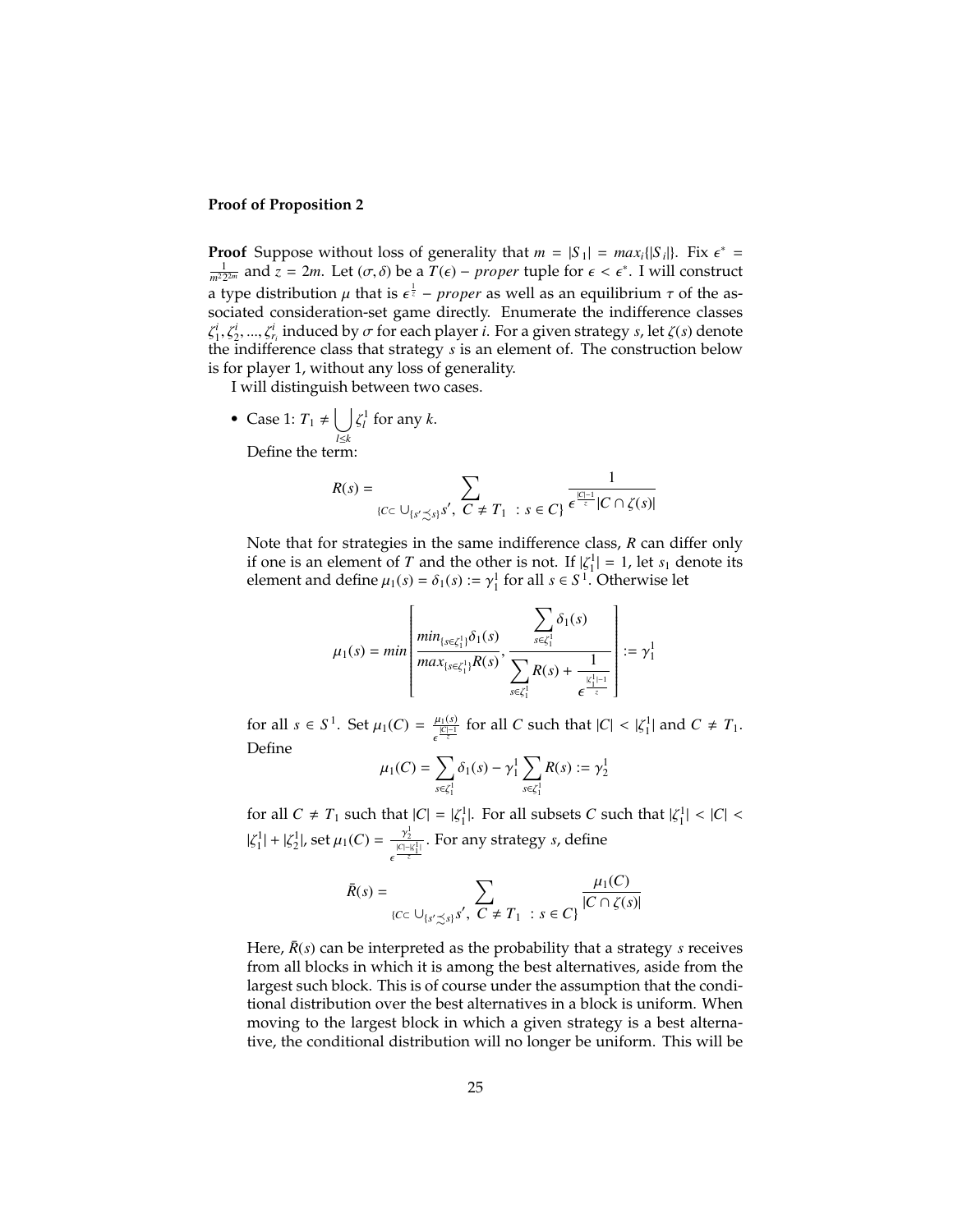shown in the construction of  $\tau_1$  later on.

Let

$$
\mu_1(C) = \sum_{s \in \zeta_2^1} \delta_1(s) - \sum_{s \in \zeta_2^1} \bar{R}(s) := \gamma_3^1
$$

for all sets  $C \neq T_1$  such that  $|C| = |\zeta_1^1| + |\zeta_2^1|$ . Now it is possible to give an iterative construction of  $\mu$ , for all subsets. For all sets  $C \neq T$ , such that iterative construction of  $\mu_1$  for all subsets. For all sets  $C \neq T_1$  such that  $\sum$  $\sum_{l=1}^k |\zeta_l^1| < C < \sum_{l=1}^{k+1}$  $\sum_{l=1}^k |\zeta_l^1|$  for some  $k < r_1$ , define

$$
\mu_1(C) = \frac{\gamma_{k+1}^1}{\epsilon^{\frac{|C| - \sum_{i=1}^k |\zeta_i^1|}{z}}}
$$

where

$$
\gamma_k^1 = \sum_{s \in \zeta_{k-1}^1} \delta_1(s) - \sum_{s \in \zeta_{k-1}^1} \bar{R}(s), \ \ 2 \le k \le r_1 + 1
$$

and  $\mu_1(C) = \gamma_{k+1}^1$  if  $C \neq T_1$  and  $|C| = \sum_{i=1}^k$  $\sum_{l=1}^{n} |\zeta_l^1|$ . This completes  $\mu_1$ .

Now we must construct  $\tau_1$ . Fix a strategy  $s \in S^1$ . For each set  $C \neq T_1$  such that  $s \in C$ ,  $s \succsim s'$  for all  $s' \in C$  and  $C \neq \begin{bmatrix} \end{bmatrix}$ *s* ′≾*s s* ′ , define

$$
\tau_{1|C}(s) = \frac{1}{|\zeta(s) \cap C|}
$$

For the set  $C = \begin{bmatrix} \end{bmatrix}$ *s* ′≾*s s* ′ , define

$$
\tau_{1|C}(s) = \frac{\delta_1(s) - \bar{R}(s)}{\mu_1(C)}
$$

Finally, set

$$
\tau_{1|T}(s) = \frac{\sigma_1(s) - \delta_1(s)}{\mu_1(T)}
$$

where  $\mu_1(T) = 1 - \sum_{C \neq T}$  $\sum_{C \neq T_1} \mu_1(C)$ . Note that in order for this construction to work, it must be that

 $\bar{R}(s) \leq \delta_1(s)$ 

for each strategy *s*. Suppose  $s \in \zeta_1^1$ , then by the definition of  $\gamma_1^1$  one has that

$$
\bar{R}(s) = \gamma_1^1 R(s) \le \frac{\delta_1(s)}{R(s)} R(s) = \delta_1(s)
$$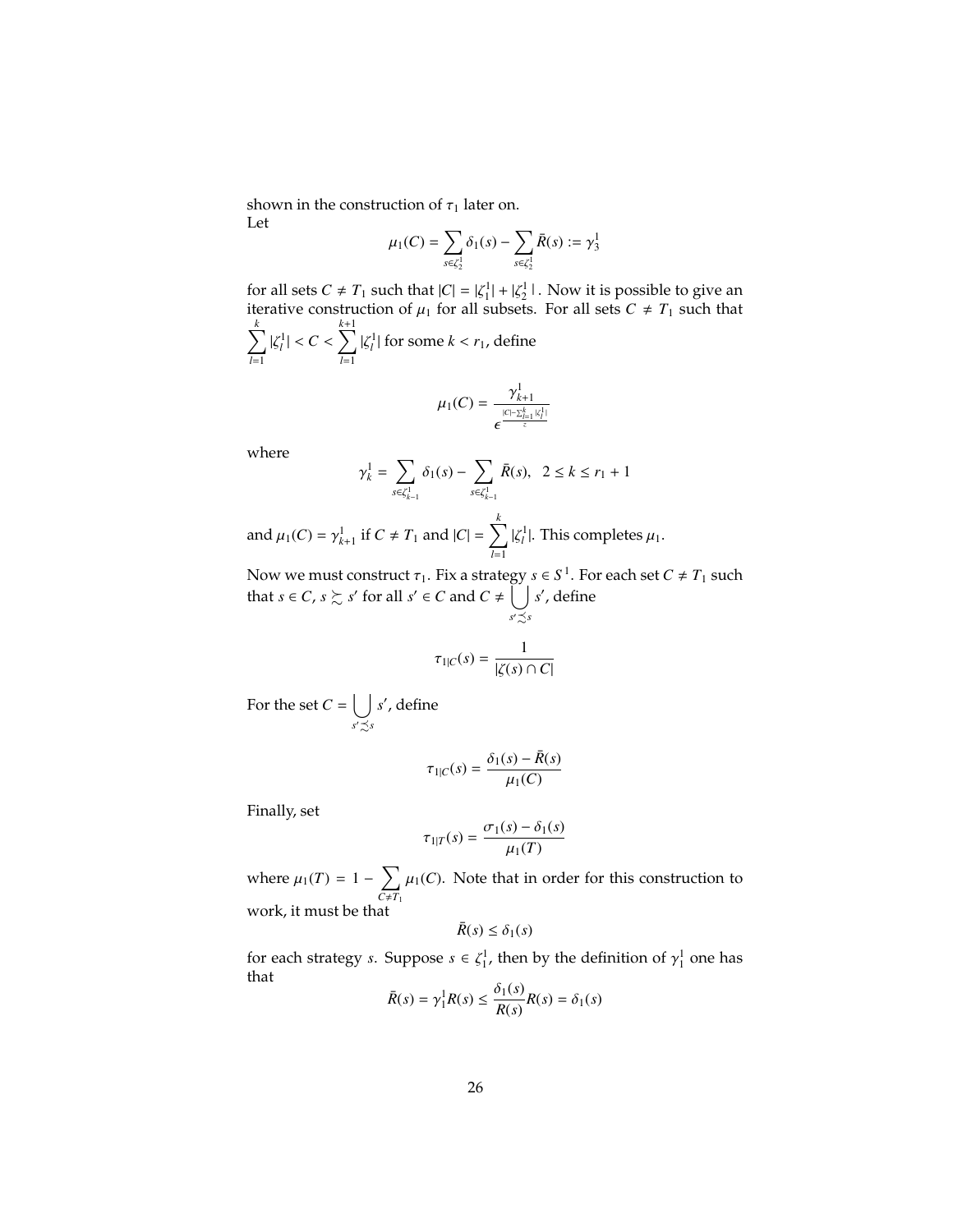If  $s \in \zeta_k^1$  for  $k \geq 2$ , then

$$
\bar{R}(s) = \sum_{\{C \subset \bigcup_{\{s' \preceq s\}} s', \ C \neq T_1 \ : \ s \in C\}} \frac{\mu_1(C)}{|C \cap \zeta(s)|} \leq \frac{\gamma_k^1}{\epsilon^{\frac{|\zeta|}{\epsilon}}} 2^{|S^1|} \leq \frac{\sum_{s' \in \zeta_{k-1}^1} \delta_1(s')}{\epsilon^{\frac{|\zeta_k^1| - 1}{\epsilon}}} 2^{|S_1|}
$$

Using the fact that for all  $s \in \zeta_k^1$  and  $s' \in \zeta_{k-1}^1$ ,

$$
\delta_1(s)\epsilon \geq \delta_1(s')
$$

it must be that

$$
\bar{R}(s) \le \frac{m\delta_1(s)\epsilon}{\epsilon^{\frac{m}{2}}} 2^{|S_1|} = m\delta_1(s) 2^{|S_1|} \epsilon^{\frac{z-m}{z}} = m\delta_1(s) 2^{|S_1|} \epsilon^{\frac{1}{2}} \le m\delta_1(s) 2^{|S_1|} \epsilon^{\frac{1}{2}} = \frac{m\delta_1(s) 2^{|S_1|}}{m2^m} \le \delta_1(s)
$$

There are still some details to verify. In particular, to show that  $\tau_1^{\mu_1} = \sigma_1$ , and that  $\mu_1$  is  $\epsilon^{\frac{1}{z}}$  *– proper*. For a strategy *s*, its probability under this specification is given by specification is given by

$$
\tau_1^{\mu_1}(s) = \bar{R}(s) + \delta_1(s) - \bar{R}(s) + \sigma_1(s) - \delta_1(s) = \sigma_1(s)
$$

To verify properness, it suffices to show that for all  $k\geq 2$ 

$$
\gamma_{k+1}^1 \epsilon^{\frac{1}{z}} \geq \frac{\gamma_k^1}{\epsilon^{\frac{|\zeta_k^1| - 1}{z}}}
$$

or

$$
\gamma_{k+1}^1 \geq \frac{\gamma_k^1}{\epsilon^{\frac{|\zeta_k^1|}{z}}}
$$

One has that

$$
\gamma_{k+1}^1 = \sum_{s \in \zeta_k^1} (\delta_1(s) - \bar{R}(s)) \ge \sum_{s \in \zeta_k^1} \delta_1(s) - \frac{2^{|S^1|} - 1}{\epsilon^{\frac{|c_k^1|}{\epsilon}}} \sum_{s' \in \zeta_{k-1}^1} \delta_1(s')
$$

Furthermore

$$
\frac{\gamma_k^1}{\epsilon^{\frac{|k_k^1|}{z}}}\leq \frac{\sum\limits_{s'\in\zeta_{k-1}^1}\delta_1(s')}{\epsilon^{\frac{|k_k^1|}{z}}}
$$

Finally,

$$
\sum_{s\in\zeta_k^1}\delta_1(s)\geq \frac{\max_{s'\in\zeta_{k-1}^1}\delta_1(s')}{\epsilon^{\frac{z-k'_k}{z}}\epsilon^{\frac{|c'_k|}{z}}} \geq \frac{\max_{s'\in\zeta_{k-1}^1}\delta_1(s')}{\epsilon^{\frac{|c'_k|}{z}}} \frac{1}{\epsilon^{*\frac{1}{2}}}\geq \frac{\max_{s'\in\zeta_{k-1}^1}\delta_1(s')}{\epsilon^{\frac{|c'_k|}{z}}}m2^{|S_1|}\geq \frac{\sum_{s'\in\zeta_{k-1}^1}\delta_1(s')}{\epsilon^{\frac{|c'_k|}{z}}}2^{|S_1|}
$$

as desired. As a final note,  $\gamma_1^1$  was constructed so that properness holds for  $k-1$ for  $k = 1$ .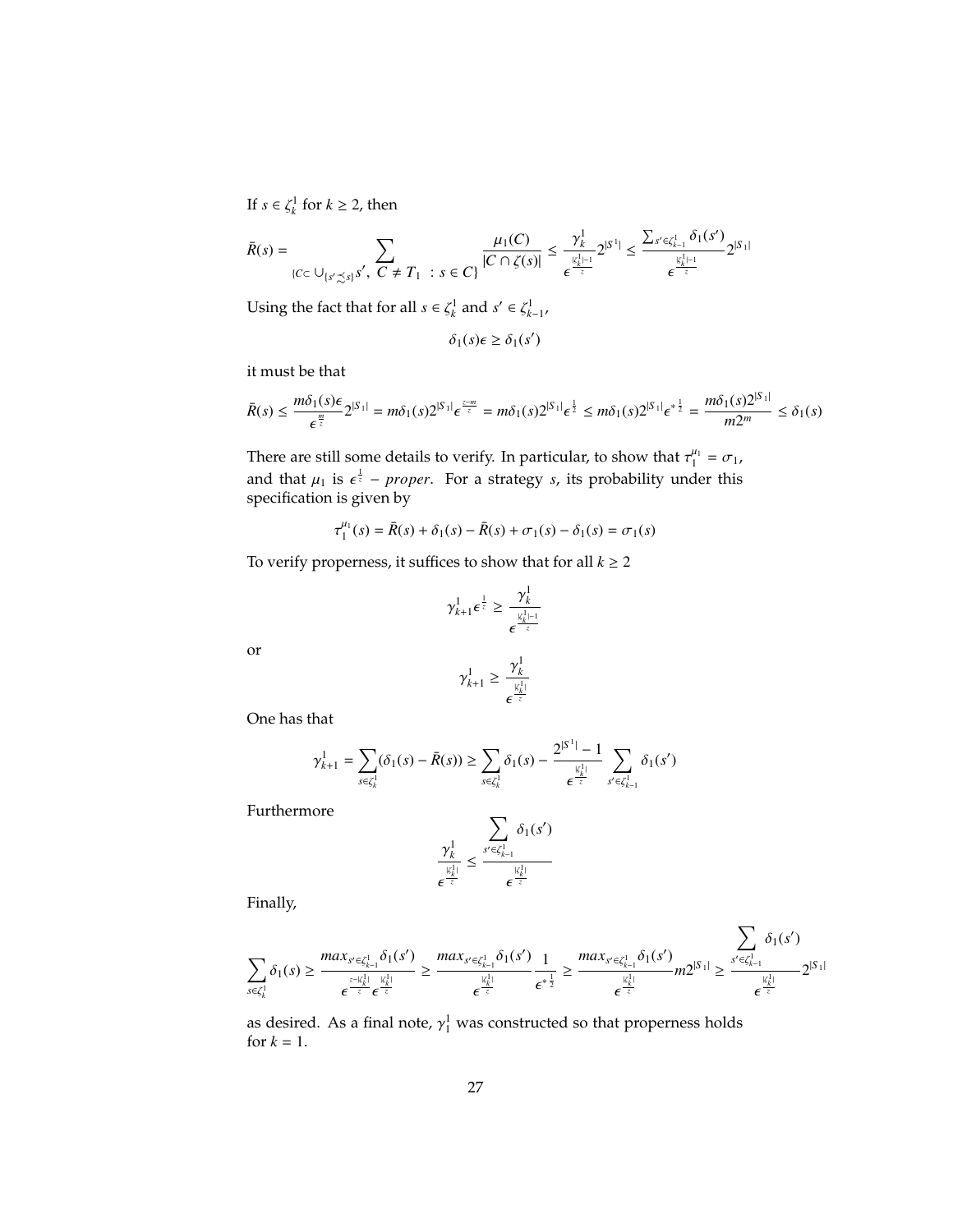• Case 2:  $T = |$ *l*≤*k* ζ *l* for some *k*. It will be helpful to identify  $k_{T_1} = max\{k : T_1 \cap \zeta_k^1 \neq \emptyset\}.$ For all  $k < k_{T_1} - 1$ , the construction is identical to Case 1. If  $|\zeta_{k_{T_1}}^1| \geq 2$ , then  $k_{T_1}$  − 1 can also be constructed in the same way as Case 1. To handle instances in which  $|\zeta_{k_{\tau_1}}^1| \geq 2$ , one needs only to modify the construction from Case 1 for the sets

$$
\mathbf{C}_{k_{T_1}} = \{C : C \subset \bigcup_{l \le k_{T_1}} \zeta_l^1, \ |C| = -1 + \sum_{l \le k_{T_1}} |\zeta_k^1| \}
$$

This modification is due to the fact that it is no longer possible to use the set

$$
\bigcup_{l\leq k_{T_1}}\zeta_k^1=T
$$

to manage residual probabilities. Instead, these remaining probabilities must be distributed among the blocks in  $\mathbf{C}_{k_{T_1}}$ . To formalize this idea, define a modified version of  $\bar{R}$  for strategies in  $\zeta_{T_1}^1$ . For  $s \in \zeta_{k_{T_1}}^1$ , let

$$
\bar{R}_{k_{T_1}}(s) = \sum_{\{C \subset \cup_{s' \precsim s} s', \, |C| \leq -2 + \sum_{l \leq k_{T_1}} |\zeta_l^1|, \, s \in C\}} \frac{\mu_1(C)}{|C \cap \zeta_{k_{T_1}}^1|}
$$

where  $\mu_1(C)$  is constructed in the same way as Case 1 above for all sets  $|C|$  ≤ −2 +  $\sum$  $\sum_{l \leq k_{T_1}} |\zeta_l^1|$  by using the  $\gamma_l^1$ . Now partition  $\mathbf{C}_{k_{T_1}}$  into two separate

subsets.

$$
\mathbf{C}_{k_{T_1}}^* = \{C : C \in \mathbf{C}_{k_{T_1}}, \ \zeta_{k_{T_1}}^1 \subseteq C\}
$$

$$
\mathbf{C}_{k_{T_1}}^{**} = \{C : C \in \mathbf{C}_{k_{T_1}}, \ \zeta_{k_{T_1}}^1 \nsubseteq C\}
$$

Note that each element of  $\mathbf{C}_{k\tau_1}^{**}$  contains all strategies in  $\zeta_{k\tau_1}^1$  except for one. The idea is to use the smallest possible probability, while maintaining properness, for elements in  $\mathbf{C}_{k_{T_1}}^*$ . Then use  $\mathbf{C}_{k_{T_1}}^{**}$  to sort the rest of the remaining probabilities out. In particular, let

$$
\mu_1(C) = \frac{\gamma_{k_{T_1}}^1}{\epsilon^{\frac{|\mathcal{C}_{k_{T_1}}^1|}{\epsilon}}}
$$

$$
\tau_{1|C}(s) = \frac{1}{|\zeta_{k_{T_1}}^1|}
$$

for all  $C \in \mathbf{C}_{k_{T_1}}^*$  and  $s \in \zeta_{k_{T_1}}^1$ . For elements of  $\mathbf{C}_{k_{T_1}}^{**}$ , there is always one strategy from  $\zeta_{k_{T_1}}^1$  that is excluded. Enumerate the elements of  $\zeta_{k_{T_1}}^1$  as  $s_1, s_2, ..., s_{|\zeta^1_{k_{T_1}}|}$ . Given *C*, suppose that  $s_i \notin C$ , then define |

$$
\mu_1(C) = \delta_1(s_{i+1}) - \bar{R}_{k_{T_1}}(s_{i+1}) - \frac{\gamma^1_{k_{T_1}}}{\epsilon^{\frac{|\mathcal{L}|}{\epsilon_{T_1}| - 1}} |\zeta^1_{k_{T_1}}|} \sum_{l \le k_{T_1}-1} |\zeta^1_l|
$$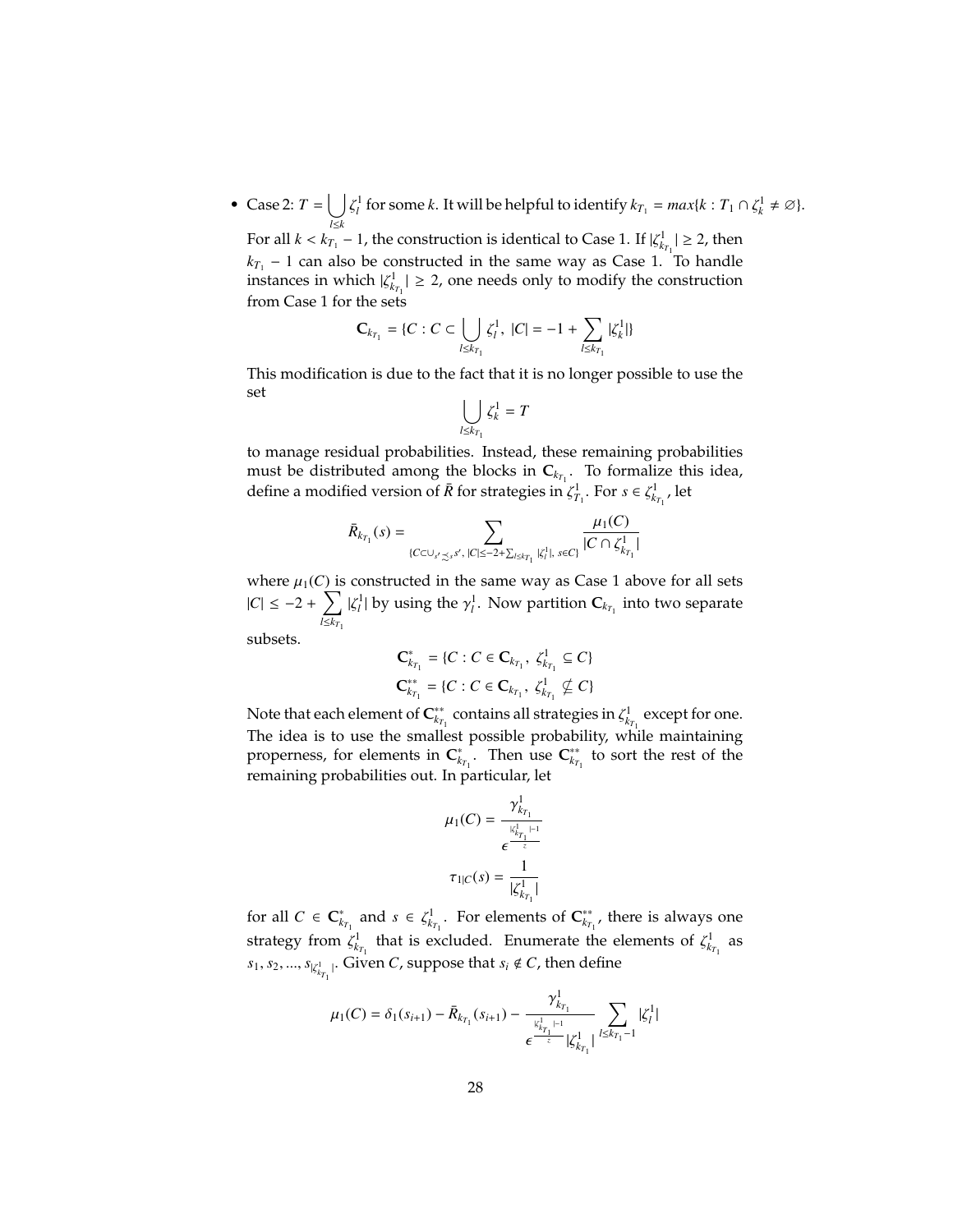$$
\tau_{1|C}(s_{i+1})=1
$$

where with an abuse of notation  $s_{|\zeta^1_{k_{T_1}}|+1} = s_1$ . Now to verify that

$$
\mu_1(C) \geq \frac{\gamma^1_{k_{T_1}}}{\epsilon^{\frac{|\mathcal{C}|}{\epsilon}}}
$$

for all  $C \in \mathbb{C}_{k_{T_1}}^{**}$  in order to maintain properness. This is of course verified in the same way as Case 1. For any  $s \in \zeta^1_{k_{T_1}}$ ,

$$
\delta_1(s) - \bar{R}_{k_{T_1}}(s) - \frac{\gamma^1_{k_{T_1}}}{\epsilon^{\frac{1}{k_{T_1}-1}} |\zeta^1_{k_{T_1}}|} \sum_{l \leq k_{T_1}-1} |\zeta^1_{l}| \geq \delta_1(s) - \frac{\gamma^1_{k_{T_1}}}{\epsilon^{\frac{1}{k_{T_1}-1}} |\zeta^{|S_1|}} (2^{|S_1|} - 1)
$$

Thus I would like to say that

$$
\delta_1(s) \geq \frac{\gamma^1_{k_{T_1}}}{\epsilon^{\frac{|k^1_{k_{T_1}}| - 1}{z}}} 2^{|S_1|}
$$

To conclude,

$$
\frac{\gamma^1_{k_{T_1}}}{\epsilon^{\frac{|k^1_{k_{T_1}}|-1}{\epsilon}}}2^{|S_1|} \leq \frac{\sum_{s' \in \zeta^1_{k_{T_1}-1}} \delta_1(s')}{\epsilon^{\frac{m}{\epsilon}}} 2^{|S_1|} \leq \frac{m\delta_1(s)\epsilon^*}{\epsilon^{*\frac{1}{2}}} 2^{|S_1|} = \delta_1(s)
$$

Thus the distribution up to this point is  $\epsilon^{\frac{1}{z}}$  – *proper*. Define

$$
\gamma_{k_{T_1}+1}^1 = max_{s \in \zeta_{k_{T_1}}^1} \left[ \delta_1(s) - \bar{R}_{k_{T_1}}(s) - \frac{\gamma_{k_{T_1}}^1}{\epsilon^{\frac{1}{\epsilon_{k_{T_1}}-1}} |\zeta_{k_{T_1}}^1|} \sum_{l \leq k_{T_1}-1}^{l} |\zeta_l^1| \right] \frac{1}{\epsilon^{\frac{1}{\epsilon}}}
$$

With  $\gamma^1_{x_{T_1}+1}$  defined, the rest of the construction is the same as Case 1, with the same is  $\gamma^1_{x_{T_1}+1}$ the special note that

$$
\mu_1(C)=\gamma^1_{k_{T_1}+1}\epsilon^{\frac{1}{z}}
$$

for all *C* such that  $C \notin \mathbb{C}_{k_{T_1}}$  with  $|C| = |T| - 1$ .

The sub-case in which  $|\zeta^1_{k_{T_1}}| = 1$  requires only slight modifications to the above argument.

It is immediate that  $\tau^{\mu_i}(s) = \sigma_i(s)$  for each player *i* and each strategy  $s \in S^i$ . Eurthermore, since conditional distributions  $\tau_{i,s}$  are such that only  $S^i$ . Furthermore, since conditional distributions  $\tau_{i|C}$  are such that only best responses in *C* receive positive probability the profile *τ* constructed best responses in  $C$  receive positive probability, the profile  $\tau$  constructed above is indeed an equilibrium of the consideration-set game.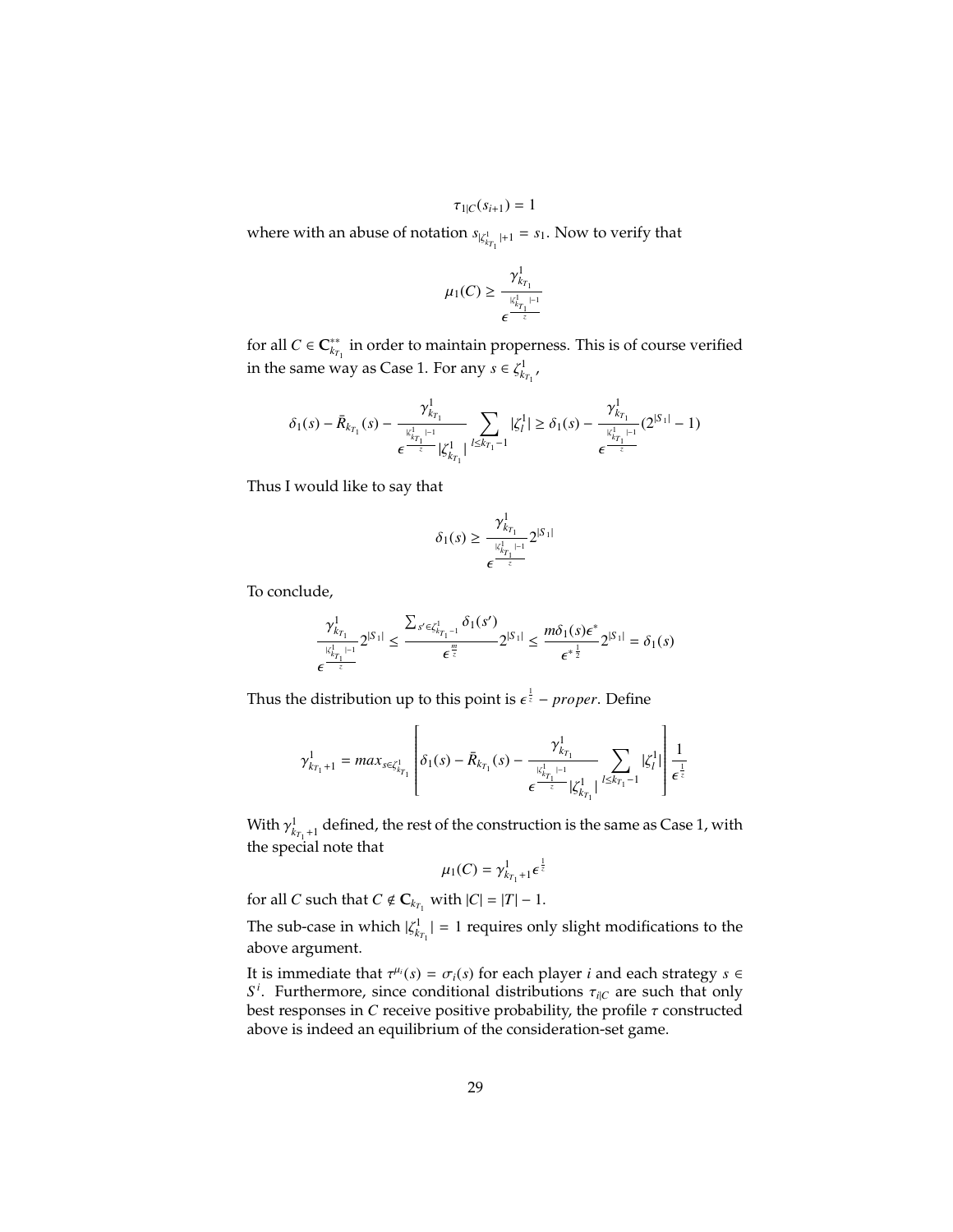#### **Proof of Lemma 5**

**Proof** To show necessity, suppose that (*p*, *<sup>q</sup>*) is a *T-equilibrium* under perturbations  $\{\delta_1, \delta_2\}$ . Let  $I = Y_1^{\delta}(p) \subseteq T_1$  and  $J = Y_2^{\delta}(q) \subseteq T_2$ . Note that for all strate-<br>gias outside of  $I(I)$  it must be that  $p_i = \delta_i(s_i) (q_i - \delta_i(s_i))$ . Finally note that gies outside of *I* (*J*), it must be that  $p_i = \delta_1(s_i)$  ( $q_j = \delta_2(s_j)$ ). Finally note that  $I \subseteq BR_1^T(p, q)$  and  $J \subseteq BR_2^T(p, q)$ . Hence  $(p, \delta_1) \in S_{I,J}^1$  and  $(q, \delta_2) \in S_{I,J}^2$ .<br>To show sufficiency suppose that  $(p, \delta_1) \in S_1^1$  and  $(q, \delta_2) \in S_{I,J}^2$ .

To show sufficiency, suppose that  $(p, \delta_1) \in S^1_{IJ}$  and  $(q, \delta_2) \in S^2_{IJ}$  for some theory sub-block  $I \times I$  of  $T$ . Clearly then  $Y^{\delta}(p, q) \subseteq RR^T(p, q)$  for each player i strategy sub-block *I* × *J* of *T*. Clearly then  $Y_i^{\delta}(p, q) \subseteq BR_i^T(p, q)$  for each player *i*, and hence the tuple  $(p, q)$  is a *T-equilibrium* since the other constraints imposed and hence the tuple (*p*, *<sup>q</sup>*) is a *T-equilibrium* since the other constraints imposed by  $S_{IJ}^1$  and  $S_{IJ}^2$  ensure that these mixed strategies lie in the set of admissible strategies given the perturbation  $\delta$ .

#### **Proof of Proposition 3**

**Proof** I begin with the "only if" direction. Suppose that *T* is coarsely tenable. Suppose, seeking contradiction, there is some sub-block *I* × *J* that possesses a solution to the above systems at  $\delta = 0$ , but fails at least one of (1) or (2). Fix this sub-block and suppose without loss of generality that (1) fails. Then  $\Omega_{IJ}^2$  is nonempty, and there is some  $s_{\omega} \in \Omega_{1J}^2$  such that  $S_{1J}^1$  possesses a vertex within the half-space  $\{(p, \delta) : pBe_{\omega} - pBe_j > 0\}$ , call this vertex  $(p^*, \delta^*)$ . Furthermore,<br>since  $s \in \Omega^2$ , the hyperplane  $\{(p, \delta) : pBe_{\omega} - pBe_j\}$  intersects  $S^1$ , at a point since  $s_{\omega} \in \Omega_{IJ}^2$ , the hyperplane  $\{(p,\delta) : pBe_{\omega} - pBe_j\}$  intersects  $S_{IJ}^1$  at a point where  $\delta_2 = 0$ . Hence there is some point  $(\delta, 0) \in S^1$  and satisfies  $nBe_{\omega} - nBe_{\omega}$ . where  $\delta_1 = 0$ . Hence there is some point  $(\hat{p}, 0) \in S_{IJ}^1$  and satisfies  $pBe_{\omega} = pBe_j$ .<br>Leing the fact that  $S^{\perp}$  is a convex set, it holds that  $J(n^* \delta x) + (1 - J)(\hat{n}, 0) \in S^{\perp}$ . Using the fact that  $S_{IJ}^1$  is a convex set, it holds that  $\lambda(p^*, \delta^*) + (1 - \lambda)(\hat{p}, 0) \in S_{IJ}^1$ <br>for all  $\lambda \in [0, 1]$ . Note also that for all  $\lambda \in [0, 1]$ . Note also that

$$
(\lambda p^* + (1 - \lambda)\hat{p})Be_\omega - (\lambda p^* + (1 - \lambda)\hat{p})Be_j > 0 \ \forall \lambda \in (0, 1]
$$

Therefore, for any  $\lambda \in (0, 1)$ , there is a tuple  $(\lambda p^* + (1-\lambda)\hat{p}, \lambda \delta^*, q, 0)$  that solves the above system, and in which s, is a strictly better reply to  $\lambda n^* + (1-\lambda)\hat{p}$  than all above system, and in which  $s_{\omega}$  is a strictly better reply to  $\lambda p^* + (1 - \lambda)\hat{p}$  than all alements of  $T_2$ . Sending  $\lambda \to 0$  and invoking Lemma 3 vields a contradiction elements of  $T_2$ . Sending  $\lambda \rightarrow 0$  and invoking Lemma 3 yields a contradiction.

Proceeding with the "if" direction, suppose that all sub-blocks outlined in the proposition satisfy (1) and (2). Suppose, seeking contradiction, that *T* is not coarsely tenable. Then there exists a sequence  $\epsilon_k \to 0$  and a sequence of (without loss of generality *simple*) distributions  $\mu_k$  with  $\mu_k(T) > 1 - \epsilon_k$  for each *k* such that there is an equilibrium  $\tau_k$  of the consideration-set game induced by  $\mu_k$  where some player, without loss of generality player 2, possesses a strategy  $s_{\omega} \in S_2 \backslash T_2$  such that

$$
u_2(s_\omega, \tau_{1,k}^\mu) > max_{t_2 \in T_2} u_2(t_2, \tau_{1,k}^\mu)
$$

Consider the sequences  $\{\tau_{1|T_1}\}_k$  and  $\{\tau_{2|T_2}\}_k$  of conditional distributions over<br>pure strategies in T at equilibrium. The support of  $\tau_{xx}$  is a finite subset of pure strategies in *T* at equilibrium. The support of  $τ_{i|T_{ik}}$  is a finite subset of  $T$  for each  $k$ . The Bolzano-Weierstrass theorem then implies that the sequence *T<sup>i</sup>* for each *k*. The Bolzano-Weierstrass theorem then implies that the sequence of supports possesses a convergent (constant) subsequence. Hence one can assume that the above sequence is constructed such that the supports of  $\{\tau_{i|T_i}\}_k$ <br>remain constant for each *i*. Denote the support of  $\{\tau_{i|x}\}_k$  by *I*, and the support remain constant for each *i*. Denote the support of  ${\{\tau_{1|T_1}\}}_k$  by *I*, and the support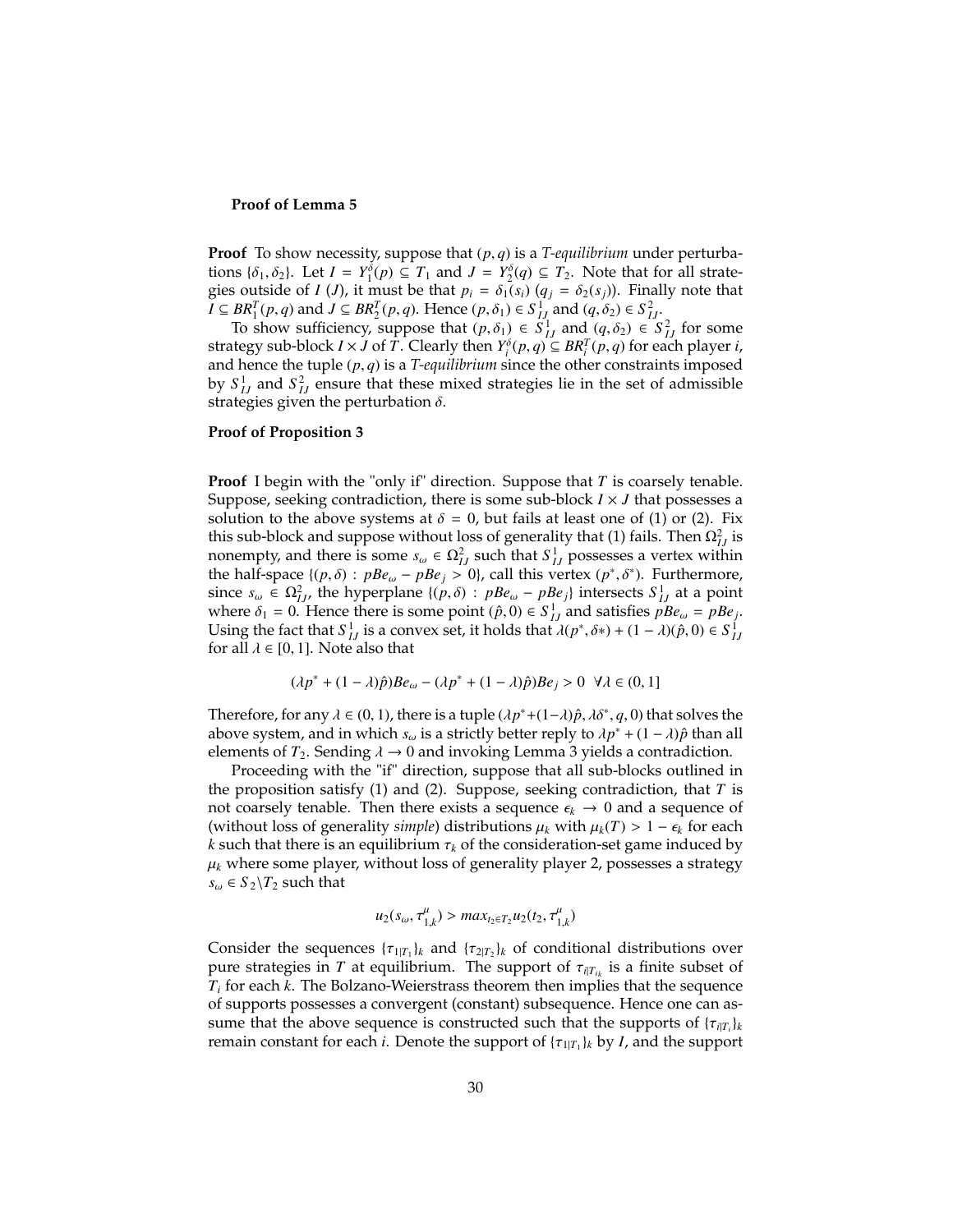of  ${\tau_{2|T_2}}_k$  by *J*. Lemmas 2 and 5 imply that  ${\tau_k}$  corresponds to some  $(p, \delta_1) \in S^1$ <br>and  $(a, \delta_2) \in S^2$  under the chosen sub-block of supports for each k. The fact that and  $(q, \delta_2) \in S^2_{IJ}$  under the chosen sub-block of supports for each *k*. The fact that that the consideration-set games converge to equilibria of the block the equilibria of the consideration-set games converge to equilibria of the block game  $G^T$  as  $\mu(T) \to 1$  implies that the above sequence possesses a subsequence without which converges to an equilibrium  $\tau^*$  of the block game. I suppose without loss of generality that the entire sequence has this property. This implies that loss of generality that the entire sequence has this property. This implies that  $S_{IJ}^1$  and  $S_{IJ}^2$  have solutions when  $\delta_i = 0$ . The fact that

$$
u_2(s_\omega, \tau_{1,k}^\mu) > max_{t_2 \in T_2} u_2(t_2, \tau_{1,k}^\mu)
$$

for each *k* implies that the associated solution to the system is such that, for each *k*,

$$
p_k B e_\omega - p_k B e_j > 0
$$

where  $p_k = \tau_{1,k}^\mu$  is the distribution over pure strategies for player 1 induced<br>by  $\tau_k$ . Furthermore, sending  $\epsilon_k \to 0$  ( $\mu_k(T) \to 1$ ) implies that the hyperplane by  $\tau_k$ . Furthermore, sending  $\epsilon_k \to 0$  ( $\mu_k(T) \to 1$ ) implies that the hyperplane<br> $\mu_k$ . Furthermore, sending  $\epsilon_k \to 0$  ( $\mu_k(T) \to 1$ ) implies that the hyperplane  ${(p, \delta): pBe_{\omega} - pBe_i = 0}$  intersects the set of solutions to the system at a point in which  $\delta_1 = 0$ . Therefore,  $S_{IJ}^1$  has a vertex that lies within the half-space  $J(n,\delta)$ :  $nBe_n = nBe_n > 0$ . This is a contradiction. Thus the result is proved  ${(p, \delta): pBe_{\omega} - pBe_i > 0}.$  This is a contradiction. Thus the result is proved.

#### **Proof of Proposition 4**

**Proof** It suffices only to check sub-blocks  $I \times J$  in which both  $S^1_{IJ}$  and  $S^2_{IJ}$  possess solutions on the zero perturbation region. All other sub-blocks will of course lack *I* × *J-refutations* since solutions of the corresponding system are bounded away from the zero perturbation region.

Suppose that no sub-block *I* × *J* of *T* possesses an *I* × *J-refutation*. Suppose, seeking contradiction, that *T* is not finely tenable. Then there exists a sequence  $\{\epsilon_k, \mu_k, \tau_k\}_{k=1}^{\infty}$  such that  $\epsilon_k \to 0$ ,  $\mu_k$  is an  $\epsilon_k$  – *proper* type distribution with respect  $\tau$  and  $\tau$ , is an equilibrium of the consideration-set game induced by  $\mu_k$  with to *T* and  $\tau_k$  is an equilibrium of the consideration-set game induced by  $\mu_k$  with the property that for each *k*, there is some player *i* and strategy  $s_{\omega} \in S_i \backslash T_i$  such that

$$
u_i(s_{\omega}, \tau_{-i,k}, ) > max_{t_i \in T_i} u_i(t_i, \tau_{-i,k})
$$

The sequence can be chosen such that the above inequality holds for the same player and the same strategy *<sup>s</sup>*ω for each *<sup>k</sup>*. Furthermore, it is safe to assume that  $supp_i(\tau_{i|T_i})_k$  is constant for each player *i* and all *k*. These follow from appli-<br>cation of Bolzano-Weierstrass, Let  $I = sump_i(\tau_{i|x_i})_i$  and  $I = sump_i(\tau_{i|x_i})_i$ . For cation of Bolzano-Weierstrass. Let  $I = supp_1(\tau_{1|T_1})_k$  and  $J = supp_2(\tau_{2|T_2})_k$ . For each *k*, Lemma 4 implies that there is a  $T(\epsilon_k^{\frac{1}{3}})$  – *proper* tuple ( $\sigma_k$ ,  $\delta_k$ ) that solves the systems  $S_{IJ}^1$  and  $S_{IJ}^2$ . This implies that the sequence of tuples  $\{\epsilon_k^{\frac{1}{3}}, \sigma_k, \delta_k\}_{k=1}^{\infty}$  obtained from the projections of  $\tau_k^{\mu_k}$  constitutes an  $I \times J$ -refutation, a contradiction tion.

Proceeding with the "only if" direction, suppose that *T* is finely tenable. Suppose, seeking contradiction, that there is some sub-block  $I \times J$  of  $T$  which possesses an *I* × *J-refutation*. Fix this sub-block and let { $\epsilon_k$ ,  $\sigma_k$ ,  $\delta_k$ ,  $s_\omega$ } $_{k=1}^\infty$  denote a refutation. Suppose without loss of generality that  $m = |S_1| = max(|S_1|, |S_2|)$ .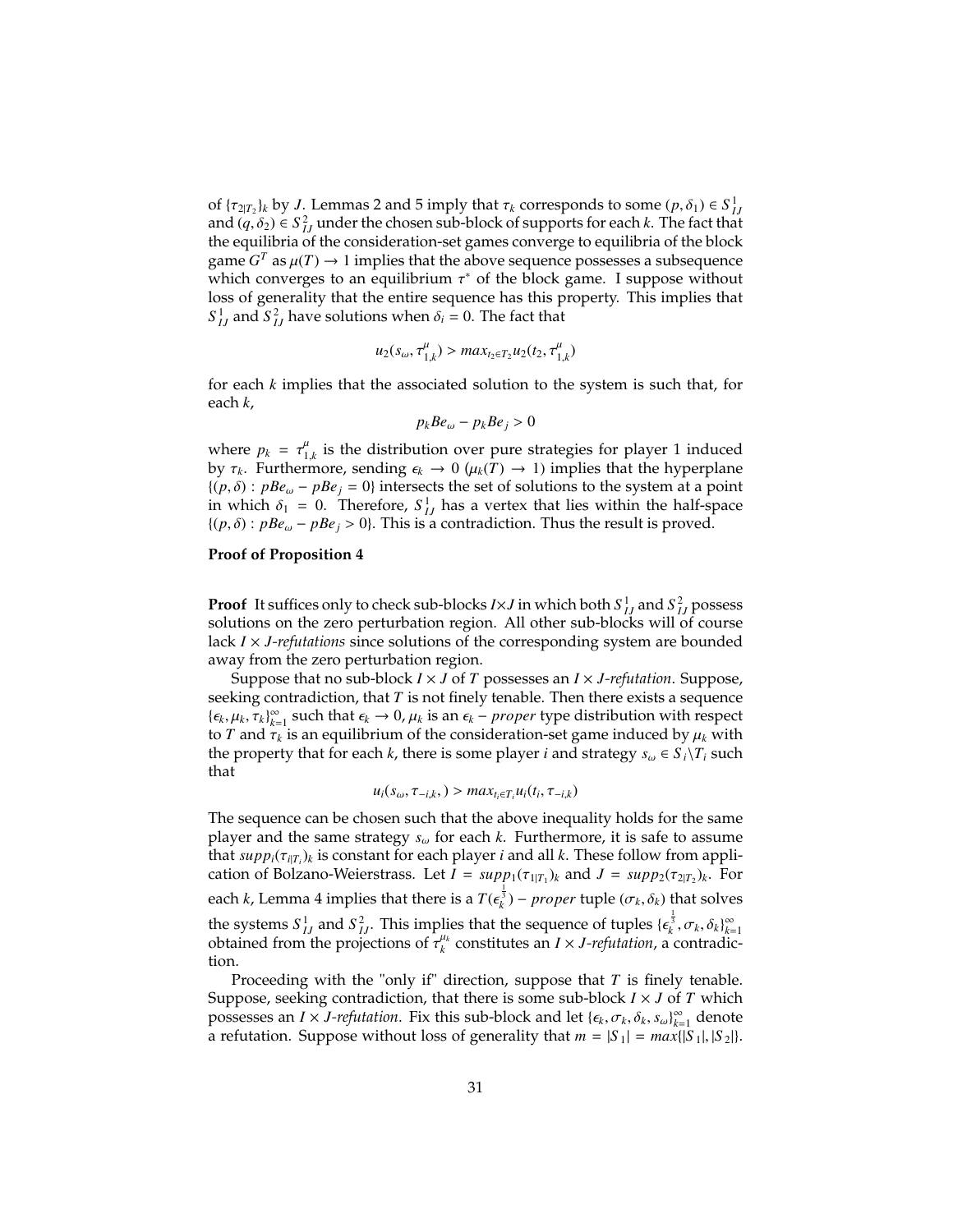Since  $\epsilon_k \to 0$ , there is  $K \in \mathbb{N}$  such that for all  $k \ge K$ ,  $\epsilon_k \le \frac{1}{m^2 2^{2m}} = \epsilon^*$ . Propo-<br>sition 2 then implies that for all  $k > K$  there is a type distribution  $\mu_k$  that is sition 2 then implies that for all  $k \geq K$ , there is a type distribution  $\mu_k$  that is  ${(\epsilon_k)}^{\frac{1}{2m}}$ ,  $\mu_k$ ,  $\tau_k$ ,  $\}_{k\geq K}$  that constitutes a direct violation of fine tenability, a contra- $\frac{1}{2m}$  – *proper* and  $\tau_k$  such that  $\tau_k^{u_k} = \sigma_k$ . This immediately provides a sequence diction.

#### **Proof of Lemma 6**

**Proof** The first condition is clearly necessary, as  $T(\epsilon)$  – *proper* tuples tend to zero perturbation at  $\epsilon \to 0$ .

Suppose, seeking contradiction, that  $I \times J$  contains  $T(\epsilon)$  – *proper* tuples  $(\sigma_1, \delta_1)$  according to the order  $\succsim_1$  for all  $\epsilon > 0$ , but that the second condition above fails. Then there is some strategy  $s^* \in S_1$  such that for every vertex *v* of *cl*( $S$ <sup>1</sup> $I$ </sup>*J* ∩ *p*( $\succsim$ 2)) of the form

$$
\{v : v(\delta_1(s^*)) > 0\} := Pos(s^*)
$$

there is some strategy  $s' \in S_1$  in which  $s > s'$  and  $v(\delta_1(s')) > 0$ . Let

$$
\epsilon^* = \frac{\min_{v \in Pos(s^*)} \min_{\{s : v(\delta_1(s)) > 0\}} v(\delta_1(s))}{|Pos(s^*)| \max_{\{v \in Pos(s^*)\}} v(\delta_1(s^*))}
$$

I claim that there is no tuple (*σ*<sub>1</sub>, *δ*<sub>1</sub>) ∈ *cl*(*S*<sup>1</sup><sub>*I*</sub>} ∩ *p*( $\gtrsim$ <sub>2</sub>)) that is *T*( $\frac{\epsilon^*}{2}$  according to the order  $\succ$ . Let  $(\frac{\varepsilon^*}{2})$  – proper according to the order  $\succsim_1$ . Let,

{
$$
v : v(\delta_1(s^*)) = 0
$$
} :=  $Zero(s^*)$ 

and consider any element

$$
(\sigma_1,\delta_1)=\sum_{v\in Pos(s^*)}\lambda_v v+\sum_{v\in Zero(s^*)}\lambda_v v
$$

within  $cl(S^1_{IJ} \cap p(\Sigma_2))$ . In order for properness to hold for any  $\epsilon$ , it must be that  $\delta_l(s) > 0$  for all  $s \in S$ . It must then be that there is  $y \in Pos(s^*)$  with  $\lambda > 0$ . Let  $\delta_1(s) > 0$  for all  $s \in S_1$ . It must then be that there is  $v \in Pos(s^*)$  with  $\lambda_v > 0$ . Let  $\lambda^* = max_{v \in S_1} \delta_v$  and let  $v^*$  be a maximizing vertex. Choose any  $s' < s$ such that  $v^*(\delta_1(s')) > 0$ . Then,  $P_{\text{pos}(s^*)} = \max_{\{v \in \text{Pos}(s^*)\}} \lambda_v$  and let *v*<sup>\*</sup> be a maximizing vertex. Choose any *s*<sup>'</sup>  $\leq_1$  *s*<br>uch that *v*<sup>\*</sup>(*s*⋅(··<sup>/</sup>)) > 0. Then

$$
\frac{\delta_1(s')}{\delta_1(s^*)} = \frac{\sum_{v \in Pos(s^*)} \lambda_v v(\delta_1(s')) + \sum_{v \in Zero(s^*)} \lambda_v v(\delta_1(s'))}{\sum_{v \in Pos(s^*)} \lambda_v v(\delta_1(s^*))} \ge \frac{\sum_{v \in Pos(s^*)} \lambda_v v(\delta_1(s'))}{\sum_{v \in Pos(s^*)} \lambda_v v(\delta_1(s^*))}
$$

$$
\geq \frac{\lambda^*_{Pos(s^*)}min_{v \in Pos(s^*)}min_{\{s: v(\delta_1(s))>0\}} v(\delta_1(s))}{\lambda^*_{Pos(s^*)} |Pos(s^*)| max_{\{v \in Pos(s^*)\}} v(\delta_1(s^*))} = \epsilon^*
$$

Hence there are no  $T(\frac{\epsilon^*}{2})$  $\frac{e^*}{2}$ ) − *proper* tuples in *cl*(*S*<sup>1</sup><sub>*IJ*</sub> ∩ *p*( $\succsim$ <sub>2</sub>)), a contradiction.

#### **Proof of Lemma 7**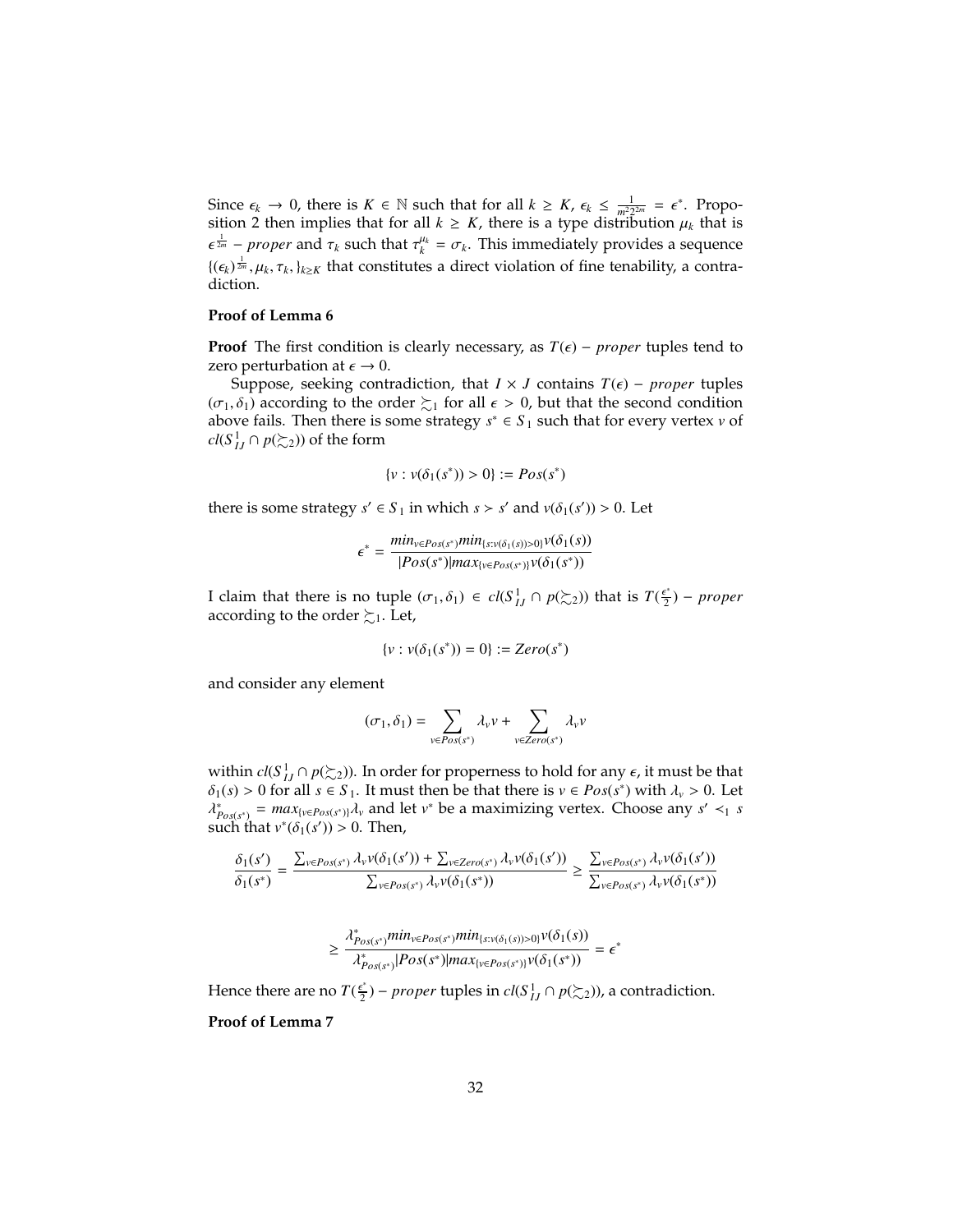**Proof** The proof is a straightforward result of the fact that  $S$ <sup>1</sup> $I$ <sub>*IJ*</sub> and  $p(\succsim 2)$  are convex. This implies that their intersection is convex, and hence

$$
relint(cl(S_{IJ}^1) \cap p(\succsim_2)) = relint(S_{IJ}^1 \cap p(\succsim_2)) \subseteq S_{IJ}^1 \cap p(\succsim_2)
$$

where the first equality follows from known results about convex sets. (See Proposition 1.4.3 of Bertsekas et al. (2003)[6]).

#### **Proof of Lemma 8**

**Proof** Given  $\epsilon \in (0, 1)$ , I seek to construct a tuple  $(\sigma_1, \delta_1)$  that satisfies the properness criteria for  $\epsilon$  and such that

$$
(\sigma_1, \delta_1) = \sum_{\{v \in cl(S^1_{IJ} \cap p(\succsim z))\}} \lambda_v v
$$

with  $\lambda$ <sup>*v*</sup> > 0 for all vertices *v*. Fix the following values:

$$
\bar{\delta} = \max_{\{v \in cl(S^1_{IJ} \cap p(\succsim_2))} \max_{\{s: v(\delta_1(s))>0\}} v(\delta_1(s))
$$

$$
\underline{\delta} = min_{\{v \in cl(S^1_{IJ} \cap p(\succsim_2))} min_{\{s: v(\delta_1(s)) > 0\}} v(\delta_1(s))
$$

Partition  $S^1$  into the indifference classes  $\xi_1^1, \xi_2^1, ..., \xi_n^1$  according to  $\succsim_1$ , but in decreasing order this time (i.e.  $\zeta_1^1$  contains the best strategies according to  $\succsim_1$ ) decreasing order this time (i.e.  $\zeta_1^1$  contains the best strategies according to  $\succsim 1$ ).<br>For each  $\zeta_1^1$  and each  $s \in \zeta_1^1$  the conditions of I emma 6 imply that there is a For each  $\zeta_k^1$  and each  $s \in \zeta_k^1$ , the conditions of Lemma 6 imply that there is a corresponding vertex  $v$  such that  $v(\delta_k(s)) > 0$  and for each  $\zeta^1$  with  $i > k$ corresponding vertex  $v_s$  such that  $v_s(\delta_1(s)) > 0$  and for each  $\zeta_j^1$  with  $j > k$ ,

$$
\nu_s(\delta_1(s')) = 0 \ \forall s' \in \zeta_j^1
$$

Note that multiple strategies within the same indifference class may possess the same corresponding vertex. For each indifference class  $\zeta_k^1$ , choose a collection of vertices  $V_k$  such that for each strategy  $s \in \zeta^1$  there is a vertex  $v \in V_k$ . tion of vertices  $V_k$  such that for each strategy  $s \in \zeta_k^1$ , there is a vertex  $v_s \in V_k$ <br>such that  $v(\delta_k(s)) > 0$  and for each  $\zeta^1$  with  $i > k$ such that  $v(\delta_1(s)) > 0$  and for each  $\zeta_j^1$  with  $j > k$ ,

$$
\nu_s(\delta_1(s')) = 0 \ \forall s' \in \zeta_j^1
$$

Note that  $V_k \cap V_j = \emptyset$  for  $k \neq j$ . For  $v \in V_k$ , let

$$
\lambda_v = \frac{(\epsilon \underline{\delta})^k}{(|S^1|d)^k}
$$

where *d* is the number of vertices of  $cl(S_{IJ}^1 \cap p(\succsim_2))$ . For all vertices  $v \notin \bigcup_k V_k$ that do not lie on the zero perturbation region, let

$$
\lambda_v = \frac{(\epsilon \underline{\delta})^{r_1}}{(|S^1|d)^{r_1}}
$$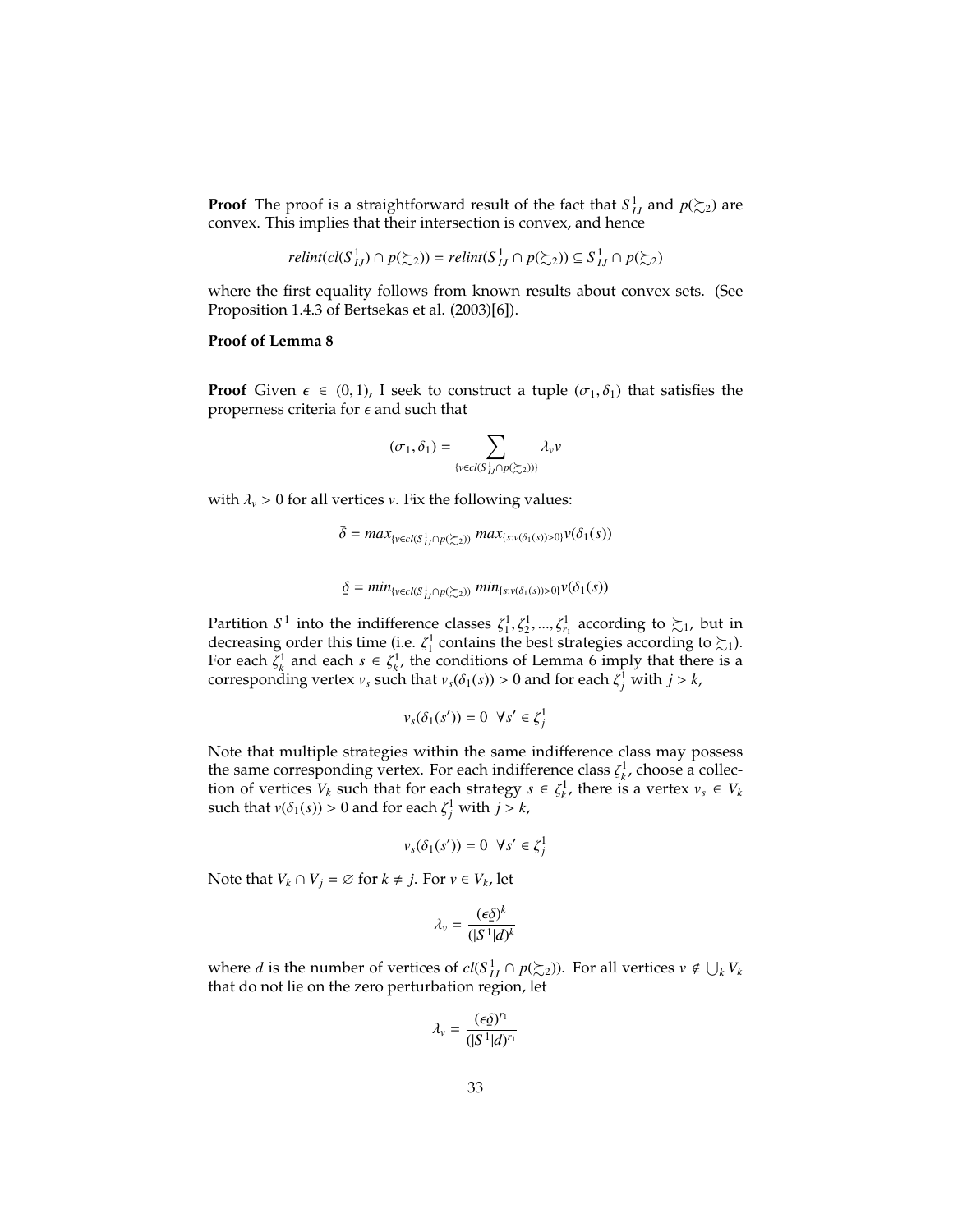For vertices on the zero perturbation region (of which there is at least one by assumption), allocate all remaining probability uniformly. Note that under this construction all  $\lambda$ <sub>v</sub> can be scaled down in order to construct a valid probability distribution while maintaining the requisite properness criteria. Let us now verify that the profile

$$
(\sigma_1, \delta_1) = \sum_{\{v \in cl(S^1_{U} \cap p(\succsim z))\}} \lambda_v v
$$

is  $T(\epsilon)$  – *proper*. The fact that  $(\sigma_1, \delta_1) \in S^1$  (Lemma 7) implies that the first two conditions are satisfied. The third condition is clearly satisfied. To verify the conditions are satisfied. The third condition is clearly satisfied. To verify the fourth condition, let  $s \in \zeta_k^1$  and  $s' \in \zeta_{k+1}^1$  for  $k \leq r_1 - 1$ . Then

$$
\delta_1(s) \ge \frac{(\epsilon \underline{\delta})^k}{(|S^1|d)^k}
$$

$$
\delta_1(s') \leq \bar{\delta}(d - \sum_{i=1}^{r_1} |V_i|) \frac{(\epsilon \delta)^{r_1}}{(|S^1|d)^{r_1}} + \sum_{i=k+1}^{r_1} |V_i| \frac{(\epsilon \delta)^i \bar{\delta}}{(|S^1|d)^i}
$$

then

$$
\frac{\delta_1(s')}{\delta_1(s)} \le \frac{\bar{\delta}(d - \sum_{i=1}^{r_1} |V_i|) \frac{(\epsilon \underline{\delta})^{r_1}}{(|S^1|d)^{r_1}} + \sum_{i=k+1}^{r_1} |V_i| \frac{(\epsilon \underline{\delta})^i \bar{\delta}}{(|S^1|d)^i}
$$

$$
\le \frac{d\bar{\delta}(\epsilon \underline{\delta})^{k+1}}{(\epsilon \underline{\delta})^k} \frac{(|S^1|d)^k}{(|S^1|d)^{k+1}} = \frac{\bar{\delta}\underline{\delta}\epsilon}{|S^1|} \le \epsilon
$$

The final condition for  $(\sigma_1, \delta_1)$  to be  $T(\epsilon)$  – *proper* can be made to hold due<br>to the fact that all duthat do not lie on the zero perturbation region may be to the fact that all  $\lambda_{\nu}$  that do not lie on the zero perturbation region may be scaled down while maintaining the first four conditions. Hence it is possible to extract a profile  $(\sigma_1, \delta_1) \in relint(cl(S_{IJ}^1) \cap p(\succsim_2))$  which is  $T(\epsilon)$  – *proper* when the conditions of I emma 6 are satisfied conditions of Lemma 6 are satisfied.

#### **Proof of Proposition 5**

**Proof** Suppose that  $I \times J$  possesses a refutation  $\{\epsilon_k, \sigma_k, \delta_k, s_\omega\}_{k=1}^\infty$  with constant total preorders  $\{\succ_k, \succ_k\}$  One must show that total preorders { $\succsim_1, \succsim_2$ }. One must show that

- 1. The vertices of  $cl(S_{IJ}^1 \cap p(\succeq_2))$  and  $cl(S_{IJ}^2 \cap q(\succeq_1))$  are also vertices of  $H_{IJ}^1$ and  $H_{IJ}^2$  respectively.
- 2. The total preorders  $\succsim_1$  and  $\succsim_2$  satisfy the restrictions imposed by steps  $2 - 5$  of Algorithm 1.
- 3. The total preorders  $\succsim_1$  and  $\succsim_2$  satisfy the conditions of Lemma 6.

To verify (1), note that  $cl(S^1_{IJ} \cap p(\succeq_2))$  corresponds to a face of the arrangement *H*<sub>1</sub>*I*</sub>. Similarly *cl*(*S*<sup>2</sup><sub>*IJ*</sub></sub>  $\cap$  *q*( $\succsim$ <sub>1</sub>)) is a face of *H*<sup>2</sup><sub>*IJ*</sub>.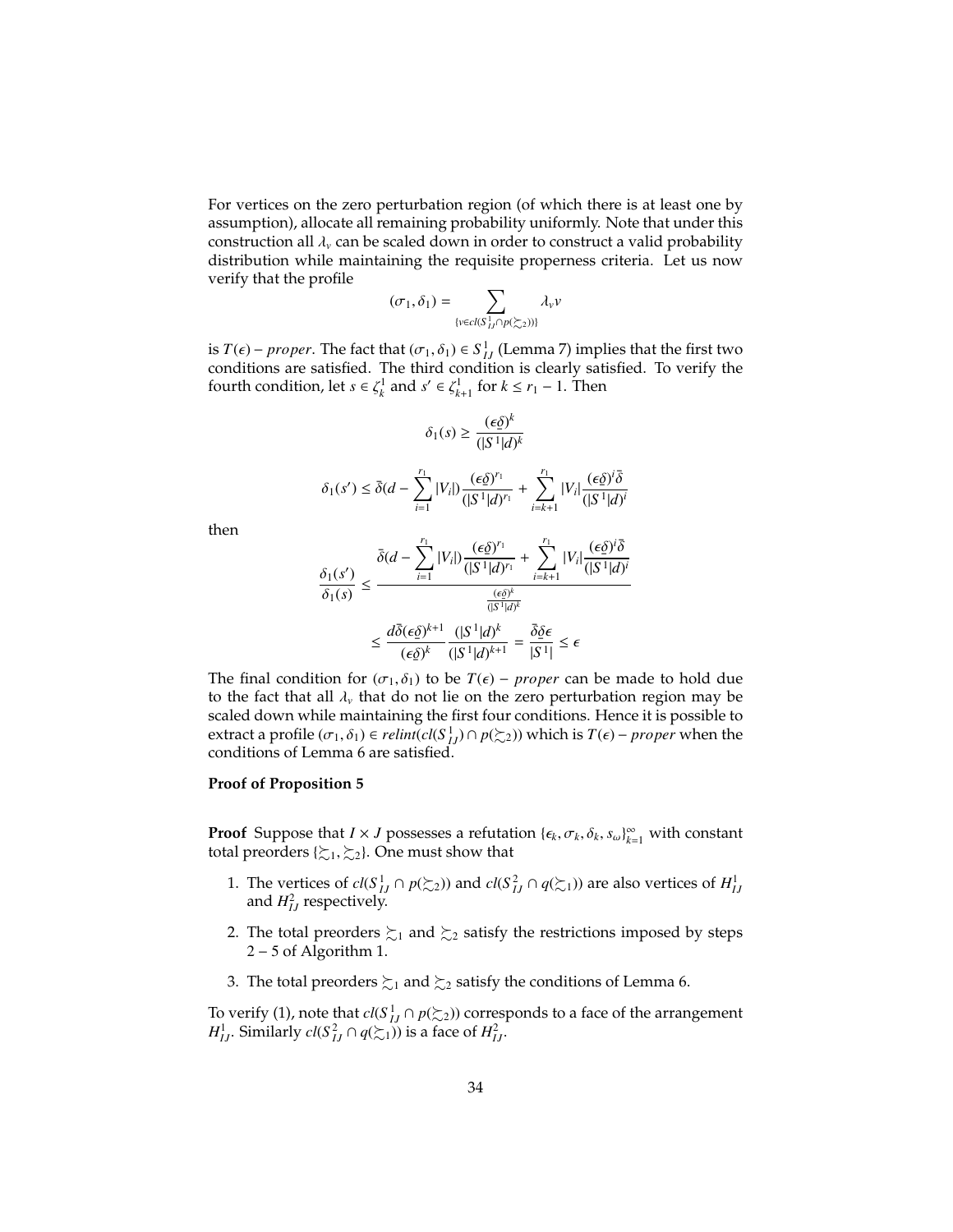Condition (2) must clearly be satisfied as a refutation profile  $\sigma_k$  with constant total preorders for all *k* has a subsequence which converges to some point on  $Z_{IJ}^1 \times Z_{IJ}^2 = Conv(V_Z^1) \times Conv(V_Z^2)$  as  $\epsilon_k \to 0$ .<br>*I* emmas 6-8 guarantee that if such ( $\tau$ .

Lemmas 6-8 guarantee that if such  $(\sigma_k, \delta_k)$  exists then the sets  $cl(S^1_{IJ} \cap p(\Sigma_2)$ <br>
i) and  $cl(S^2 \cap q(\Sigma_1))$  satisfy the conditions of Lemma 6. Thus Algorithm 1 )) and *cl*( $S^2$ <sub>*IJ*</sub> ∩ *q*( $\succsim$ <sub>1</sub>)) satisfy the conditions of Lemma 6. Thus Algorithm 1 detects the refutation  $\{\epsilon_k, \sigma_k, \delta_k, s_\omega\}_{k=1}^\infty$  provided it compares the preorders  $\{\xi_1, \xi_2\}$  $\{z_2\}$  associated with the sequence  $\sigma_k$ .

On the other hand, if the algorithm encounters two total preorders  $\succeq_1$  and  $\succsim_2$  such that  $cl(S^1_{IJ} \cap p(\succsim_2))$  and  $cl(S^2_{IJ} \cap q(\succsim_1))$  satisfy the conditions of Lemma 6, then Lemma 6 implies that it is possible to construct an *I* × *J*-*refutation*.

#### **Proof of Lemma 9**

**Proof** Begin by proving the first claim of the lemma. Suppose seeking contradiction and w.l.o.g. that player one possesses a pair of variables  $x_j$  and  $x_k$  such that

$$
\sigma_1(+l_j) + \sigma_1(-l_j) > \sigma_1(+l_k) + \sigma_1(-l_k)
$$

Then it must be that

$$
u_2(\sigma_1, x_j) > u_2(\sigma_1, x_k)
$$

Thus  $x_j >_2 x_k$  and  $\sigma_2(x_j) \in \ge \sigma_2(x_k)$ . Note that as  $\epsilon \to 0$  one has that

*x* ≻2 *l*  $\forall x \in V, l \in L$ 

and so

$$
\sigma_2(x_j)\epsilon^2 \ge \sigma_2(x_k)\epsilon \ge \sigma_2(l) \ \ \forall l \in L
$$

As  $\epsilon \to 0$ , it must then be that

$$
u_1(\pm l_j, \sigma_2) < u_1(\pm l_k, \sigma_2)
$$

and thus  $\sigma_1$  does not satisfy criteria for properness. Similarly, suppose that  $\sigma_1(x_j) > \sigma_1(x_k)$ . Then  $\pm l_k >_2 \pm l_j$ , and hence player two places much less probability on  $\{\pm l, -l\}$  than on  $\{\pm l, -l\}$  as  $\epsilon \to 0$ . This implies places much less probability on  $\{+l_j, -l_j\}$  than on  $\{+l_k, -l_k\}$  as  $\epsilon \to 0$ . This implies that  $u_i(x, \tau_0) \le u_i(x, \tau_0)$  and hence  $\sigma_i$  cannot be proper that  $u_1(x_j, \sigma_2) < u_1(x_k, \sigma_2)$ , and hence  $\sigma_1$  cannot be proper.

#### **Proof of Lemma 10**

**Proof** Suppose without loss of generality and seeking contradiction that  $\sigma_1$ is such that there exists two variables  $x_i$  and  $x_j$  with  $max{\lbrace \sigma_1(+l_i), \sigma_1(-l_i) \rbrace}$  > *max*{ $\sigma_1$ (+*l*<sub>*j*</sub>),  $\sigma_1$ (−*l<sub>i</sub>*)}. Lemma 9 of course implies that  $min{\{\sigma_1(+l_i), \sigma_1(-l_i)\}}$  <  $min{\lbrace \sigma_1(+l_i), \sigma_1(-l_i) \rbrace}$ . This implies that

$$
max\{u_2(\sigma_1, +l_i), u_2(\sigma_1, -l_i)\} > max\{u_2(\sigma_1, +l_j), u_2(\sigma_1, -l_j)\} \ge \min\{u_2(\sigma_1, +l_j), u_2(\sigma_1, -l_j)\}
$$

and hence  $\sigma_2(+l_i) + \sigma_2(-l_i) > \sigma_2(+l_j) + \sigma_2(-l_j)$  in order to maintain properness. But this violates Lemma 9, a contradiction. Thus for every pair of variables  $x_i$ and *x<sup>j</sup>*

$$
max\{\sigma_i(+l_i), \sigma_i(-l_i)\} = max\{\sigma_i(+l_j), \sigma_i(-l_j)\}\
$$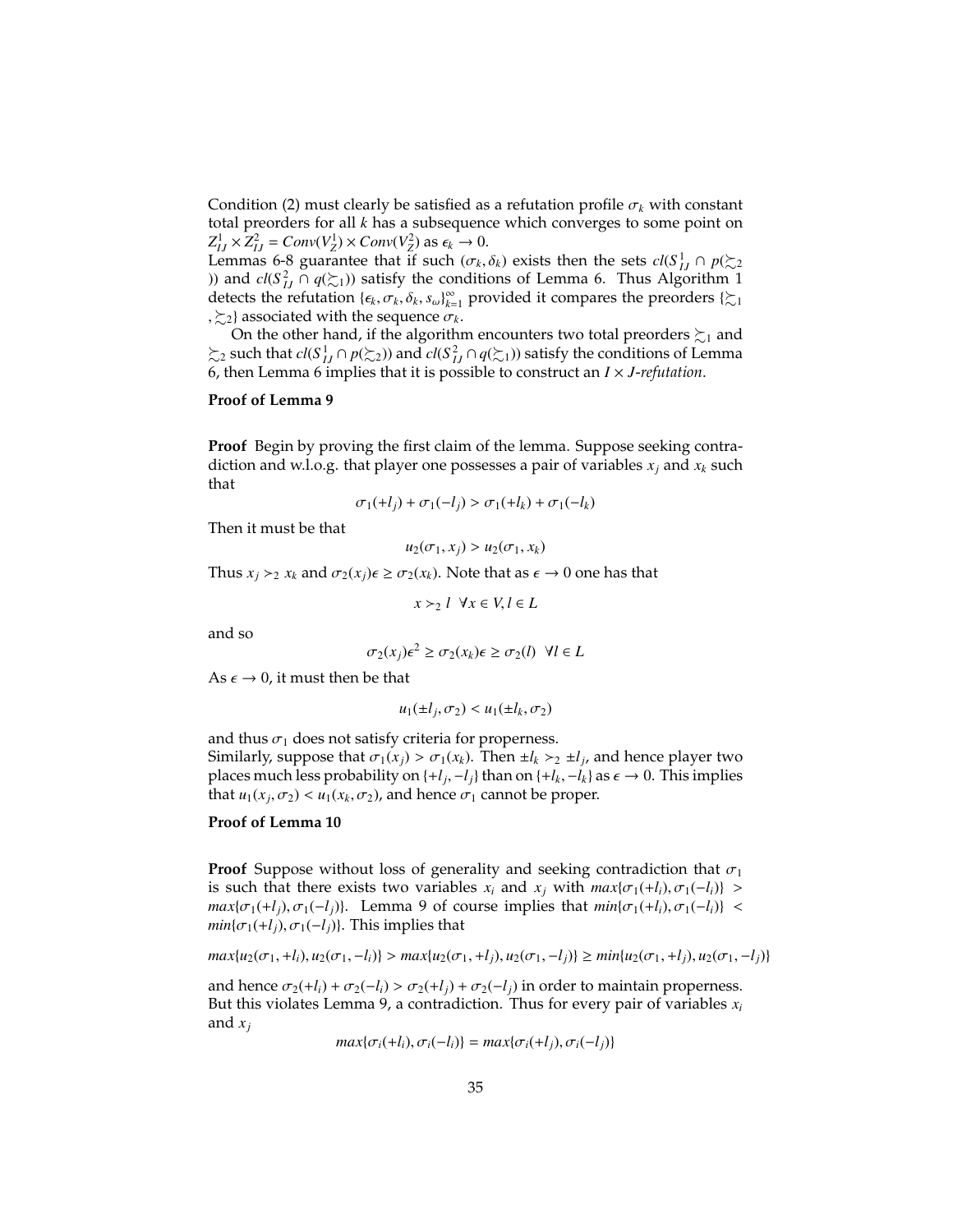$$
min{\lbrace \sigma_i(+l_i), \sigma_i(-l_i) \rbrace} = min{\lbrace \sigma_i(+l_j), \sigma_i(-l_j) \rbrace}
$$

for each player *i*. Thus a partition  $L_1^i$  and  $L_2^i$  exists for individual players. To show that  $L_1^1 = L_1^2$ , note that if  $\sigma_i(+i_j) > \sigma_i(-i_j)$  then  $u_{-i}(\sigma_{-i},+i_j) > u_{-i}(\sigma_{-i},-i_j)$ <br>and hence  $\sigma_i$   $(+i_j) > \sigma_i(-i_j)$ . Similarly it is easy to prove that if  $\sigma_i(+i_j) =$ and hence  $\sigma_{-i}(+l_j) > \sigma_{-i}(-l_j)$ . Similarly it is easy to prove that if  $\sigma_i(+l_j) =$  $\sigma_i(-l_j)$ , it must be that  $\sigma_{-i}(+l_j) = \sigma_{-i}(-l_j)$ . Thus it must be that  $L_1^1 = L_1^2$  and  $L_1^1 - L_2^2$  $L_2^1 = L_2^2$ .

#### **Proof of Lemma 11**

**Proof** Let *A* = {*l*<sub>1</sub>, *l*<sub>2</sub>, ..., *l*<sub>*n*</sub>} denote a satisfying assignment of  $\phi$ . Let *C*<sub>1</sub> = {*c* ∈ *C* : *c* ∩ *A* = 1}, *C*<sub>2</sub> = {*c* ∈ *C* : *c* ∩ *A* = 2} and *C*<sub>3</sub> = {*c* ∈ *C* : *c* ∩ *A* = 3}. Construct a refutation as follows:

$$
\delta_i(f) = \sigma_i(f) = \epsilon
$$
  
\n
$$
\delta_i(c) = \sigma_i(c) = \epsilon^2 \ \forall c \in C_1
$$
  
\n
$$
\delta_i(c) = \sigma_i(c) = \epsilon^3 \ \forall c \in C_2
$$
  
\n
$$
\delta_i(c) = \sigma_i(c) = \epsilon^4 \ \forall c \in C_3
$$
  
\n
$$
\delta_i(g) = \epsilon^5
$$
  
\n
$$
\delta_i(x) = \sigma_i(x) = \epsilon^6 \ \forall x \in V
$$
  
\n
$$
\delta_i(l) = \sigma_i(l) = \epsilon^7 \ \forall l \in A
$$
  
\n
$$
\delta_i(l) = \sigma_i(l) = \epsilon^8
$$
  
\n
$$
\delta_i(l) = \sigma_i(l) = \epsilon^9 \ \forall l \notin A
$$
  
\n
$$
\sigma_i(g) = 1 - \sum_{s \neq g} \sigma_i(s)
$$

I have omitted the normalizing factor that would ensure that  $\sigma_i(g) > 1 - \epsilon$ , but this does not present an issue to the proof. All probabilities aside from  $\sigma_i(g)$ could be scaled down by for instance a factor of  $\frac{1}{2}$  to ensure this holds. Now to show that it is indeed the case that

$$
f \succ_i c \succ_i g \succ x \succ_i l(\in A) \succ_i h \succ_i l(\notin A)
$$

for each player *i*. Note that since  $\sigma_i(g) \to 1$  as  $\epsilon \to 0$ , it must be that  $f, g, c > x >$  $l, h$  for small  $\epsilon$ . Computing expected payoffs:

$$
u_i(\sigma_{-i}, f) = \left(\frac{n - \frac{1}{2}}{n}\right)(n\epsilon^7 + n\epsilon^9) + (1 - n\epsilon^7 - n\epsilon^9)(n - 1)
$$
  

$$
u_i(\sigma_{-i}, c) = (n - 1)\epsilon^7 + (n - 2)\epsilon^9 + (1 - n\epsilon^7 - n\epsilon^9)(n - 1) \quad \forall c \in C_1
$$
  

$$
u_i(\sigma_{-i}, c) = (n - 2)\epsilon^7 + (n - 1)\epsilon^9 + (1 - n\epsilon^7 - n\epsilon^9)(n - 1) \quad \forall c \in C_2
$$
  

$$
u_i(\sigma_{-i}, c) = (n - 3)\epsilon^7 + (n)\epsilon^9 + (1 - n\epsilon^7 - n\epsilon^9)(n - 1) \quad \forall c \in C_3
$$
  

$$
u_i(\sigma_{-i}, g) = n(|C_1|\epsilon^2 + |C_2|\epsilon^3 + |C_3|\epsilon^4) + (1 - \epsilon - |C_1|\epsilon^2 - |C_2|\epsilon^3 - |C_3|\epsilon^4)(n - 1)
$$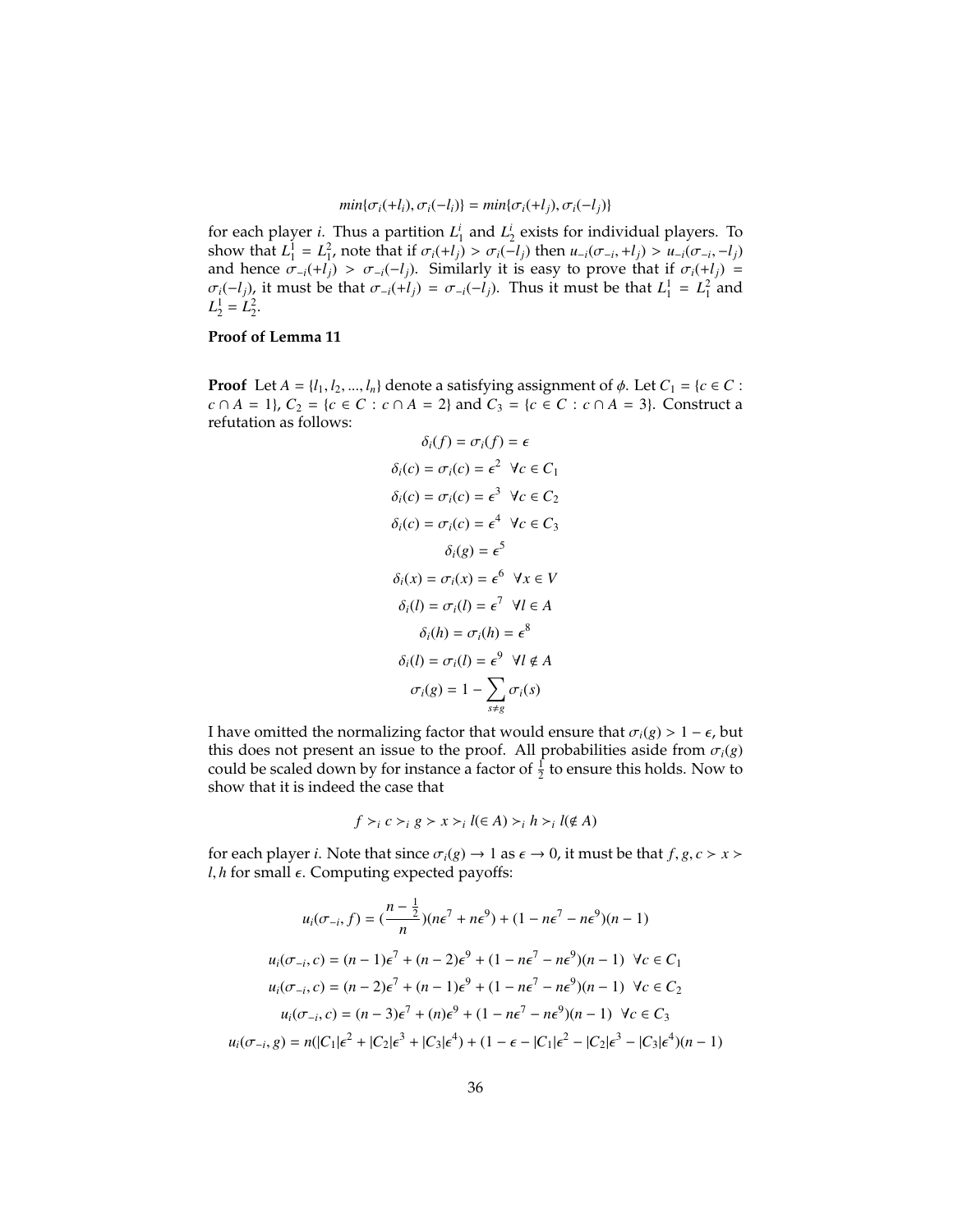$$
u_i(\sigma_{-i}, l) = (\epsilon + |C_1|\epsilon^2 + |C_2|\epsilon^3 + |C_3|\epsilon^4 + \epsilon^8)(n-1) + (n-1)^2\epsilon^6 + (n-4)\epsilon^6 +
$$
  
\n
$$
n(n-1)\epsilon^7 + (n-1)^2\epsilon^9 + (n-4)\epsilon^9 + (n-3)\sigma_i(g) \quad \forall l \in A
$$
  
\n
$$
u_i(\sigma_{-i}, h) = (\epsilon + |C_1|\epsilon^2 + |C_2|\epsilon^3 + |C_3|\epsilon^4 + \epsilon^8)(n-1) + (n-1)^2\epsilon^6 + (n-4)\epsilon^6 +
$$
  
\n
$$
n(n-1-\frac{1}{2n})(\epsilon^7 + \epsilon^9) + (n-3)\sigma_i(g)
$$
  
\n
$$
u_i(\sigma_{-i}, l) = (\epsilon + |C_1|\epsilon^2 + |C_2|\epsilon^3 + |C_3|\epsilon^4 + \epsilon^8)(n-1) + (n-1)^2\epsilon^6 + (n-4)\epsilon^6 +
$$
  
\n
$$
(n-1)^2\epsilon^7 + (n-4)\epsilon^7 + n(n-1)\epsilon^9 + (n-3)\sigma_i(g) \quad \forall l \notin A
$$

Using these calculated payoffs, it is possible to verify that the appropriate ordering holds for  $\succsim$ <sub>*i*</sub>, and hence this profile serves as a refutation.

#### **Proof of Lemma 12**

**Proof** Suppose that *T* has a refutation. Then the total preorder must satisfy *f*  $\sum_{i} c$  for all clauses *c* for  $\epsilon$  sufficiently small. Indeed, if  $c^* > i$  *f* for some clause  $c^*$  then  $a > c^*$  and hence the preorder can't serve as a refutation for all  $\epsilon$  as  $a$  $c^*$ , then  $g \succ_i c^*$  and hence the preorder can't serve as a refutation for all  $\epsilon$  as *g* would then he the most preferred strategy. Lemmas 9 and 10 also imply that would then be the most preferred strategy. Lemmas 9 and 10 also imply that, for <sup>ϵ</sup> small, *<sup>f</sup>* <sup>∼</sup>*<sup>i</sup> <sup>c</sup>* cannot occur. This is due to the fact that the payoffs from *<sup>f</sup>* and *c* differ only on literals and *h*. In particular, let *L*<sup>1</sup> and *L*<sup>2</sup> be a partition from Lemma 10 and suppose that  $L_1$  >*i*  $L_2$  (this implies that  $L_1$  >*i h*). Noting that each literal in  $L_1$  must be given the same probability at  $T(\epsilon)$  proper profiles, we see that for all sufficiently small  $\epsilon$ , either  $c > i$  *f* or  $f > i$  *c*. If it is the case that  $f \circ c$  *l*, then  $h > l$ ,  $f \circ c$  that  $c > i$  for all clauses  $c$ . Hence there cannot *L*<sub>1</sub> ∼*i L*<sub>2</sub>, then *h* ≻*i L*<sub>1</sub>, *L*<sub>2</sub> so that *c* ≻*i f* for all clauses *c*. Hence there cannot be a refutation due to the fact that *a* >*i c*. Therefore if a refutation exists the be a refutation due to the fact that  $g \succ_i c$ . Therefore, if a refutation exists, the total preorder must satisfy  $f \succ_i c$  for all clauses  $c$ , and  $L_1 \succ L_2$  in the partition from Lemma 10. Note that if  $L_1 \succ_i L_2$ , it must be the case that *h* lies between them so that  $L_1 \succ_i h \succ_i L_2$ . Given this, if  $f \succ_i c$  for all clauses, then every clause  $c$  possesses a literal from the set  $L_1$ . To see why, if some clause  $c^*$  is such that every literal from  $L_1$  is not in  $c$ <sup>\*</sup>, then it must be the case that  $c >_i f$ , and hence  $g \succ_i f$ . Thus if a refutation exists, then it must be the case that there is an assignment of literals *L*<sup>1</sup> such that each clause possesses a literal from *L*1. Hence  $L_1$  serves as a satisfying assignment.

#### **Proof of Lemma 13**

**Proof** Suppose that one is given a sub-block  $I \times J$  of  $T$  and a pair of total preorders { $\gtrsim_1$ ,  $\gtrsim_2$ }. To verify whether they serve as a refutation, it suffices to show that  $p(\succeq_2)$  contains profiles which are  $T(\epsilon)$ *-proper* in its relative interior, with a similar statement holding for  $q(\succsim_1)$  with  $\epsilon$  sufficiently small. Lemmas 6-8 imply that one need only determine whether there are a collection of vertices of  $p(\succeq_2)$  and  $q(\succeq_1)$  that satisfy the conditions of lemma 6. Consider w.l.o.g. the total preorder  $\sum_1$  and enumerate the indifference classes  $\zeta_1^1, ..., \zeta_r^1$  in decreasing order so that strategies in  $\zeta_1^1$  are strictly preferred to all  $\zeta \in \zeta_1^1$  with  $i > i$ . To order, so that strategies in  $\zeta_i^1$  are strictly preferred to all  $s' \in \zeta_j^1$  with  $j > i$ . To verify the conditions of lemma 6 for a given strategy  $s \in \zeta_i^1$ , it suffices to solve

max  $\delta_1(s)$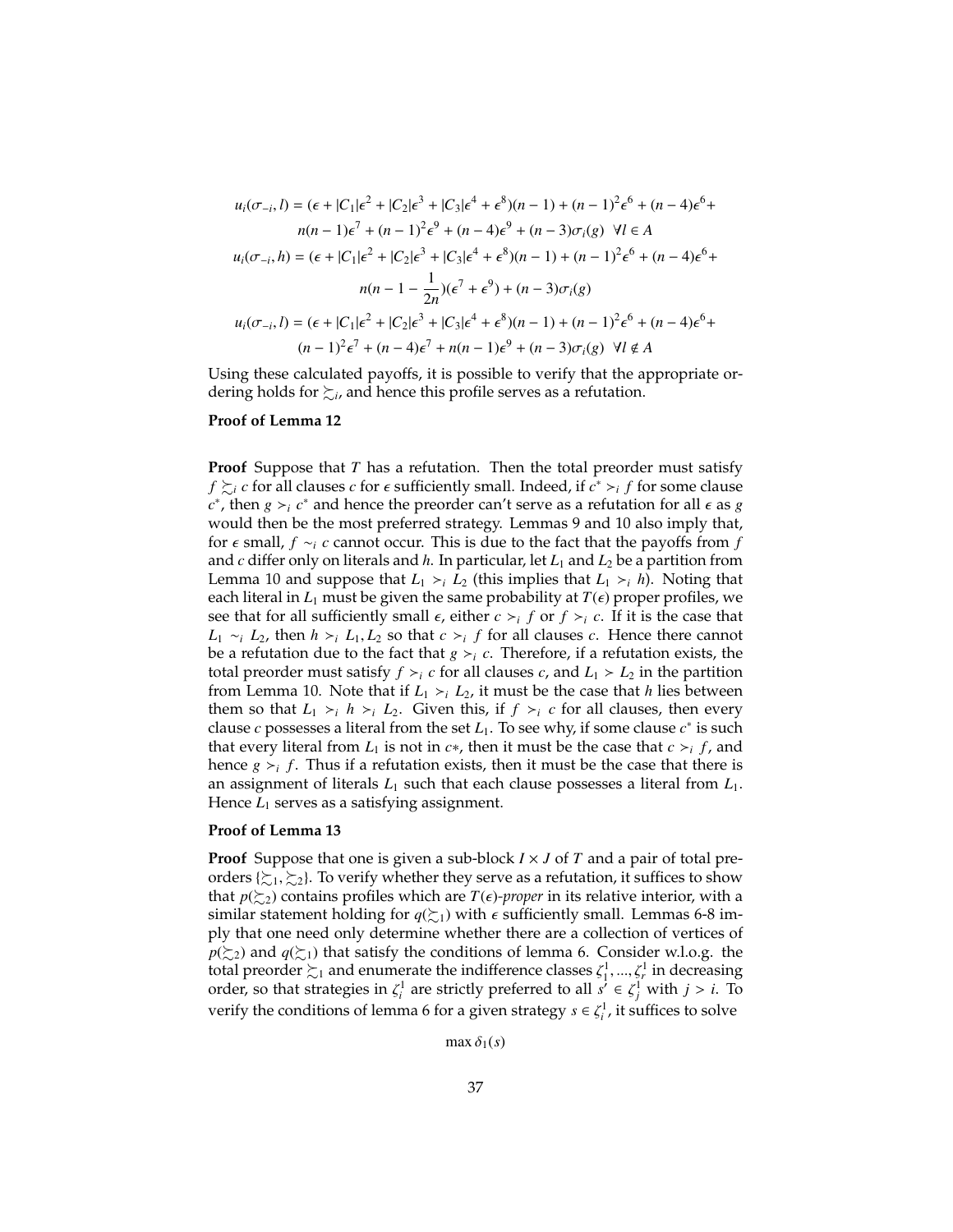$$
s.t. \delta_1(s') = 0 \ \forall s' \in \zeta_j^1, j > i
$$

$$
\delta_1(s) \in cl(S_{IJ}^1 \cap p(\succsim 2))
$$

and verify whether there is a basic feasible solution with  $\delta_1(s) > 0$ . Note that the constraint set for this problem is defined by a number of linear inequalities that is polynomial in |*S*<sub>1</sub>| and |*S*<sub>2</sub>|. If the desired solution exists for all  $s \in S_1$ , then lemma 8 implies that there are  $T(\epsilon)$ *-proper* profiles according to  $\succsim_1$  that lie within  $p(\succeq_2)$ . A similar process can be performed for strategies in  $\succsim_2$ .

#### **Proof of Proposition 7**

**Proof** By proposition 4, the problem of verifying whether a given block *T* is finely tenable is equivalent to determining whether there is a sub-block *I*×*J* that possesses an *I* × *J- refutation*. Lemmas 6-8 imply that any *I* × *Jrefutation* can be equivalently expressed as a pair of total preorders  $\{\succcurlyeq_1, \succcurlyeq_2\}$ . Thus the problem of verifying fine tenability of a block *T* is equivalent to finding  $\{I, J, \sum_{i} \sum_{i} \}$  with *I* × *J* a sub-block of *T* and  $\sum_1, \sum_2$  satisfying the conditions outlined in lemma 6. Given such a tuple  $\{I, J, \sum_{i} \sum_{j} \}$ , lemma 13 implies that it can be verified in polynomial time. This, combined with proposition 7, implies that the problem is NP-complete.

#### **Proof of Lemma 14**

**Proof** To prove necessity, suppose that  $\sigma = (p^*, q^*)$  is indeed a proper equilib-<br>rium. Then there is a sequence  $f \in \sigma^1$ , of  $\sigma^2$  and  $\sigma^2$  converging to  $\sigma$ rium. Then there is a sequence  ${\{\epsilon_k, \sigma_k\}}_{k=1}^{\infty}$  of  ${\epsilon_k}$ -proper equilibria converging to  $\sigma$ <br>with  ${\epsilon_k} \to 0$ . The total preorders over strategies induced by  ${\sigma_k}$ , and  ${\sigma_k}$ , can be with  $\epsilon_k \to 0$ . The total preorders over strategies induced by  $\sigma_{1,k}$  and  $\sigma_{2,k}$  can be taken to be constant in *k*. Hence the sequence  $\sigma_{1,k}$  and  $\sigma_{2,k}$  lie on single closed faces  $f_1$  and  $f_2$  respectively. Since these faces are closed and the sequences converge to *p*<sup>\*</sup> and  $q^*$ , it must be that  $p^* \in f_1$  and  $q^* \in f_2$ . The fact that  $\sigma_k$  are  $\epsilon_i$ -*nroner* with  $\epsilon_i \to 0$  implies that  $f \subset P^i(n^* | a^*)$ . Showing the final condition is  $\epsilon_k$ -*proper* with  $\epsilon_k \to 0$  implies that  $f_i \subseteq P^i(p^*, q^*)$ . Showing the final condition is almost identical to the logic of I emma 6 almost identical to the logic of Lemma 6.

To show sufficiency, it suffices to construct a convergent sequence of ϵ*<sup>k</sup>proper* equilibria directly. Since  $p^*$  ∈  $f_1$ , it follows that for every strategy  $s$  ∈ *Y*<sub>1</sub>(*p*<sup>\*</sup>), there is a vertex *v* of *f*<sub>1</sub> in which *v*(*p<sub><i>s*</sub></sub>) > 0 and in which *v*(*p<sub><i>s*</sub></sub>) = 0 for all  $e' \notin Y_1(n^*)$ . Eurthermore, *n*<sup>\*</sup> can be realized as a convex combination of such *s*<sup> $'$ </sup> ∉ *Y*<sub>1</sub>(*p*<sup>\*</sup>). Furthermore, *p*<sup>\*</sup> can be realized as a convex combination of such vertices. Let *V*<sub>*p*<sup>\*</sup></sub> denote the largest collection of vertices of *f*<sub>1</sub> such that  $v(p_s) > 0$ <br>for some  $s \in Y_t(p^*)$  and  $v(p') = 0$  for all  $s' \notin Y_t(p^*)$  and let  $U^*$ , ... denote a for some  $s \in Y_1(p^*)$  and  $v_(p'_s) = 0$  for all  $s' \notin Y_1(p^*)$ , and let  $\{\lambda_v^*\}_{v \in V_{p^*}}$  denote a convex combination such that convex combination such that

$$
\sum_{v \in V_{p^*}} \lambda_v^* v = p^*
$$

Let *Z*(*V*<sub>*p*<sup>\*</sup>) = {*v* ∈ *V*<sub>*p*<sup>\*</sup></sub> :  $\lambda_v^* = 0$ }. Fix the following values:</sub>

$$
\bar{p} = \max_{v \in f_1} \max_{\{s: v(p_s) > 0\}} v(p_s)
$$
\n
$$
p = \min_{v \in f_1} \min_{\{s: v(p_s) > 0\}} v(p_s)
$$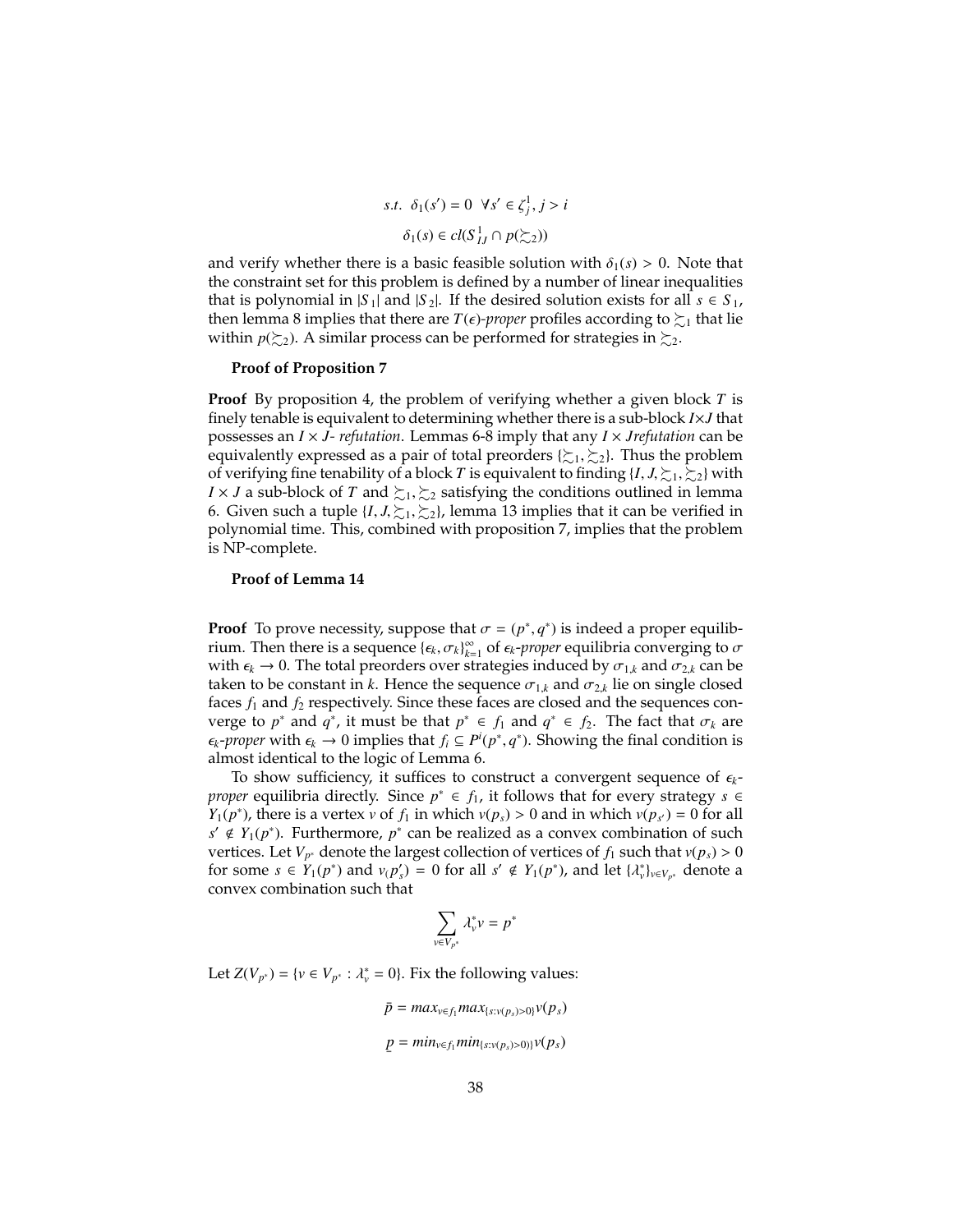Let  $\succsim_1$  denote the total preorder induced over  $S_1$  induced by strategies on the relative interior of  $f_2$ . Let  $V_1$  denote the collection of vertices of  $f_1$  such that  $v(p_s) > 0$  for some  $s \in \zeta_1^1 \backslash Y_1(p^*)$  and  $v(p_{s'}) = 0$  for all  $s' \in \zeta_k^1$ ,  $k > 1$ . Similarly, let  $V_1, k > 2$  denote the collection of vertices of f, such that  $v(n) > 0$  for some let  $V_k$ ,  $k \ge 2$ , denote the collection of vertices of  $f_1$  such that  $v(p_s) > 0$  for some  $s \in \mathbb{Z}^1$  and  $v(p_s) = 0$  for all  $s' \in \mathbb{Z}^1$  with  $l > k$ . Note that  $V_k \cap V_k = \emptyset$  for  $i \ne k$ .  $s \in \zeta_k^1$  and  $v(p_{s'}) = 0$  for all  $s' \in \zeta_l^1$ , with  $l > k$ . Note that  $V_k \cap V_j = \emptyset$  for  $j \neq k$ .<br>Let  $W(f_k)$  denote the total number of vertices of the closed face f. For a given Let  $|V(f_1)|$  denote the total number of vertices of the closed face  $f_1$ . For a given, small  $\epsilon > 0$ , I will construct a profile *p* that lies within the relative interior of  $f_1$ and is  $\epsilon$ *-proper* according to  $\succeq_1$ . For  $v \in V_k$ , define

$$
\lambda_{v} = \frac{(\epsilon p)^{k}}{(|S_{1}||V(f_{1})|)^{k}}
$$

For  $v \notin \{ \cup_k V_k \} \cup V_{p^*}$ , define

$$
\lambda_{v} = \frac{(\epsilon p)^{r_1}}{(|S_1||V(f_1)|)^{r_1}}
$$

For  $v \in Z(V_{p^*})$ , define

$$
\lambda_v = \frac{(\epsilon \underline{p})^{r_1}}{(|S_1||V(f_1)|)^{r_1}}
$$

For  $v \in V_{p^*} \backslash Z(V_{p^*})$ , define

$$
\lambda_{v} = (1 - \sum_{\{v' \notin V_{p^*} \setminus Z(V_{p^*})\}} \lambda_{v'}) \lambda_{v}^*
$$

Note that as  $\epsilon \to 0$ ,

$$
\sum_{v' \notin V_{p^*} \setminus Z(V_{p^*})} \lambda_{v'} \to 0
$$

Therefore

$$
p_{\epsilon} = \sum_{v \in f_1} \lambda_v v \to p^*
$$

as  $\epsilon \to 0$  since  $p^* = \sum_{v \in V_{p^*}} \lambda_v^* v$ . Note also that  $p_{\epsilon}(s) > 0$  for all  $s \in S_1$  and all  $\epsilon > 0$ . All that is left to show is that *n* is indeed  $\epsilon$ -*nroner* according to  $\succ$ , for  $\epsilon > 0$ . All that is left to show is that *p*<sub> $\epsilon$ </sub> is indeed  $\epsilon$ *-proper* according to  $\succsim$ 1 for small enough  $\epsilon$ . For any  $s \in \ell^1 \setminus Y_1(n^*)$ , with  $1 \le k \le r_1 - 1$ small enough  $\epsilon$ . For any  $s \in \zeta_k^1 \backslash Y_1(p^*)$ , with  $1 \leq k \leq r_1 - 1$ ,

$$
p_{\epsilon}(s) \ge \frac{(\epsilon p)^k}{(|S^1||V(f_1)|)^k}
$$

and for any  $s' \in \zeta_{k+1}^1$ 

$$
p_{\epsilon}(s') \leq \sum_{i=k+1}^{r_1} |V_i| \bar{p} \frac{(\epsilon p)^i}{(|S_1| |V(f_1)|)^i} + |Z(V_{p^*})| \bar{p} \frac{(\epsilon p)^{r_1}}{(|S_1| |V(f_1)|)^{r_1}}
$$

and hence

$$
\frac{p_\epsilon(s')}{p_\epsilon(s)} \leq \frac{\sum_{i=k+1}^{{r_1}}|V_i|\bar{p}\frac{(\epsilon p)^i}{(|S_1||V(f_1)|)^i}+|Z(V_{p^*})|\bar{p}\frac{(\epsilon p)^{{r_1}}}{(|S_1||V(f_1)|)^{{r_1}}}}{\frac{(\epsilon p)^k}{(|S^1||V(f_1)|)^k}}
$$